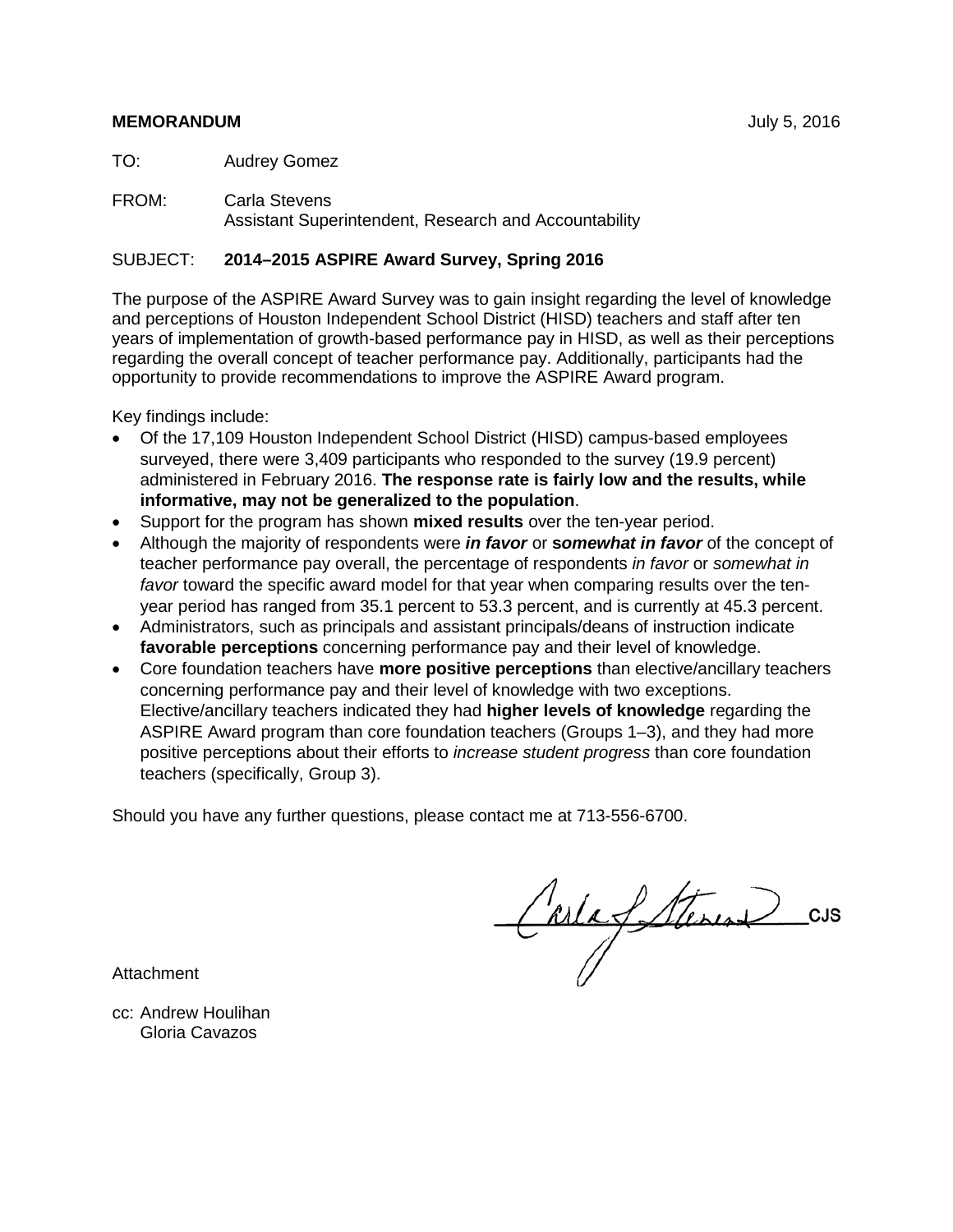



**2014-2015 ASPIRE Award Survey**

**DEPARTMENT OF RESEARCH AND ACCOUNTABILITY HOUSTON INDEPENDENT SCHOOL DISTRICT**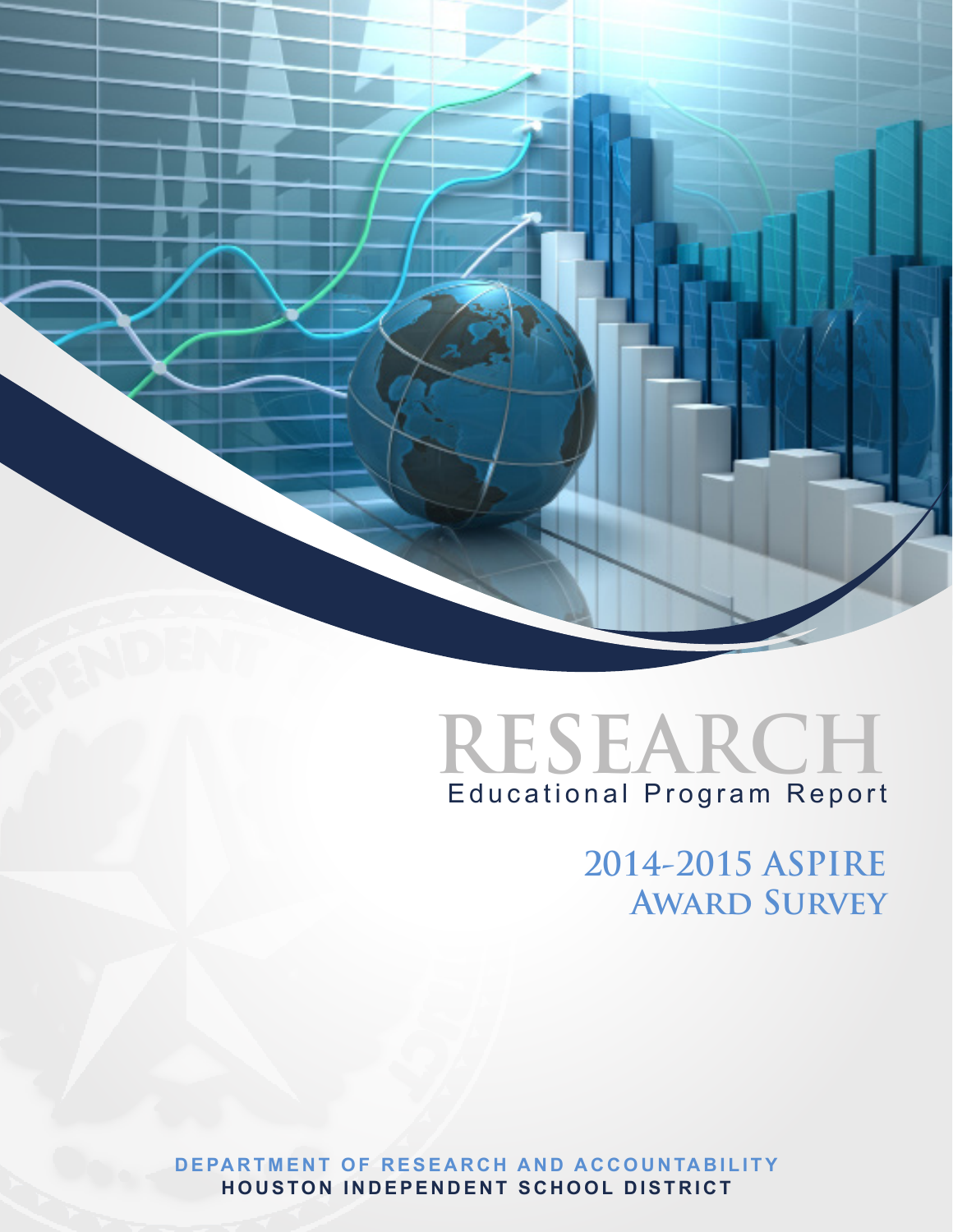

**2016 Board of Education**

**Manuel Rodriguez, Jr.** PRESIDENT

**Wanda Adams** FIRST VICE PRESIDENT

**Diana Davila** SECOND VICE PRESIDENT

**Jolanda Jones SECRETARY** 

**Rhonda Skillern-Jones** ASSISTANT SECRETARY

**Anna Eastman Michael L. Lunceford Greg Meyers Harvin C. Moore**

**Kenneth Huewitt** INTERIM SUPERINTENDENT OF SCHOOLS

**Carla Stevens** ASSISTANT SUPERINTENDENT DEPARTMENT OF RESEARCH AND ACCOUNTABILITY

**Laurie S. Zimmerman, Ph.D.** RESEARCH SPECIALIST

**Dee Carney** RESEARCH MANAGER

**Houston Independent School District**

Hattie Mae White Educational Support Center 4400 West 18th Street

Houston, Texas 77092-8501

**www.houstonisd.org**

It is the policy of the Houston Independent School District not to discriminate on the basis of age, color, handicap or disability, ancestry, national origin, marital status, race, religion, sex, veteran status, or political affiliation in its educational or employment programs and activities.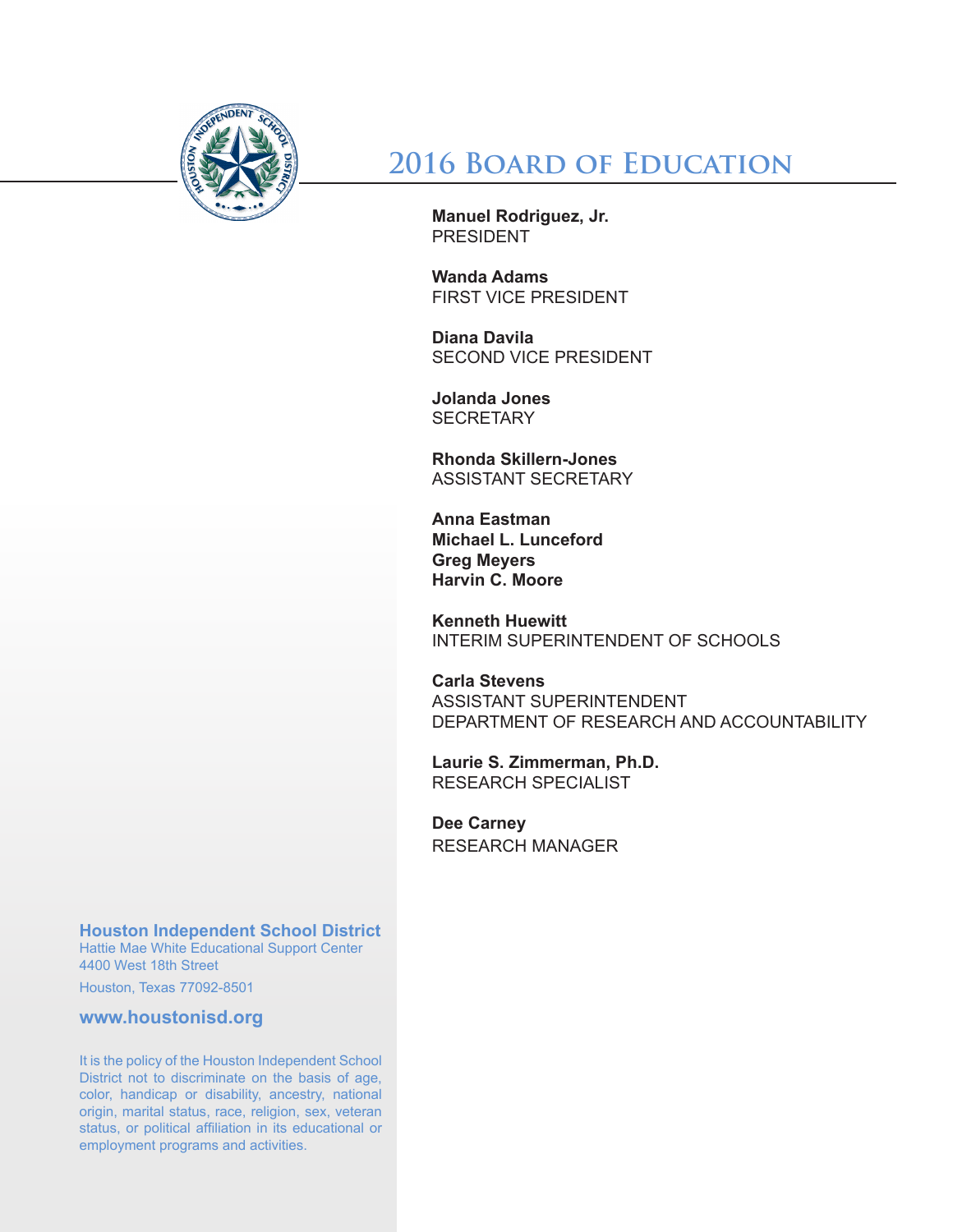# **ASPIRE AWARD SURVEY RESULTS, Spring 2016** FINDINGS RELATED TO TEACHER PERCEPTIONS, KNOWLEDGE, AND INPUT, 2014–2015 AWARD MODEL PAYOUT

# **Executive Summary**

#### **Program Description**

On January 12, 2006, the Houston Independent School District (HISD) Board of Education approved the Teacher Performance-Pay Program (TPPM) awarding teachers financial incentives based on three strands of performance pay. These strands involved campus-level performance on the state accountability rating and individual teacher performance on the basis of student progress on state and district assessment programs. The awards were paid out in January, 2007. The experience gained in the first year and consultations with national experts and teachers provided the impetus for recommending the improvement and enhancement of the model which then became the award program for the district's school improvement framework, "Accelerating Student Progress: Increasing Results and Expectations" (ASPIRE). The ASPIRE Award program has completed its ninth year of payout, occurring on February 3, 2016 (the tenth payout for performance pay in the district).

This report provides the results of an annual survey administered February 2016 designed to collect perceptions and input from HISD teachers and staff after ten years of implementation of growth-based performance pay (see the *2005–2006 Teacher Performance-Pay and 2006–2007 ASPIRE Award Survey*; *2007–2008 ASPIRE Award Survey*, *Spring 2009*; *2008–2009 ASPIRE Award Survey, Spring 2010; 2009– 2010 ASPIRE Award Survey, Spring 2011; 2010–2011 ASPIRE Award Survey, Spring 2012; 2011–2012 ASPIRE Award Survey, Spring 2013; 2012–2013 ASPIRE Award Survey, Spring 2014, 2013–2014 ASPIRE Award Survey, Spring 2015* for previous results). This report addresses the district's strategic plan of providing an effective teacher in every classroom. Survey data focused on eight areas of interest that include:

- Background characteristics of survey respondents;
- Perceptions of respondents regarding the concept of teacher performance pay and the teacher appraisal system;
- Perceptions of respondents regarding their level of agreement to specific instructional practices or behaviors encouraged by the ASPIRE Award program;
- Perceptions of respondents and level of understanding of respondents regarding the Teacher Performance-Pay Model (TPPM) and the ASPIRE Award program;
- Percent of respondents that watched the learning modules on value-added;
- Effectiveness of communicating information about the ASPIRE Award;
- Perceptions of respondents regarding their level of compensation and the ASPIRE Award model; and,
- Recommendations for changing the 2014–2015 ASPIRE Award suggested by respondents.

#### **Highlights**

• Of the 17,109 Houston Independent School District (HISD) campus-based employees invited to participate, 3,409 participants (19.9 percent) responded to the survey administered in February 2016. Of the 2,747 respondents who indicated an award category, 55.3 percent were core teachers (Groups 1–3),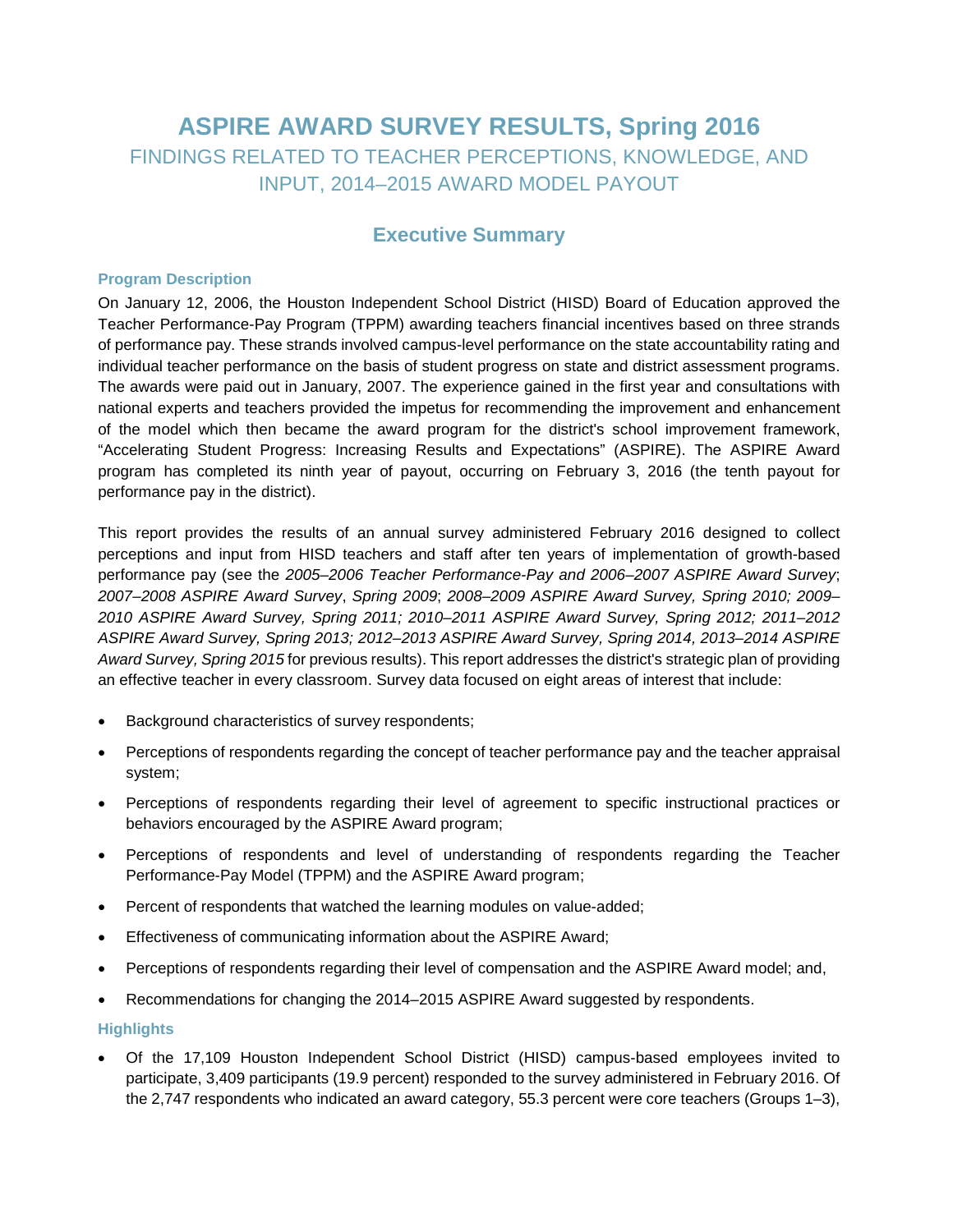10.3 percent were elective/ancillary teachers, 7.5 percent were instructional support staff, 8.3 percent were teaching assistants, 7.4 percent were operational support staff, 4.0 percent were either principals or assistant principals/deans of instruction, and 7.3 percent indicated *Other*. **Any conclusions drawn from this survey should be made with caution given the low response rate**.

- When comparing survey results over the last ten years, the majority of respondents were *in favor* or *somewhat in favor* of the concept of teacher performance pay, with the 2016 rate being the highest in the last four years.
- Based on survey data collected in February 2016, the largest percentage of respondents (72.9 percent) indicated that over the past several years for classroom instructional strategies, *they always collaborated with their colleagues*.
- The percentage of respondents that have been *in favor* or *somewhat in favor* of the performance-pay model has ranged from 35.1 percent to 53.3 percent, currently at 45.3 percent.
- Administrators, such as principals and assistant principals/deans of instruction indicate **favorable perceptions** concerning performance pay and their level of knowledge.
- Core foundation teachers have **more positive perceptions** concerning performance pay and their level of knowledge than elective/ancillary teachers with two exceptions. Elective/ancillary teachers indicated they had higher levels of knowledge regarding the ASPIRE Award program than core foundation teachers (Groups 1–3), and they had more positive perceptions about their efforts to *increase student progress*  than core foundation teachers (specifcally, Group 3).
- Out of a total of 3,409 respondents on the February 2016 survey, 1,520 or 44.6 percent of the respondents provided at least one response for improving the 2014–2015 ASPIRE Award model. The six highest emergent categories based on the percentage of the responses centered on the following:
	- Same earning opportunity as highest award category/award not commensurate with professional contribution (14.6 percent),
	- Change the eligibility and categorization rules (11.9 percent),
	- Make the model equitable, fair, transparent, and inclusive with clear expectations (10.9 percent);
	- Suggestions for measuring growth/achievement (7.3 percent),
	- How the money should be allocated/reallocated (6.7 percent);
	- Other performance measures or criteria (6.5 percent).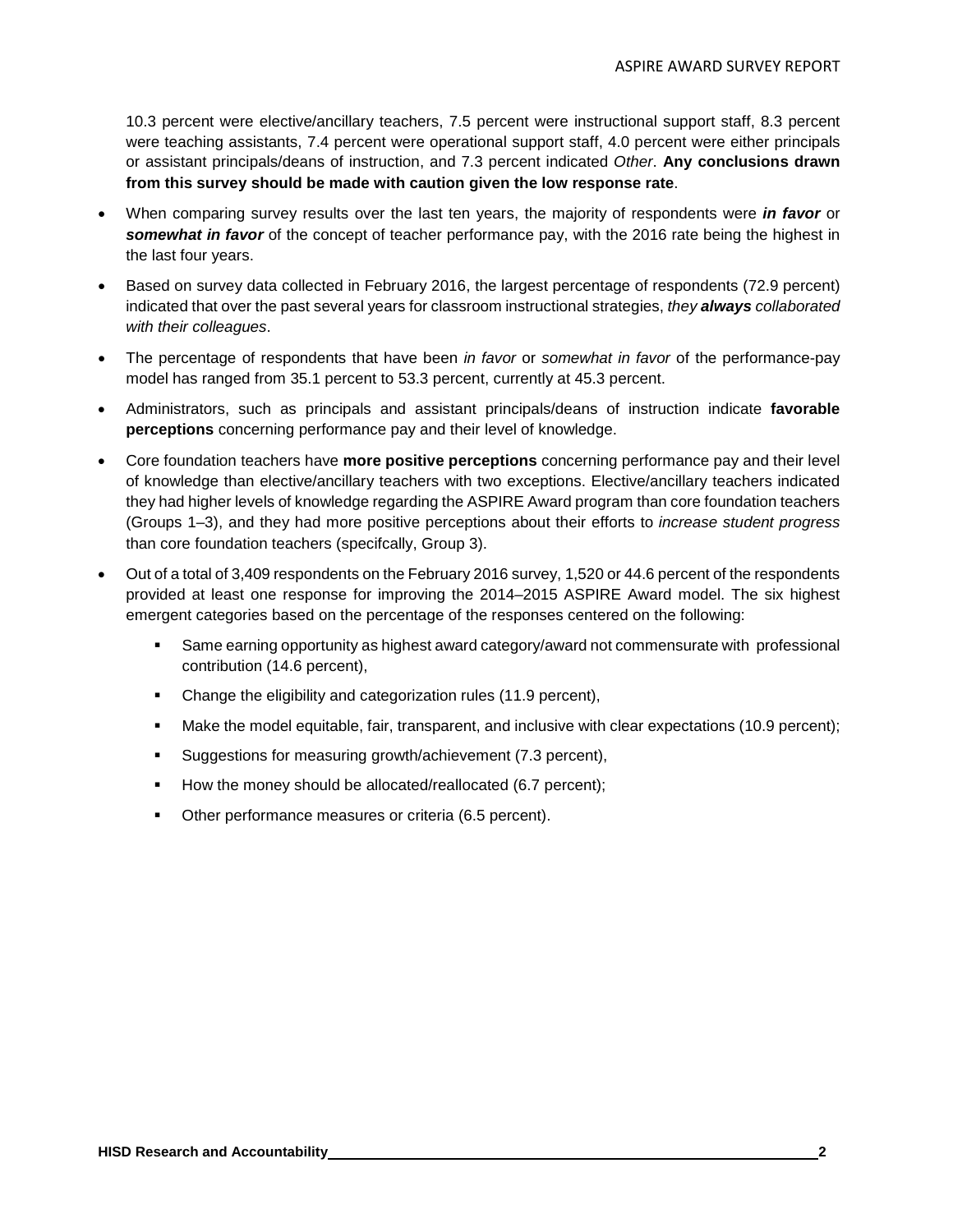# **Introduction**

The purpose of the ASPIRE Award Model is to reward teachers for their efforts in improving the academic growth of their students. The ASPIRE Award employs a value-added methodology that provides teachers with the information that they need to facilitate and measure student progress at the student, classroom, and campus levels. The ASPIRE Award is dedicated to achieving the following goals:

- Encourage cooperation in Professional Learning Communities;
- Be aligned with the district's other school-improvement initiatives;
- Use value-added data based on a national expert's methodology to reward teachers reliably and consistently for student progress; and
- Include core teachers at all grade levels, early childhood through grade 12.

The ASPIRE Award is based on the following principles:

- Performance pay drives academic performance;
- Good teaching occurs in all schools;
- Teamwork is valuable;
- Performance pay does not replace a competitive base salary, and
- Performance pay systems are dynamic and evolve over time.

Given these goals and principles, the ASPIRE Award involves three different indicators of academic performance:

- Indicator I–Individual Performance: (value-added core teacher progress);
- Indicator II–Group Performance: Teachers (department value-added or comparative growth); and,
- Indicator III–Group Performance: Campus-Wide (campus value-added and campus growth or achievement). Indicator III is based on the EVAAS campus composite cumulative gain index and the Iowa or Logramos reading and mathematics performance (percent of all students at/above  $50<sup>th</sup>$  national percentile rank, across all grades) for middle and elementary schools, and Advanced Placement (AP)/International Baccalaureate (IB) participation and performance for high schools. Under the model, every HISD teacher has the opportunity to participate in at least Indicator III.

# **Methods**

#### **Data Collection and Analysis**

- The ASPIRE award survey items were developed from previous surveys, reviewed, and approved by members of the ASPIRE Award Executive Committee with input from the Department of Human Resources and Professional Educator Compensation and Support (PECAS) Committee. The 2014–2015 ASPIRE Award Survey was administered on-line from Wednesday, December 2, 2015, through Wednesday, February 3, 2016, with follow-up reminders on Tuesday, December 15, 2015, Tuesday, January 5, 2016, and Wednesday, January 27, 2016. The survey responses were completely anonymous through SurveyMonkey with no IP addresses collected. The survey instructions with the embedded link to access the survey were sent directly to campus-based employees by HISD partner Battelle for Kids.
- The data obtained from the completed surveys were downloaded from SurveyMonkey and analyzed using SPSS and Microsoft Access. Items that were skipped or for which respondents answered "N/A" were coded as missing data and not included in the analysis. The text analysis tool in SurveyMonkey was used to identify emergent categories for the open-ended questions.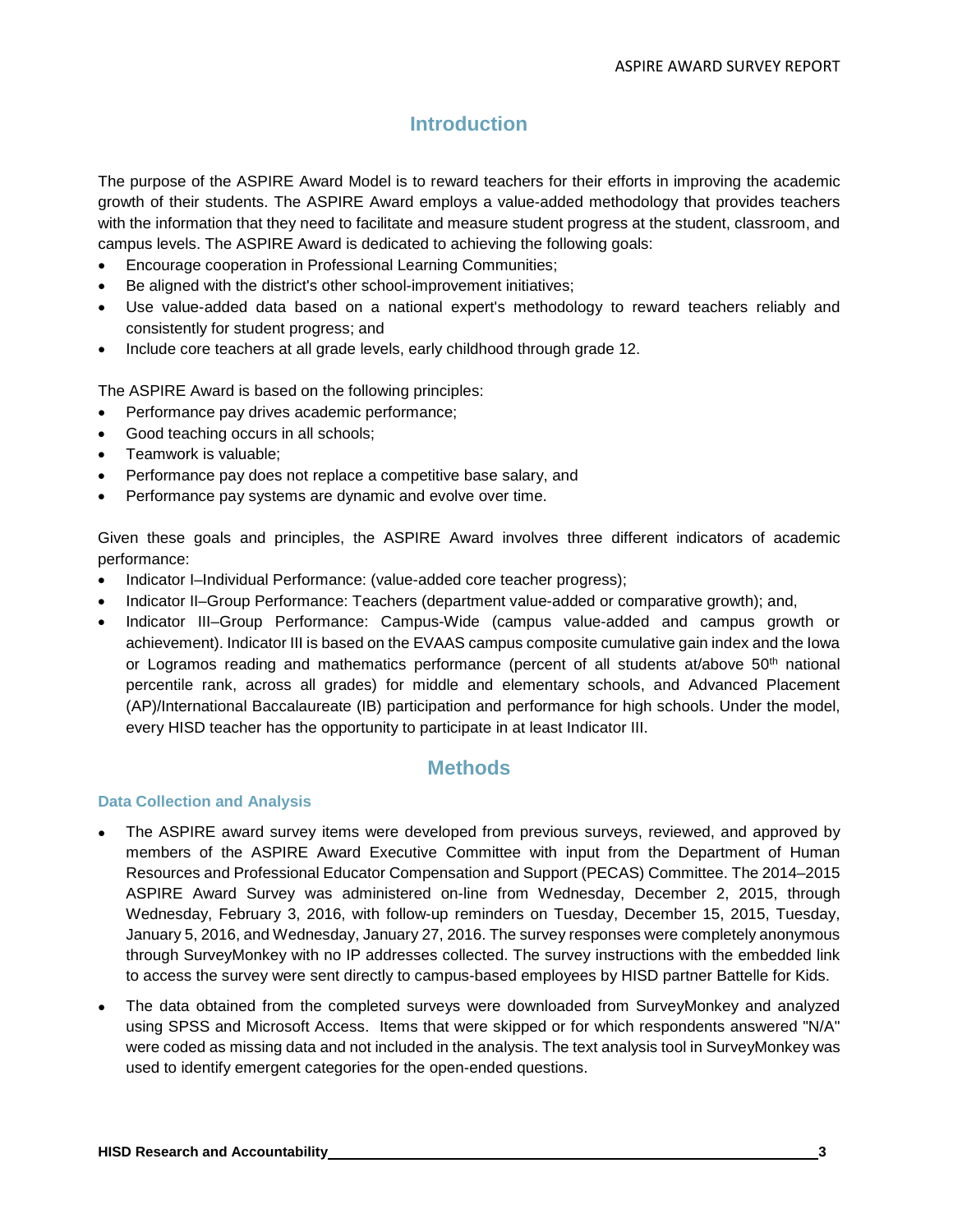### **Data Limitations**

• Changes in the structure of the survey and coding practices limited comparisons to the results of previously developed survey instruments. For the February 2016 survey administration, data quality checks were conducted and corrections made regarding skip patterns. Any conclusions from these results should be made with caution due to the low response rate. The responses may not be generalizable to the population of campus-based staff who were initially invited to participate.

# **Results**

#### **What were the background characteristics of survey respondents?**

- Of the 17,109 Houston Independent School District (HISD) campus-based employees invited to complete the survey, there were 3,409 participants who responded to the survey (19.9 percent) administered in December 2015. Any conclusions drawn from this survey should be made with caution given the low response rate (**Table 1**, p. 24).
- Of the 3,409 respondents, 2,747 indicated their ASPIRE Award categorization for the 2014–2015 school year. Core teachers (Group 1, 2, and 3) represented the highest percentage of respondents with 55.3 percent, followed by elective/ancillary teachers with 10.3 percent (**Table 2**, p. 24).
- Approximately one-third of respondents reported holding either a Bachelor's Degree (34.5 percent) or a Master's Degree (34.7 percent). The average experience in HISD was 12.1 years with the average experience at the current campus being 8.2 years (**Table 3**, p. 24).
- Approximately 90 percent of the respondents were employed in HISD for the 2014–2015 school year, and approximately 75 percent were eligible to receive an award. Sixty-two percent of the respondents indicated that they will receive an ASPIRE Award, and 35.7 percent of core foundation teachers who responded received an individual performance award, an award based on student progress for the 2014– 2015 school year (**Table 4**, p. 25).
- Of the 1,513 December 2007 survey respondents, 65.6 percent indicated that they received an award. The percentage continued to increase through the March 2011 survey, where 90.3 percent of respondents received an award. There was a decline of 35.5 percentage points from March 2011 to January 2014, followed by an increase of 6.7 percentage points (**Figure 1**, p. 5). The majority of survey respondents over the past ten years reflect ASPIRE Award recipients.
- On the February 2016 survey, respondents were asked to indicate if they taught in a critical shortage area. Since respondents may have taught in more than one critical shortage area, percentages are based on the total number of responses. Of the 2,890 responses, 61.3 percent did not teach in a critical shortage area (N/A), 12.7 percent indicated they taught bilingual education, 12.6 percent indicated special education, 6.6 percent indicated secondary mathematics, 5.3 percent indicated secondary science, and 1.5 percent indicated secondary Spanish (**Table 5**, p. 25).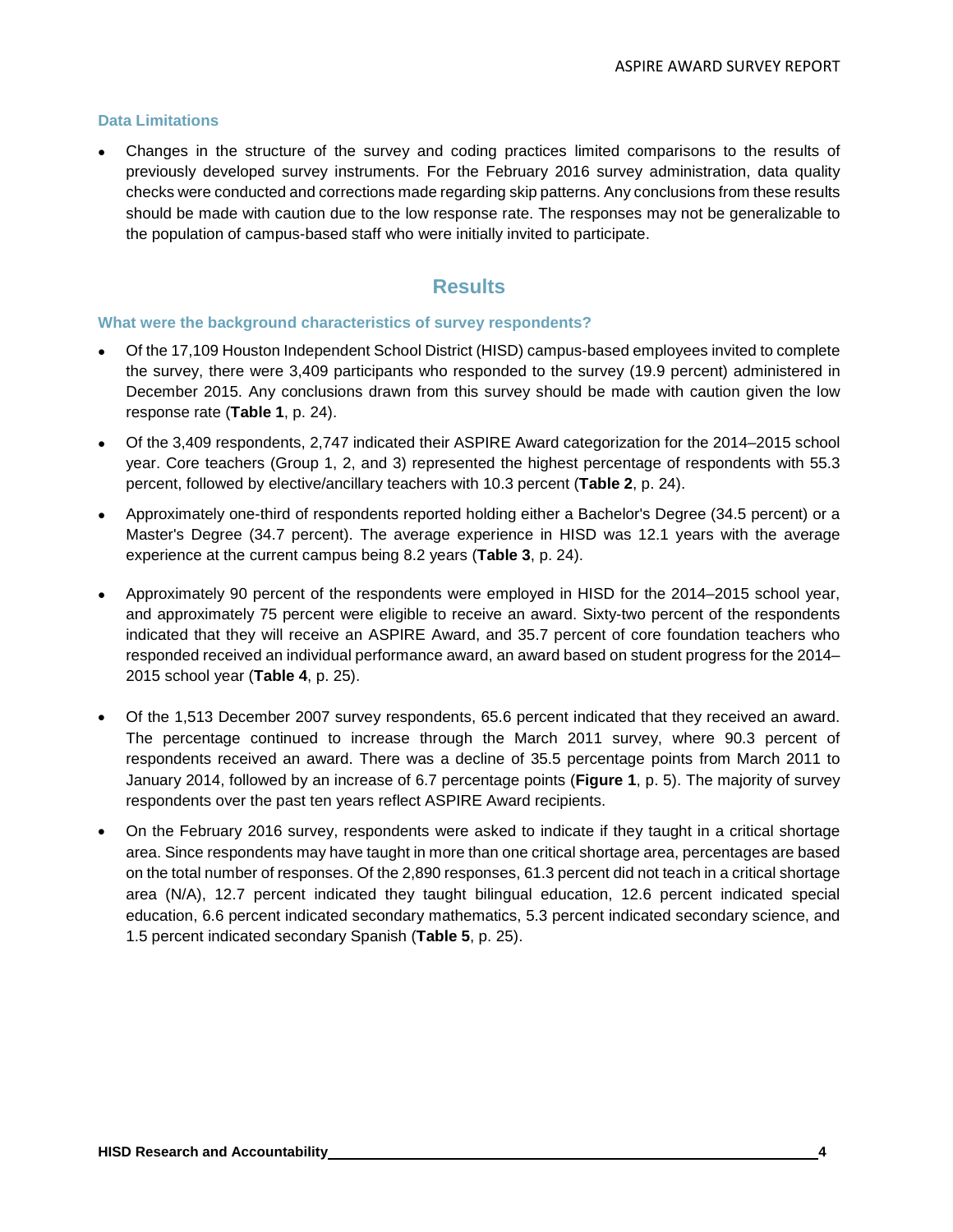

## **Figure 1. Percent of respondents receiving an award based on results of ten survey administrations**

Source: SurveyMonkey® Data File, 2016; TPPM Results, 2005–2006; ASPIRE Award Survey Results, 2006–2007 to 2013–2014

TPPM=Teacher Performance-Pay Model; Note: Over the 10-year period, there have been budgetary cut-backs, model, and policy changes

**What were the perceptions of respondents regarding the concept of teacher performance pay overall and the teacher appraisal system?**

• When comparing survey results over the last ten years, there was an overall decrease in the percent of respondents who were *in favor* or *somewhat in favor* of the concept of teacher performance pay from 69.2 percent in December 2007 to 49.7 percent in December 2014 to 54.9 percent in February 2016, the highest percentage in the last four years (**Figure 2**).





Source: SurveyMonkey® Data File, 2016; TPPM Results, 2005–2006; ASPIRE Award Survey Results, 2006–2007 to 2013–2014

TPPM=Teacher Performance-Pay Model; Note: Over the 10-year period, there have been budgetary cut-backs, model, and policy changes.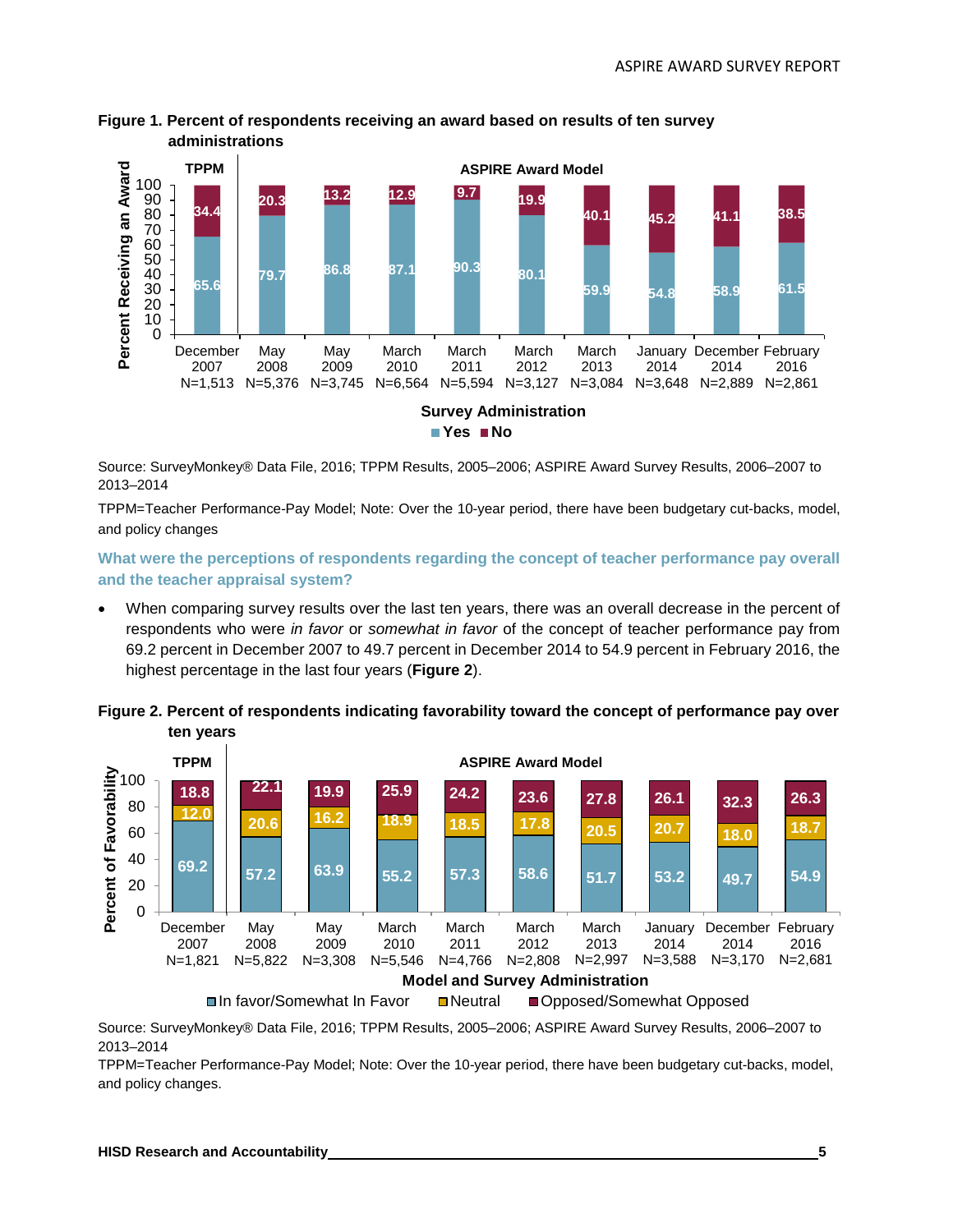- When comparing survey results over the last ten years, there was an overall increase in the percent of respondents who were *somewhat opposed* or *opposed* to the concept of teacher performance pay from 18.8 percent in December 2007 to 32.3 percent in December 2014 to 26.3 percent in February 2016 (Figure 2, p. 5).
- When respondents on the December 2007 survey administration were asked how favorable they were toward the concept of teacher performance pay based on individual student growth, 62.2 percent indicated they were *in favor* or *somewhat in favor*, compared to 45.1 percent of respondents in February 2016, reflecting an increase of 5.1 percentage points from the previous year (**Figure 3**).
- The percentage of survey respondents indicating that they were *somewhat opposed* or *opposed* toward the concept of teacher performance pay based on individual student growth varied over the 10-year period with an overall increase from 24.5 percent in 2007 to 36.0 percent in 2016 (Figure 3).



## **Figure 3. Percent of respondents indicating favorability toward the concept of teacher performance pay based on individual student growth over ten years**

Source: SurveyMonkey® Data File, 2016 TPPM Results, 2005–2006; ASPIRE Award Survey Results, 2006–2007 to 2013–2014

TPPM=Teacher Performance-Pay Model; Note: Over the 10-year period, there have been budgetary cut-backs, model, and policy changes.

- Over the past ten years, survey respondents were asked to indicate their perceptions about the concept of performance pay based on passing rates. When comparing overall survey results from December 2007 to February 2016, there was an increase in the percent of respondents indicating that they were *somewhat opposed* or *opposed* to teacher performance pay based on passing rates by 1.4 percentage points, and the majority of respondents consistently remains **opposed** to using passing rates for performance pay (**Figure 4,** p. 7).
- Over the past eight years, survey respondents were asked to indicate their perceptions about the concept of receiving differentiated pay as seen in **Figure 5** (p. 7). The percentage of campus-based staff *in favor* or *somewhat in favor* of the concept of differentiated pay varied. Overall there was a decrease from 55.5 percent after the 2009 payout to 51.9 percent in February 2016.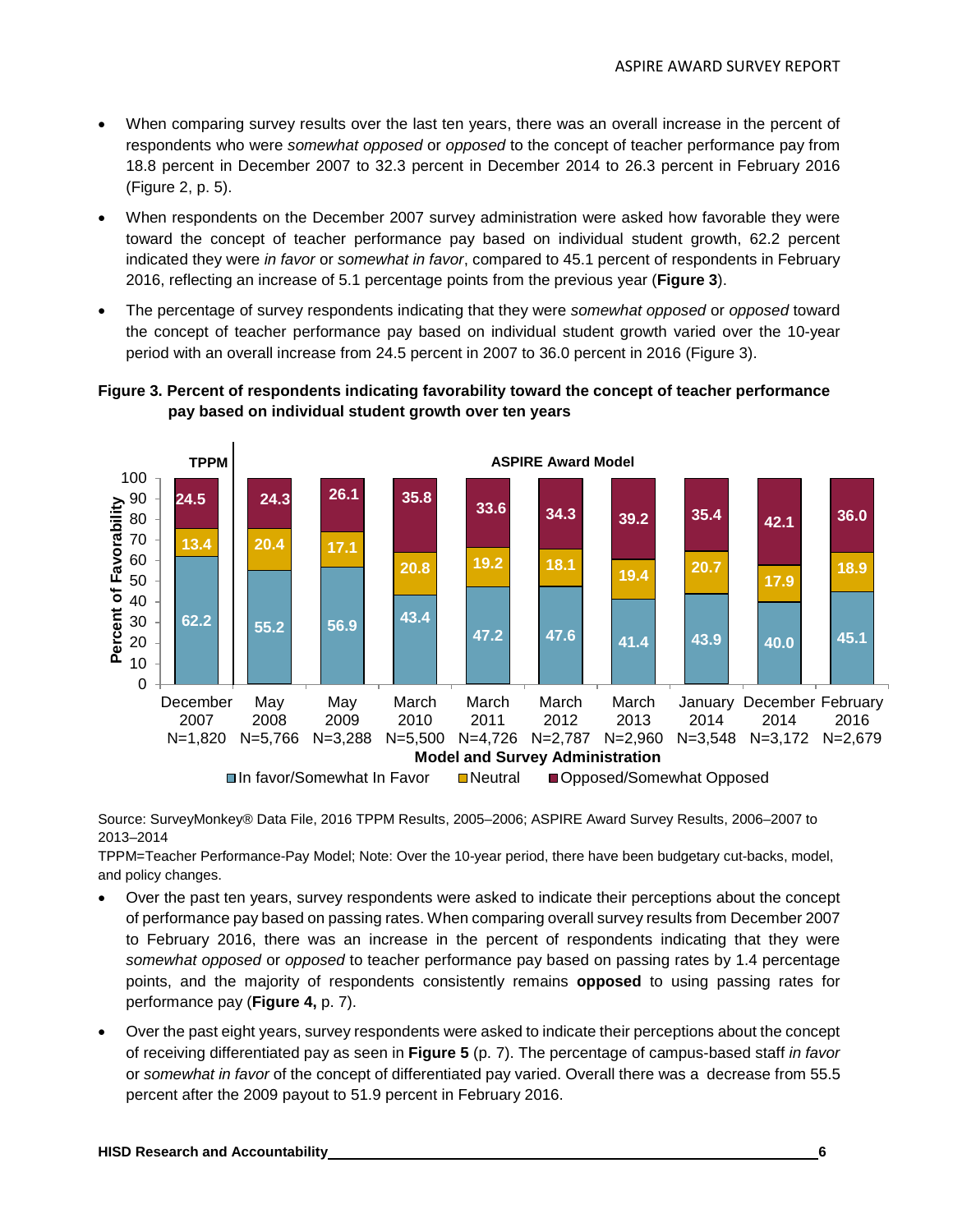• Over the past eight years, the percent of respondents indicating that they were *opposed* or *somewhat opposed* to differentiated pay varied. Overall, there was an increase from 22.1 percent in 2009 to 26.3 percent in February 2016 which does reflect the lowest level of opposition over the last four years (Figure 5).



## **Figure 4. Percent of respondents indicating favorability toward the concept of teacher performance pay based on passing rates over ten years**

Source: SurveyMonkey® Data File, 2016 TPPM Results, 2005–2006; ASPIRE Award Survey Results, 2006–2007 to 2013–2014

TPPM=Teacher Performance-Pay Model; Note: Over the 10-year period, there have been budgetary cut-backs, model, and policy changes.





Source: SurveyMonkey® Data File, 2016; ASPIRE Award Survey Results, 2007–2008 to 2013–2014 Note: Over the 8-year period, there have been budgetary cut-backs, model, and policy changes.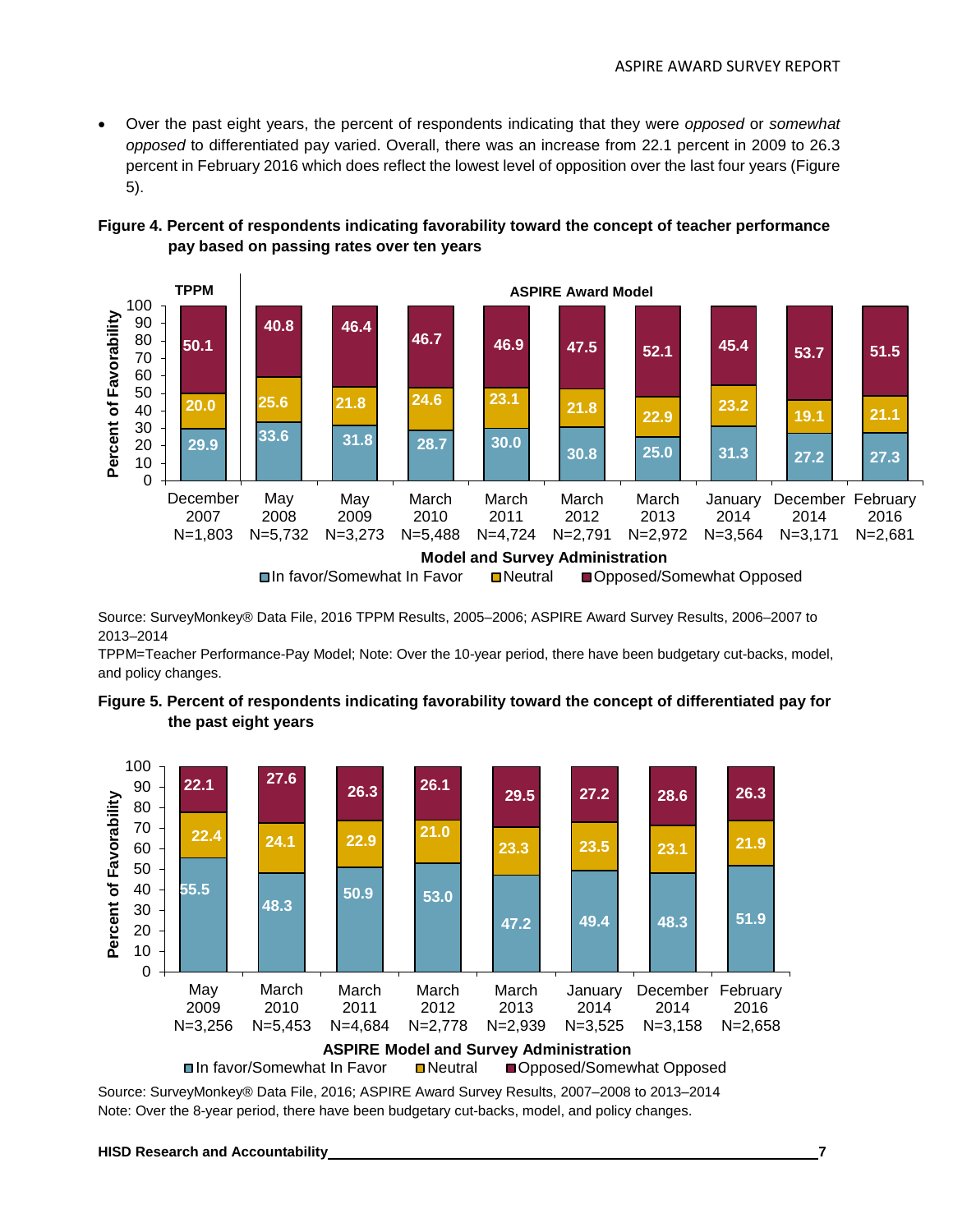• When comparing survey results from January 2014 to February 2016, data were collected on the favorability of respondents towards the concept of an award for educators in hard-to-staff buildings. The majority of respondents (57.0 percent, 67.0 percent, and 66.9 percent ) indicated that they were *in favor* or *somewhat in favor* of awarding an incentive to educators in hard-to-staff buildings. This item has inceased in favorability by 10.0 percentage points, from 57.0 percent in January 2014 to 67.0 percent in December 2014 with essentially no change in February 2016 (**Figure 6**).





**■In favor/Somewhat In Favor ■Neutral ■Opposed/Somewhat Opposed** 

Source: SurveyMonkey® Data File, 2016; ASPIRE Award Survey Results, 2013–2014 and 2014–2015 Note: For 2012–2013 to 2014–2015, hard-to-staff schools refer to those schools that were TEA-rated as *Improvement Required (IR)*.

- To determine whether there were differences in perceptions toward the concept of performance pay overall, comparisons were made between core foundation teachers and non-core instructional staff (December 2007 and February 2016) as summarized in **Figure 7** (p. 9). Based on results of the December 2007 survey administration, the percentage of core foundation teachers who were *in favor* or *somewhat in favor* of teacher performance pay exceeded that of non-core instructional staff by 8.4 percentage points; similary, February 2016 survey results indicated that the percentage of core foundation teachers who were *in favor* or *somewhat in favor* of teacher performance pay exceeded that of non-core instructional staff by 10.1 percentage points. Favorable responses have decreased overall for both groups over the last nine years.
- To determine whether there were differences in perceptions toward the concept of teacher performance pay based on individual student growth, comparisons were made between core foundation teachers and non-core instructional staff through time (December 2007 and February 2016). **Figure 8** (p. 9) summarizes the results. The percentage of core foundation teachers who were *in favor* or *somewhat in favor* of teacher performance pay based on individual student growth exceeded that of non-core instructional staff by 11.6 percentage points based on December 2007 results and 10.3 percentage points based on February 2016 results.
- The percentage of non-core instructional staff that indicated they were *somewhat opposed* or *opposed* toward the concept of teacher performance pay based on individual student growth exceeded that of core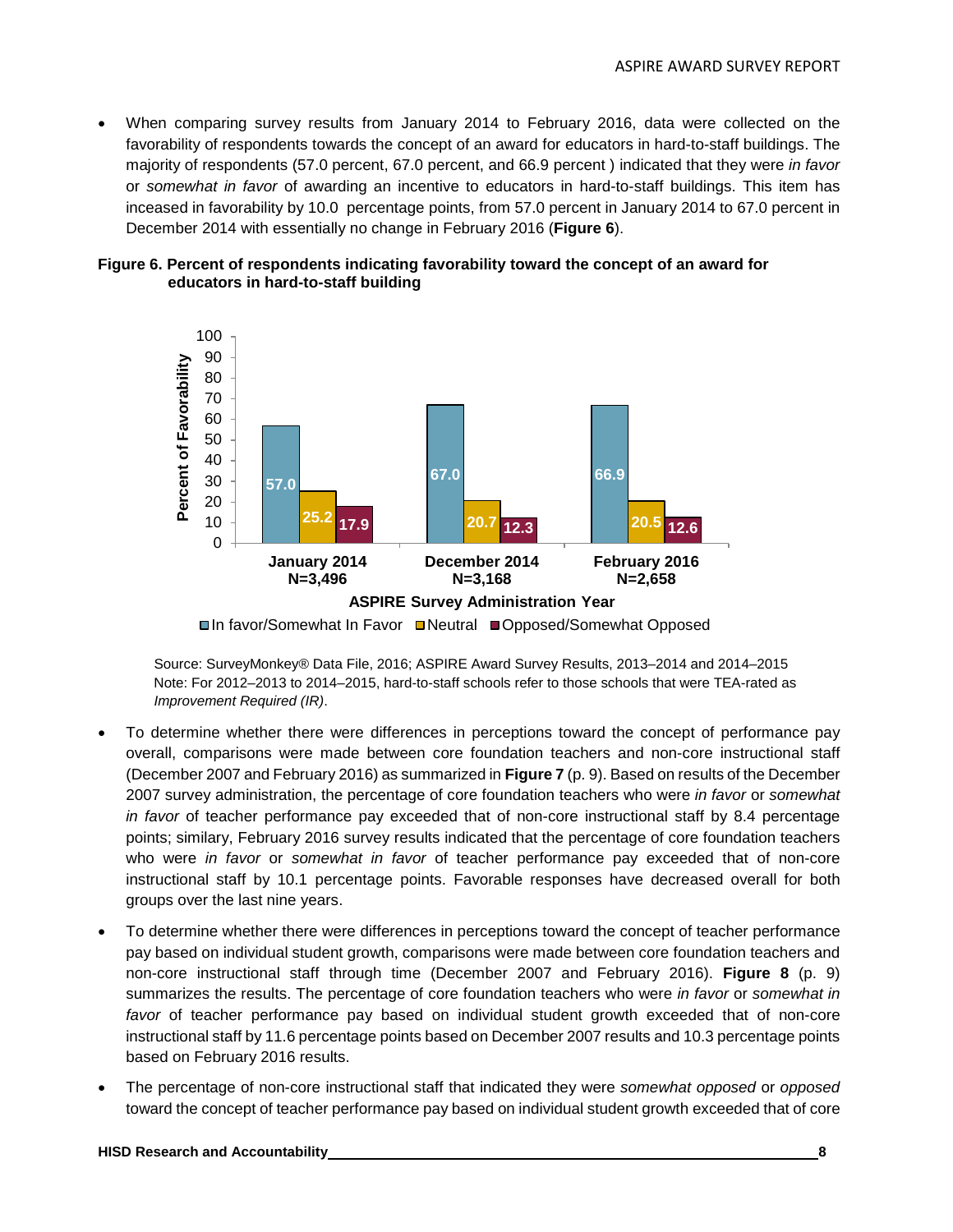foundation teachers by 9.8 percentage points in December 2007 compared to the percentage of noncore instructional staff that exceeded core teachers by 9.3 percentage points based on February 2016 results (Figure 8).





**Core Foundation Teachers and Non-Core Instructional Staff**

Source: SurveyMonkey® Data File, 2016; TPPM Results, 2005–2006 **□In favor/Somewhat in Favor □Neutral ■Opposed/Somewhat Opposed** 

Note: To make 2016 comparable to the 2007 survey administration data, non-instructional employees (ASPIRE Award Group 6 and 7) (N=322), principals (ASPIREAward Group 1L) (N=57), and *Other* (N=155) were not included in this analysis.





Source: SurveyMonkey® Data File, 2016; TPPM Results, 2005–2006

Note: To make 2014 comparable to the 2007 survey administration data, non-instructional employees (ASPIRE Award Groups 6 and 7) (N=326) and principals (ASPIREAward Group 1L) (N=56) and *Other* (N=342) were not included in this analysis.

• To determine whether there were differences in perceptions between core foundation teachers and noncore instructional staff over time regarding favorability toward the concept of teacher performance pay based on passing rates, comparisons were made using results from the December 2007 survey administration and the February 2016 survey administration. **Figure 9** (p. 10) summarizes the results.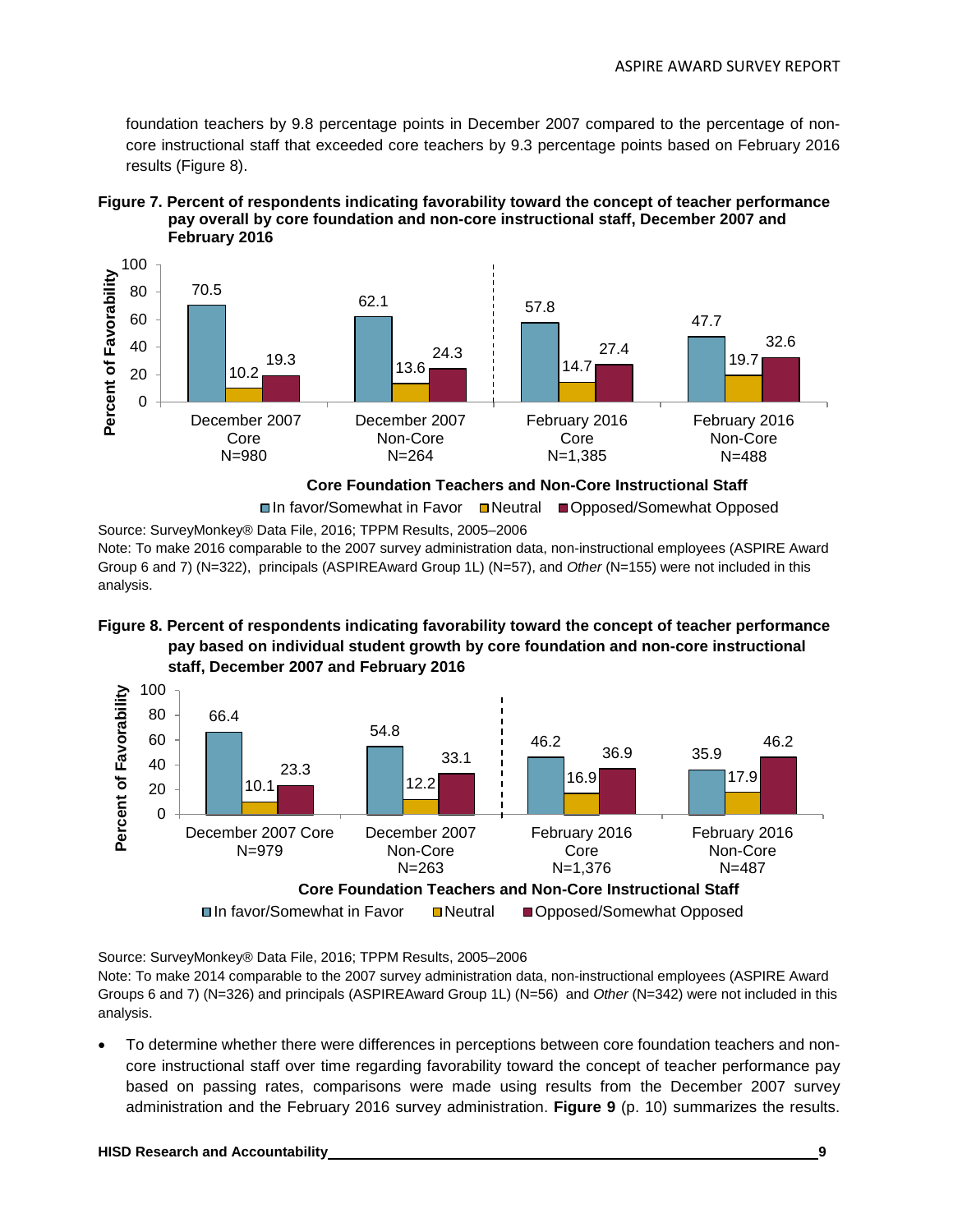The percent of core foundation teachers who were *in favor* or *somewhat in favor* of teacher performance pay based on passing rates only exceeded that of non-core instructional staff by 5.3 percentage points in December 2007 increasing to a difference of 8.6 percentage points in February 2016 (Figure 9).

• Approximately 52 percent of core foundation teachers and non-core instructional staff indicated that they were *somewhat opposed* or *opposed* toward the concept of teacher performance pay based on passing rates for the December 2007 survey administration which increased to 53.6 percent of core foundation teachers and 62.1 percent of non-core instructional staff based on survey results from the February 2016 administration (Figure 9).





**□In favor/Somewhat in Favor Deutral Opposed/Somewhat Opposed** 

Note: To make 2014 comparable to the 2007 survey administration data, non-instructional employees (ASPIRE Award Groups 6 and 7) (N=328 and Principals (ASPIREAward Group 1L) (N=56) and *Other* (N=158) were not included in this analysis.

- **Appendix A** (p. 30) compares differences in perceptions toward the concept of teacher performance pay overall by eligibility category (February 2016). Of the respondents that indicated that they were eligible to receive an award and who indicated a particular eligibility category, 71.9 percent of principals indicated they were *somewhat in favor* or *in favor* toward the concept of teacher performance pay, reflecting the highest level of agreement of all the eligibility categories. This was followed by assistant principals/deans at 61.9 percent, and Group 1 Teachers with an EVAAS® Report at 60.4 percent.
- Of the respondents that indicated that they were eligible to receive an award and who indicated a particular eligibility category, 37.4 percent of elective/ancillary teachers indicated that they were *somewhat opposed* or *opposed* toward the concept of teacher performance pay, reflecting the highest level of disagreement to the statement.
- For those respondents that reported they were Not Eligible to receive an ASPIRE award, 44.2 percent were *somewhat in favor* or *in favor* and 35.2 percent were *somewhat opposed* or *opposed* toward the concept of teacher performance pay, reflecting less positive perceptions than eligible core foundation teachers.
- **Appendix B** (p. 31) summarizes the results by eligibility category regarding perceptions towards the concept of teacher performance pay based on individual student growth, **Appendix C** (p. 32) summarizes

Source: SurveyMonkey® Data File, 2016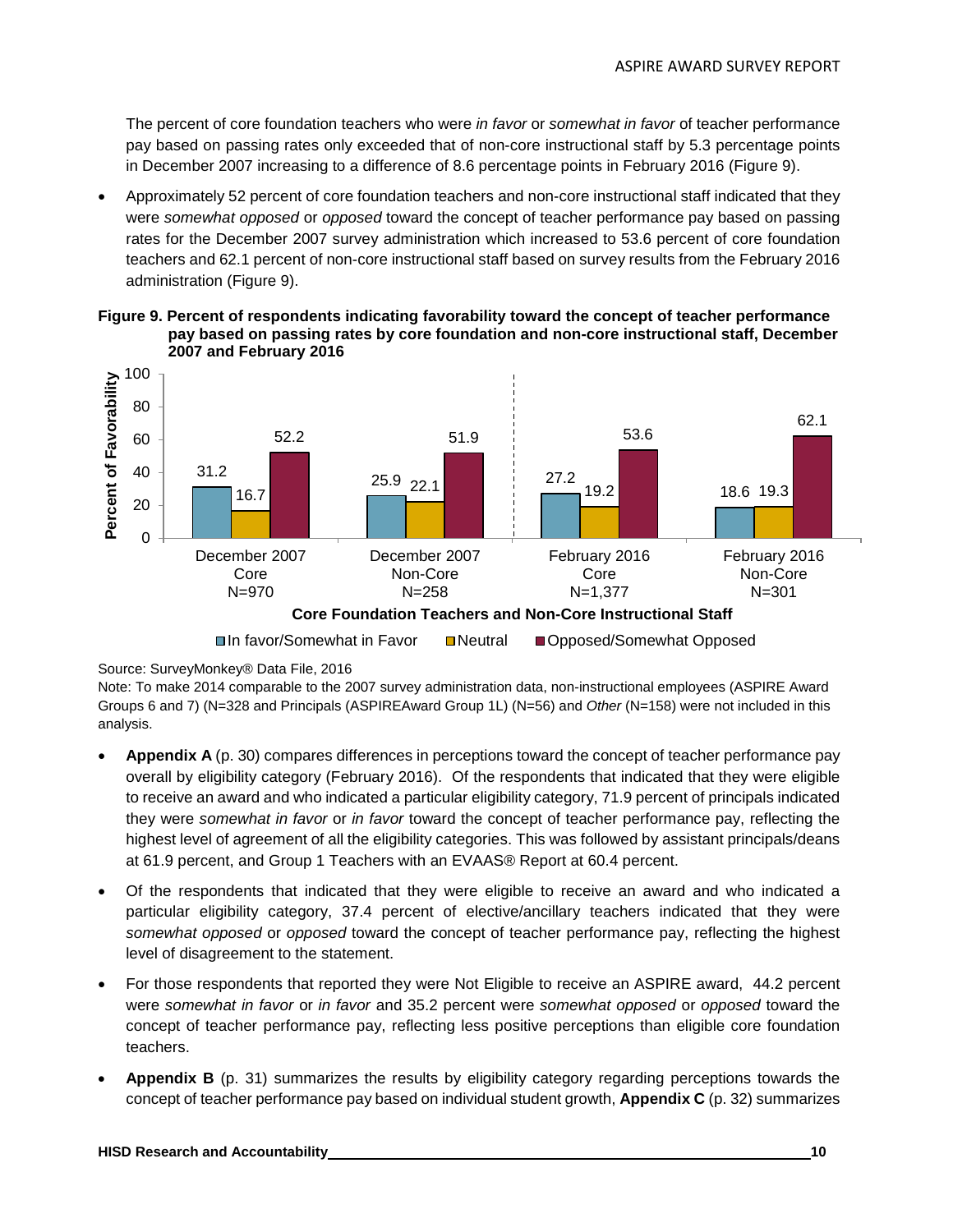the results by eligibility category regarding perceptions towards the concept of teacher performance pay based on passing rates only, and **Appendix D** (p. 33) summarizes the results by eligibility category regarding perceptions towards the concept of differentiated pay based on the February 2016 survey administration.

- Of the respondents that indicated that they were eligible to receive an award and who indicated a particular eligibility category, 71.4 percent of principals and 52.5 percent of assistant principals/deans of instruction indicated they were *somewhat in favor* or *in favor* toward the concept of teacher performance pay based on individual student growth, reflecting the highest levels of agreement of all the eligibility categories (Appendix B, p. 31).
- Of the respondents that indicated that they were eligible to receive an award and who indicated a particular eligibility category, 52.9 percent of elective/ancillary teachers and 43.0 percent of core teachers, grades 3–12 without an EVAAS®, indicated that they were *opposed* or *somewhat opposed* toward the concept of teacher performance pay based on individual student growth (Appendix B).
- Of the respondents that indicated that they were eligible to receive an award and who indicated a particular eligibility category, 33.9 percent of principals and 18.5 percent of elective/ancillary teachers indicated they were *somewhat in favor* or *in favor* toward the concept of teacher performance pay based on individual passing rates, reflecting the highest and lowest levels of agreement, respectively, of all the eligibility categories based on February 2016 results (Appendix C, p. 32).
- Of the respondents that indicated that they were eligible to receive an award and who indicated a particular eligibility category, 64.3 percent of assistant principals/deans of instruction and 31.9 percent of operational support staff indicated that they were *opposed* or *somewhat opposed* toward the concept of teacher performance pay based on passing rates, reflecting the highest and lowest levels of disagreement, respectively, of all of the eligibility categories (Appendix C).
- Of the respondents that indicated that they were eligible to receive an award and who indicated a particular eligibility category, 70.9 percent of principals indicated they were *somewhat in favor* or *in favor* toward the concept of differentiated pay, reflecting the highest level of agreement of all the eligibility categories. This was followed by assistant principals/deans of instruction at 58.5 percent. Operational support staff and elective/ancillary teachers had the lowest levels of agreement with only 38.9 percent and 39.8 percent, respectively, *in favor* or *somewhat in favor* (Appendix D).
- Of the respondents that indicated that they were eligible to receive an award and who indicated a particular eligibility category, 43.7 percent of elective/ancillary teachers indicated that they were *somewhat opposed* or *opposed* toward the concept of differentiated pay, reflecting the highest level of disagreement to the statement (Appendix D).

## **What were the perceptions of respondents regarding their level of agreement to specific instructional practices or behaviors encouraged by the ASPIRE Award program or practiced over the past several years?**

• Over the past six years, respondents were asked whether the ASPIRE Award encouraged specific behaviors. **Table 6** (p. 25) compares the responses for four items to the baseline year. The largest percentage of respondents in 2009 indicated that they *agreed* or *strongly agreed* that the ASPIRE Award encouraged them to *continue teaching in the classroom* (47.9 percent), *remain working in HISD* (44.0 percent) (baseline year is 2012), and that the ASPIRE Award encouraged them to *come to work on a daily basis* (47.0 percent). These percentages decreased to 42.0 percent, 42.1 percent, and 42.1 percent, respectively in February 2016 survey data.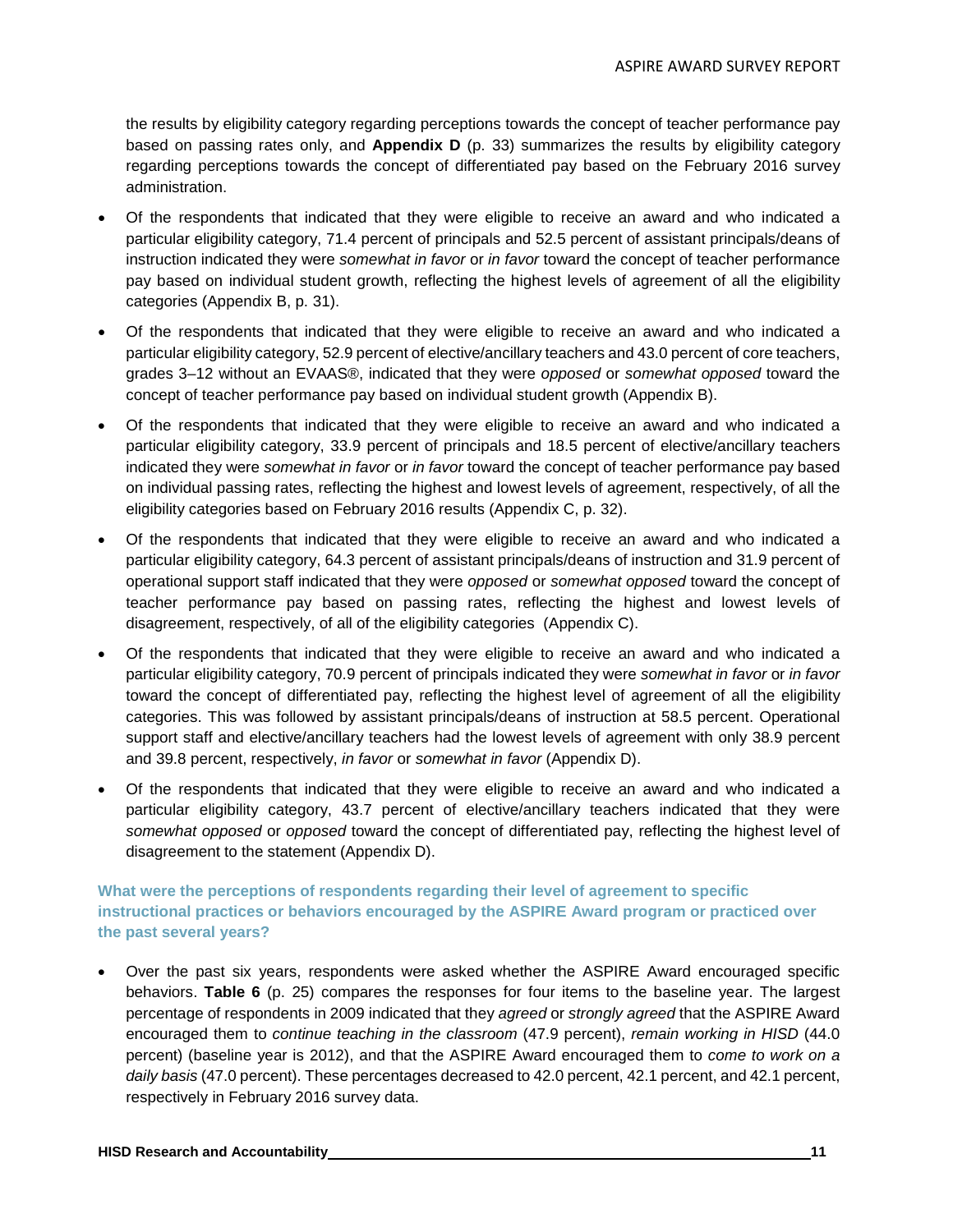- Based on survey data collected in February 2016, the largest percentage of respondents indicated that over the past several years, they *collaborated with my colleagues* (72.9 percent*) Always* (**Table 7**, p. 26).
- Based on survey data collected in February 2016, 7.3 percent of respondents indicated that they *never used value-added data to make instructional decisions*, compared to 41.3 percent who *always used value-added data to make instructional decisions* (Table 7).

## **What were the perceptions and level of understanding of respondents regarding the Teacher Performance-Pay Model (TPPM) and ASPIRE Award program?**

- **Figure 10** (p. 13) summarizes the perceptions of respondents towards the respective performance-pay models through time. When comparing the percentage of respondents that indicated they were *in favor*  or *somewhat in favor* toward the 2005–2006 Teacher-Performance Pay Model and to the specific ASPIRE Award program for that year, it was first reported at 44.4 percent (December 2007 survey administration), reached a peak of 53.3 percent in 2009, and was most recently reported at 45.3 percent (February 2016 survey administration). Although performance has varied over the ten-year period, the percentage of respondents *in favor* or *somewhat in favor* of the performance-pay model has been less than 50 percent with the exception of the May 2009 survey administration.
- When comparing survey results which occurred after each payout with the exception of the last three years, the percentage of respondents that indicated they were *somewhat opposed* or *opposed* toward the 2005–2006 Teacher Performance-Pay Model and/or to the ASPIRE Award program paid out that year decreased by 15.6 percentage points over a ten-year period, from 39.2 percent to 23.6 percent for the most current program (Figure 10).
- **Figure 11** (p. 13) summarizes the results regarding the level of understanding respondents indicated toward the ASPIRE award models for each of the last eight years.
- When comparing survey results from May 2008 to February 2016, the percentage of respondents that indicated their level of understanding of the ASPIRE Award program was *very low* or *low*, varied over time. Approximately 32 percent of respondents reported their level of understanding as *very low* or *low* in March 2010, reflecting the lowest levels of understanding. On the other hand, in March 2011, 39.7 percent of respondents reported having a *very high* or *high* level of understanding of the ASPIRE Award program (Figure 11). With the latest survey administration, 80.4 percent of respondents indicated at least a sufficient level of understanding of the ASPIRE Award program.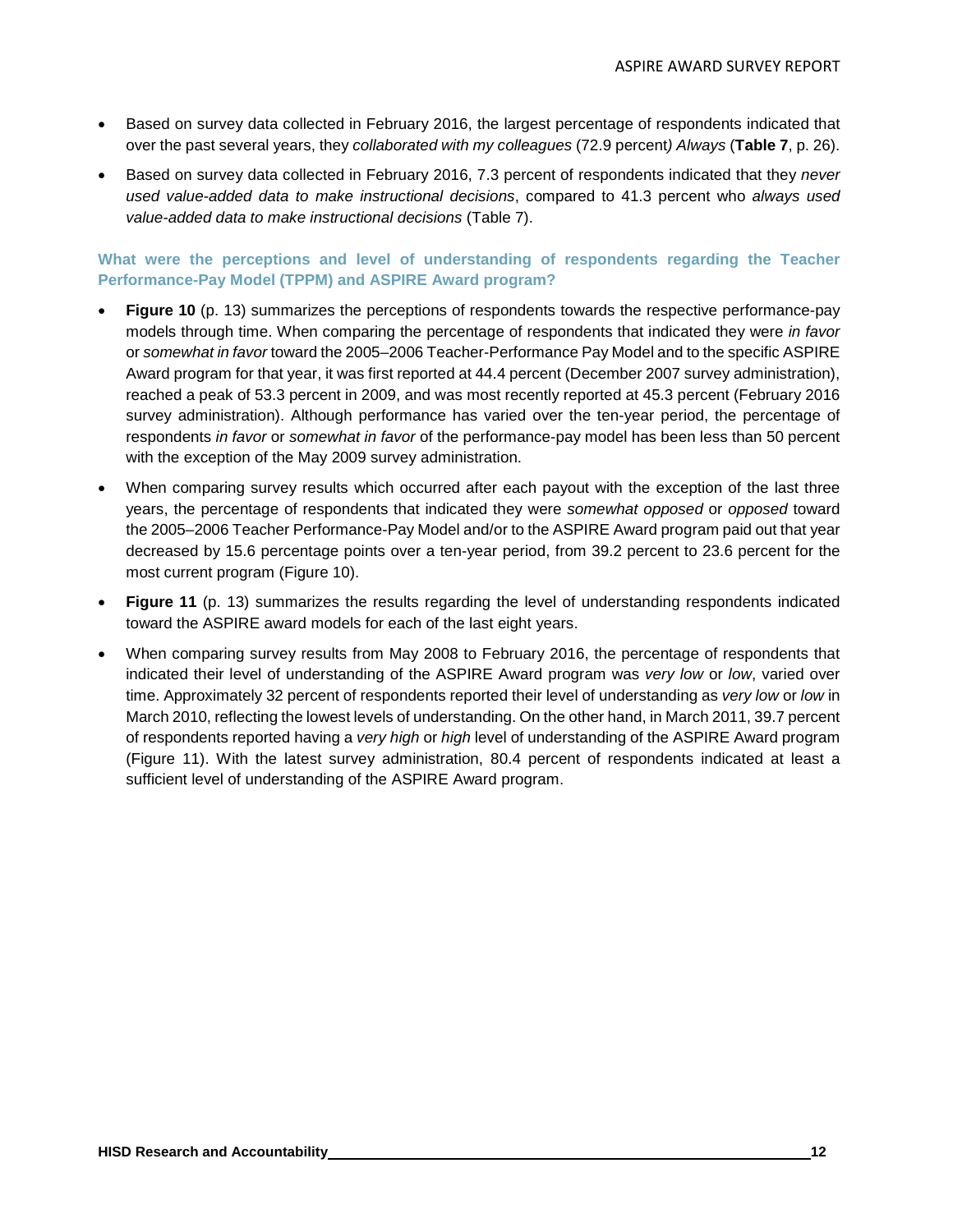**Figure 10. Percent of survey respondents' favorability toward the performance-pay model paid out that year**



Source: SurveyMonkey® Data File, 2016; TPPM Results, 2005–2006; ASPIRE Award Survey Results, 2006–2007 to 2013–2014

TPPM=Teacher Performance-Pay Model; Note: Over the 10-year period, there have been budgetary cut-backs, model and policy changes.

**Figure 11. Percent of survey respondents' level of understanding of the performance-pay model paid out that year**



■ Very High/High ■ Sufficient ■ Very Low/Low

Source: SurveyMonkey® Data File, 2016; ASPIRE Award Survey Results, 2006–2007 to 2013–2014 Note: Over the 9-year period, there have been budgetary cut-backs, model and policy changes.

- To determine whether there were differences in perceptions regarding the level of understanding toward ASPIRE, comparisons by eligibility category for ASPIRE February 2016 respondents are summarized in **Appendix E** (p. 34). Based on respondent data from the nine eligibility categories, principals and assistant principals indicated having a *very high/high* level of understanding (64.9 percent and 57.1 percent, respectively) compared to core teachers, elective/ancillary teachers, instructional support staff, teaching assistants, operational support staff, and those indicating *Other* or that they were Not Eligible to receive an ASPIRE award (ranging from 21.2 percent for Operational Support Staff to 40.9 percent for Elective/Ancillary teachers.
- On the February 2016 survey, 27.2 percent of respondents that indicated they were *Other* as well as 24.3 percent of respondents that indicated they were Not Eligible to receive an award perceived their level of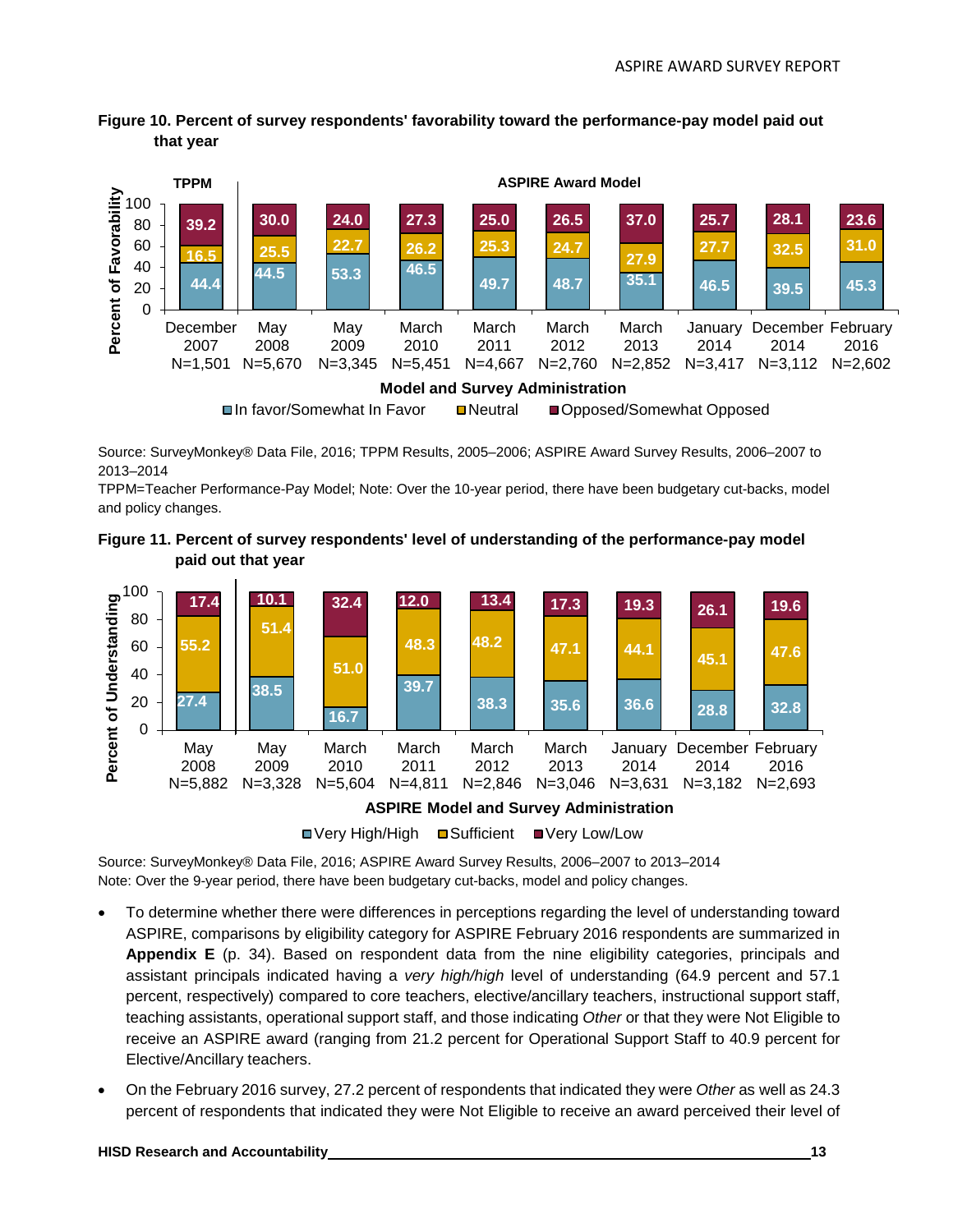understanding of the ASPIRE Award program as *very low* or *low*, reflecting the greatest lack of understanding for ASPIRE survey respondents (Appendix E, p. 34).

**What percentage of respondents watched Value-Added/EVAAS learning modules, and what was the level of understanding?**

• A major component of the ASPIRE Award is the value-added metric, EVAAS, measuring student growth using standardized assessments. **Figure 12** provides a comparison of the percent of respondents who watched at least one Value-Added/EVAAS Learning Module in the past 12 months. Out of 2,805 respondents, 33.3 indicated *Yes*, 39.7 percent responded *No*, and 27.0 percent indicated that *they did not know this resource was available*.

#### **Figure 12. Percent of survey respondents watching value-added learning modules, February 2016**



Source: SurveyMonkey® Data File, 2016:

- When comparing the perceptions of respondents from May 2008 to February 2016, there was less than one percentage point decrease (44.5 percent and 43.6 percent) regarding respondents that rated their level of understanding of the difference between student achievement and academic progress as *very high* or *high*. (**Figure 13**, p. 15). Eighty-seven percent indicated their level of understanding was at least sufficient, up from 82 percent in the prior year.
- Over the past nine years, the percent of respondents who rated their level of understanding of the difference between student achievement and academic progress as *very low* or *low* has varied over time, ranging from 6.3 percent in May 2009 to 17.8 percent in December 2014 (Figure 13).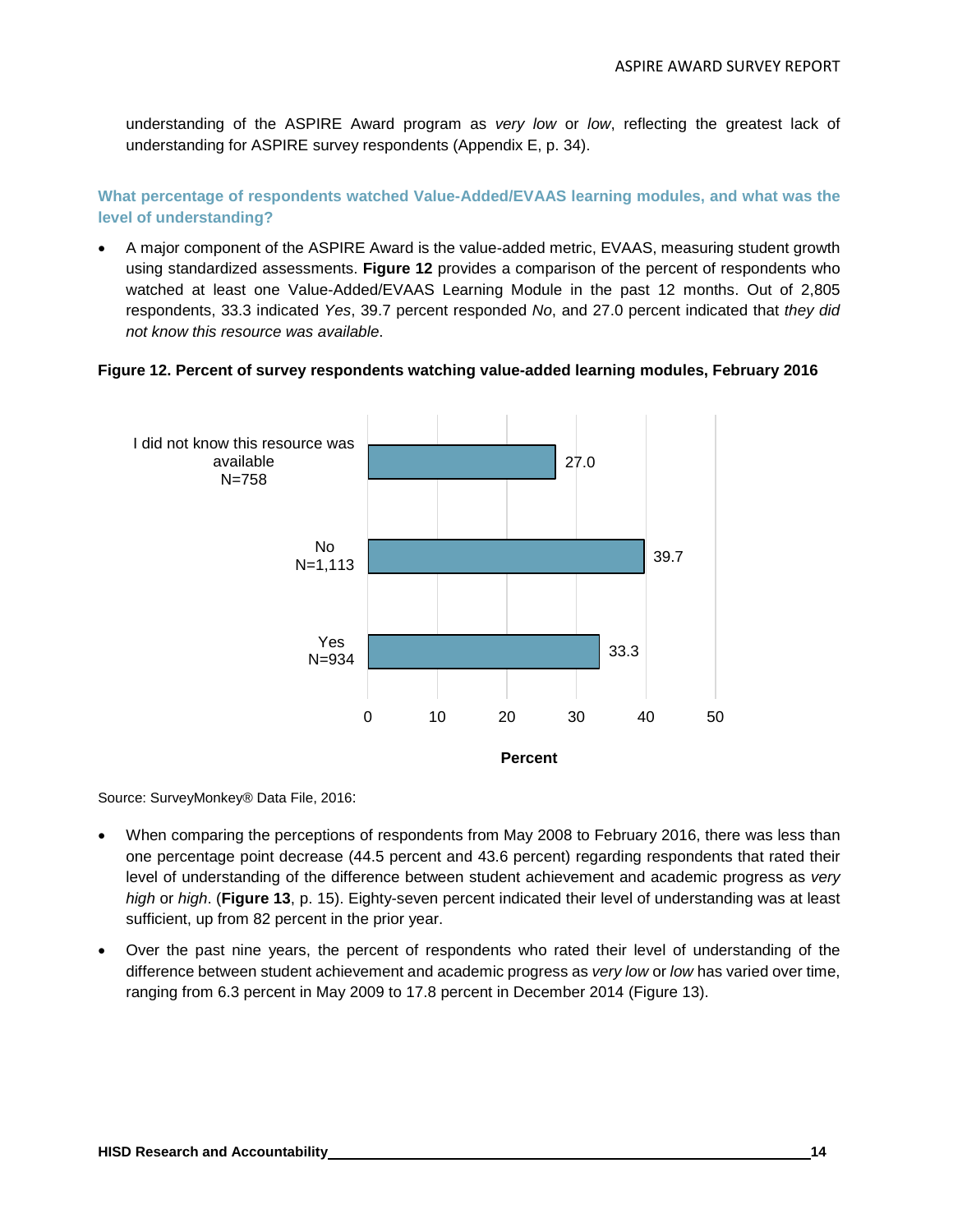

**Figure 13. Percent of respondents indicating their level of understanding of the difference between student achievement and academic progress over nine years**

Source: SurveyMonkey® Data File, 2016; ASPIRE Award Survey Results, 2006–2007 to 2013–2014 Note: Over the 9-year period, there have been budgetary cut-backs, model and policy changes

- On the May 2008 ASPIRE Award survey, there were seven items that were designed to determine the level of understanding for different training components related to the ASPIRE Award. **Table 8** (p. 26) depicts the comparison of the baseline data collected in May 2008 with data collected in February 2016.
- The percentage of respondents indicating a *high/very high* level of understanding increased for three of the seven components. However, February 2016 had less than half of the number of respondents compared to 2008 (Table 8).
- Based on survey data collected in May 2008 and February 2016, the training component for which the largest percentage of respondents indicated, in both years, a *very low* or *low* level of understanding focused on *how the ASPIRE Awards were calculated/determined* (33.9 percent and 40.3 percent, respectively) (Table 8).
- One question asked respondents whether they perceived a connection between classroom instruction and performance-pay results. **Figure 14** (p. 16) compares the percent of respondents from the past eight years' surveys. Based on the May 2009 and December 2014 survey results, there was a decrease in the percentage of survey respondents who *strongly agreed* or *agreed* that there was a connection between classroom instruction and ASPIRE Award results (44.7 percent and 39.4 percent, respectively), although the 2016 rate is the highest in the last four years.
- For the 2009 survey, 29.0 percent of the respondents *disagreed* or *strongly disagreed* with the statement that there was a connection between classroom instruction and ASPIRE Award results; however, this increased to 41.5 percent on the February 2016 survey (Figure 14). Nevertheless, these results showed slight improvements from the March 2013 responses.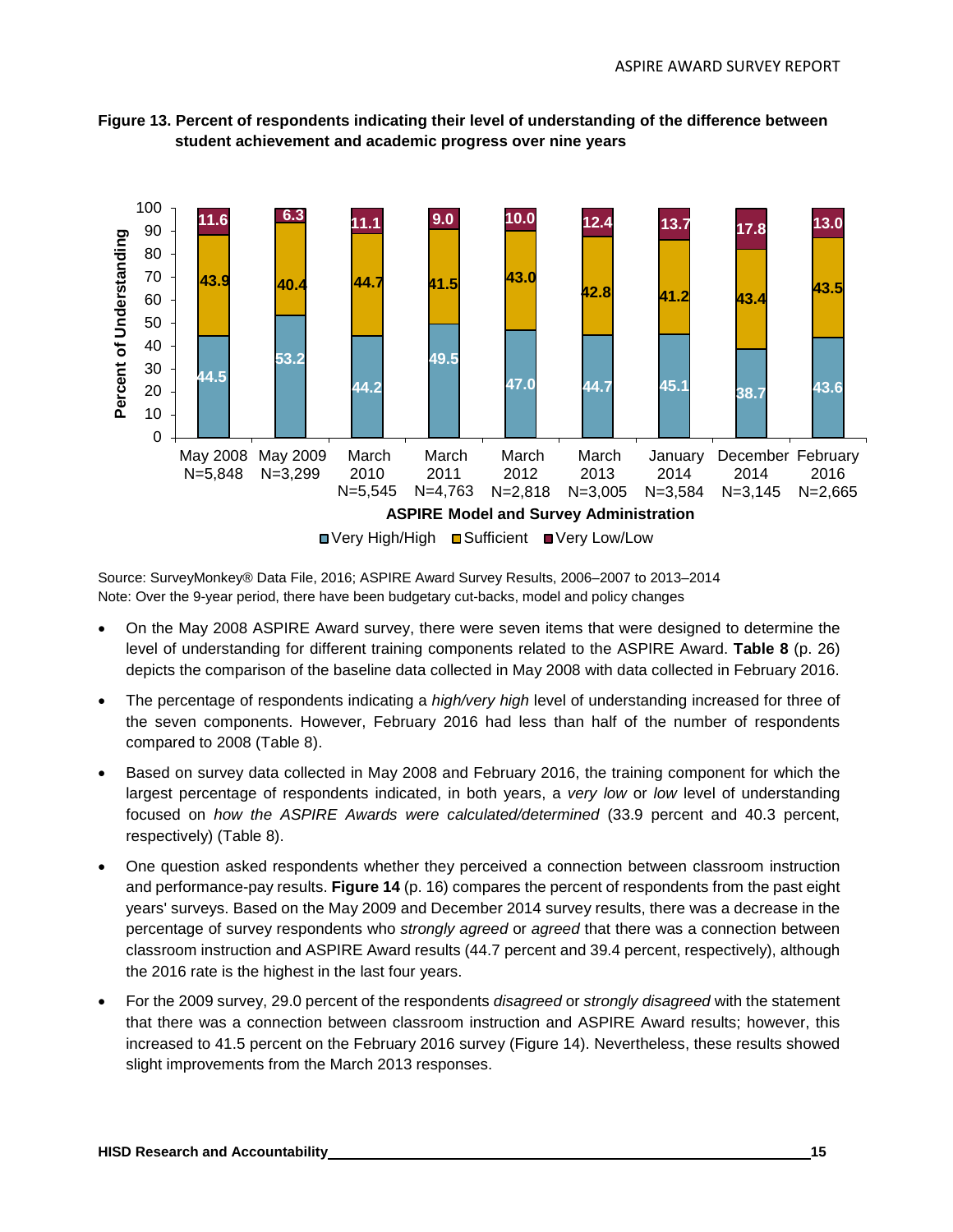

**Figure 14. Percent of respondents indicating a connection between classroom instruction and ASPIRE Award results over eight years**

**□ Agree/Strongly Agree II Neutral II Disagree/Strongly Disagree** 

**Survey Administration**

Source: SurveyMonkey® Data File, 2016; ASPIRE Award Survey Results, 2007–2008 to 2013–2014

Note: Over the 8-year period, there have been budgetary cut-backs, model and policy changes

- A cross tabulation was conducted to determine whether there were differences in the level of understanding of value-added analysis who reported they were Group 1: Core Teacher Grades 3–10 with EVAAS® who reported watching value-added analysis learning modules and those that reported not watching or not aware of the resource. **Figure 15** (p. 17) summarizes the results.
- For the February 2016 survey administration, a higher percentage of respondents who watched the valueadded analysis learning modules training reported a *high* or *very high* understanding of value-added analysis compared to those who did not watch the value-added learning modules or who were unaware of the resource (40.8 percent, 29.2 percent, and 18.6, respectively) (Figure 15).
- For February 2016 administration, 80.3 percent of respondents who watched the value-added analysis learning modules reported a *sufficient* or higher understanding of value-added analysis compared to those who did not watch the value-added training at 73.9 or who were unaware of the resource at 63.4 percent (Figure 15).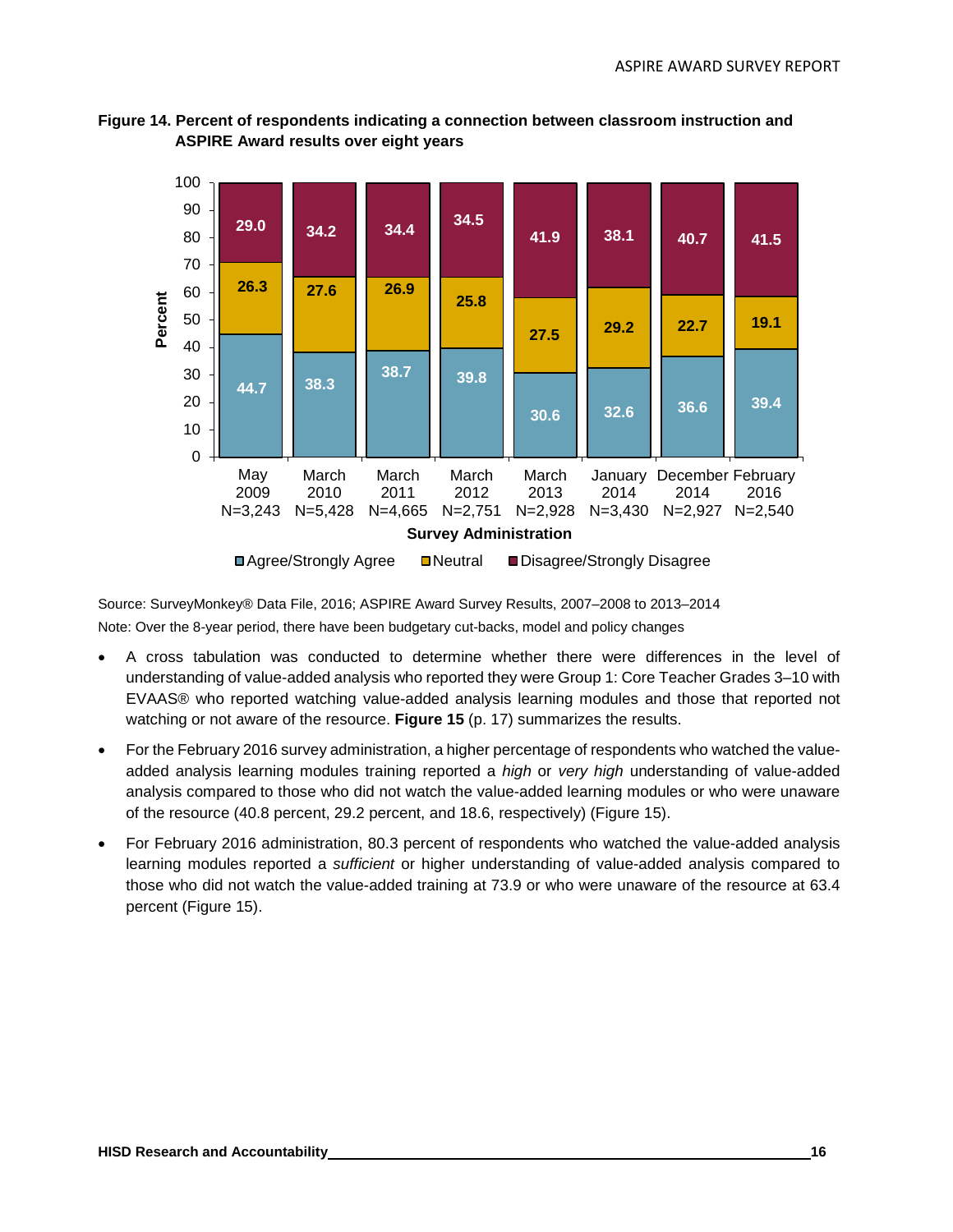



#### Source: SurveyMonkey® Data File, 2016

Note: Items that were skipped were coded as missing data and not included in the analysis.

**What were the perceptions of respondents regarding their level of compensation and the ASPIRE Award Model?**

- There were seven items that were designed to examine the perceptions of respondents regarding the amount of money awarded and the ASPIRE model. The results from 2010 and 2016 (most recent) are summarized in **Table 9** (p. 27).
- On the 2010 and 2016 survey administrations, the statement for which the largest percentage of respondents indicated *strongly agree* or *agree* centered on *continuing the ASPIRE Award and modifying the model on an annual basis* (48.7 percent and 56.8 percent, respectively) (Table 9).
- For the February 2016 administration, a higher percentage of respondents *strongly disagreed* or *disagreed* that their *maximum award amount was commensurate with their professional contribution* (50.5 percent) compared to 19.5 percent who were *neutral* and 30.1 percent who *agreed* or *strongly agreed* (Table 9). It should be noted that due to budget cuts the maximum award amounts have decreased over the last two years.
- Perceptions on the money awarded and the ASPIRE Award model from 2010 to 2016 became more positive on all seven items (Table 9).
- To determine whether there were differences in perceptions about the connection between classroom instruction and performance pay results, comparisons were made by eligibility category and respondents who indicated they were not eligible as summarized in **Appendix F** (p. 35).
- For February 2016, the percentage of teaching assistants who *strongly agreed* or *agreed* that there was a connection between classroom instruction and the ASPIRE Award results (60.5 percent) exceeded employees in all other categories (Appendix F).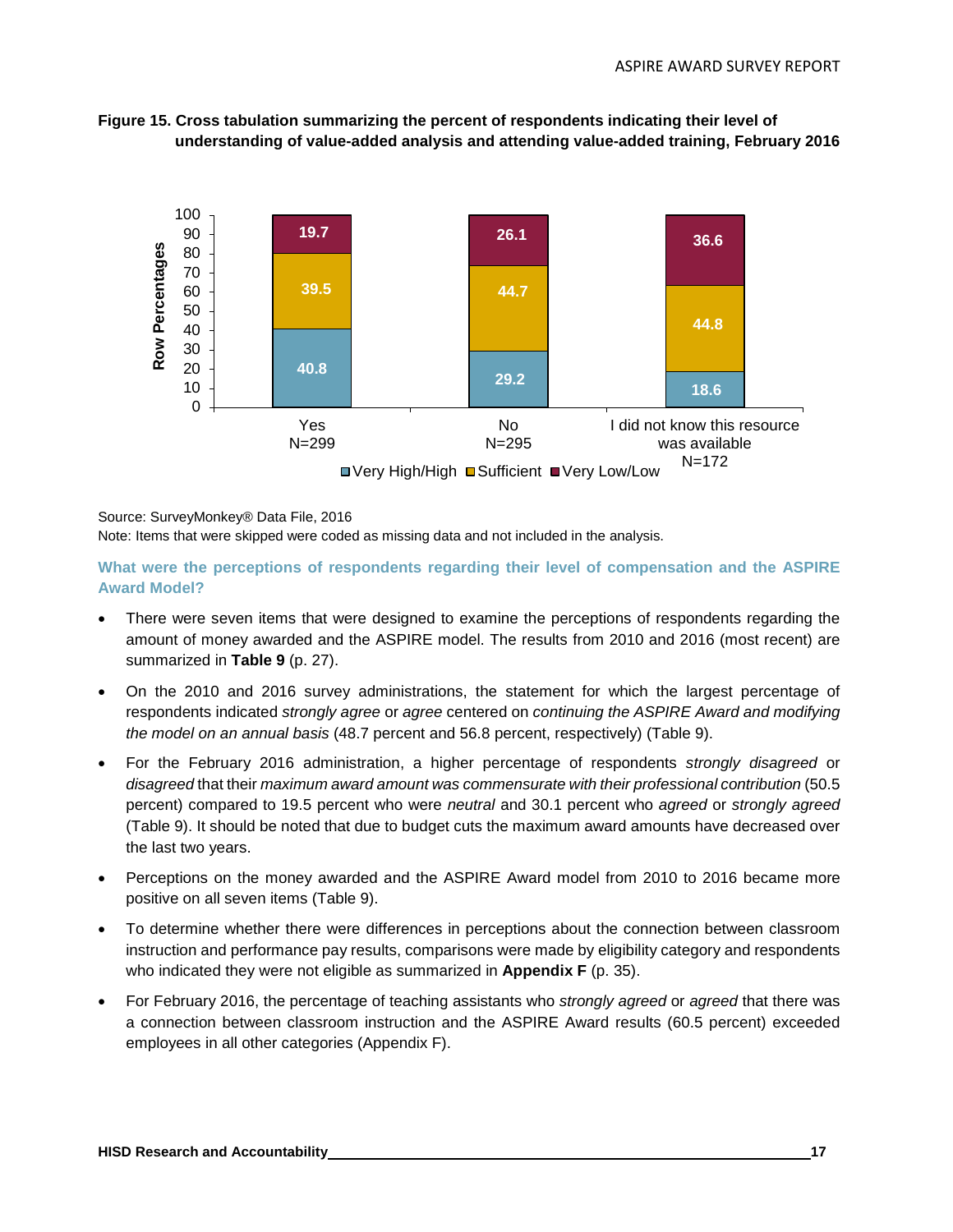- The highest percentage of respondents that *disagreed* or *strongly disagreed* that there was a connection between classroom instruction and the ASPIRE Award results was from elective/ancillary teachers (59.6 percent) (Appendix F, p. 35).
- To determine whether there were differences in perceptions regarding the maximum award amount reflecting adequate recognition for efforts to increase student progress, comparisons were made by eligibility category and respondents who indicated they were not eligible or *Other* as summarized in **Appendix G** (p. 36).
- For February 2016, 55.2 percent of teaching assistants, *agreed* or *strongly agreed* that their maximum ASPIRE Award adequately recognized their efforts to increase student progress, reflecting the highest levels of agreement compared to the remaining eligibility categories and for those respondents indicating they were not eligible to receive an award or *Other* (Appendix G).
- For February 2016, 64.5 percent of elective/ancillary teachers and 63.5 percent of instructional support staff and core teachers, grades 3–12 without EVAAS, indicated that they *strongly disagreed* or *disagreed* that their maximum ASPIRE Award adequately recognized their efforts to increase student progress (Appendix G).
- To determine whether differences existed with regard to the statement, *the maximum award amount for my ASPIRE Award category is commensurate with my professional contribution*, comparisons were made by eligibility category and for those respondents that indicated they were not eligible to receive an award or *Other*. **Appendix H** (p. 37) summarizes the results.
- For February 2016, 53.8 percent of teaching assistants *agreed* or *strongly agreed* that their maximum ASPIRE Award was commensurate with their professional contribution, reflecting the highest levels of agreement compared to the remaining eligibility categories and those respondents indicating they were not eligible to receive an award or *Other* (Appendix H).
- On the February 2016 survey administration, 70.4 percent of principals and 70.3 percent of instructional support staff indicated that they *strongly disagreed* or *disagreed* that their maximum ASPIRE Award was commensurate with their professional contribution, reflecting the highest levels of disagreement compared to the remaining eligibility categories and those respondents indicating they were not eligible to receive an award or *Other* (Appendix H).
- To determine whether there were differences in perceptions indicating favorability toward the concept of an award for educators in hard-to-staff buildings, comparisons were made by eligibility category and respondents who indicated they were not eligible or *Other* as summarized in **Appendix I** (p. 38).
- On the February 2016 survey administration, the majority of all eligibility categories as well as those that indicated they were not eligible to receive an award or *Other* indicated that they *strongly agreed* or *agreed* toward the concept of an award for educators in hard-to-staff buildings. Group 1: Core Teacher Grades 3–11 with EVAAS® had the highest percentage with 70.4 percent (Appendix I).

## **What was the level of effectiveness for communicating information about the ASPIRE Award?**

• For the May 2009 and subsequent survey administrations, there were ten items for which respondents rated the level of effectiveness regarding communication about the ASPIRE Award. Two of the ten items were added to the 2012 survey, and one item was added to the 2013 survey regarding effective communication. The responses are summarized in **Table 10** (p. 28) using the item development as the baseline year.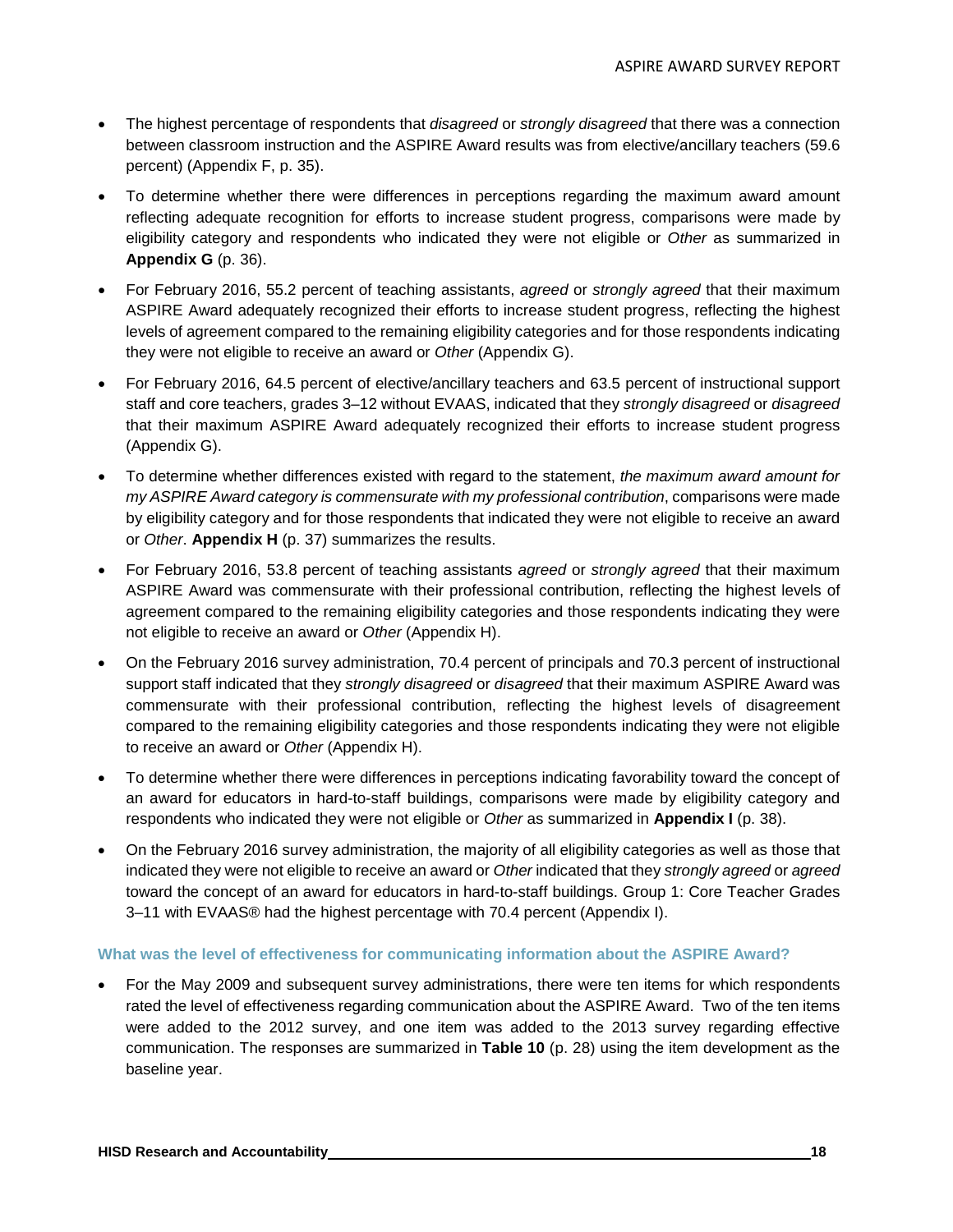- When comparing results from baseline to February 2016, nine of the ten areas of communication showed increases. *Knowing when specific information about my ASPIRE Award was available* reflected the area of communication for which respondents indicated the highest increase for effectiveness, increasing from 32.7 percent very effective in 2009 to 41.8 percent in 2016 (Table 10, p. 28).
- The areas for which the highest percentage of respondents perceived communications to be *not effective* focused on *providing clear explanations about comparative growth calculations* (22.1 percent), and *providing clear explanations about value-added calculations* (23.5 percent). There was a decrease in *very effective communication* for *providing clear explanations about value-added calculations* by 0.5 percentage point when comparing it to baseline data, but an increase of 5.1 percentage points for comparative growth communications (Table 10).
- On the February 2016 survey, five questions were designed to determine how the respondents received specific types of communication. The results are summarized in **Table 11** (p. 28).
- Based on the results of the February 2016 survey, 90.5 percent of respondents reported the *ASPIRE email* as reflecting the highest percentage when compared to the other four methods used to communicate information about the ASPIRE Award program. This was followed by the *ASPIRE eNEWS* (74.5 percent) (Table 11).
- When comparing whether respondents received/used any of the five different methods for communicating information about the ASPIRE Award program, 19.0 percent of respondents indicated *Not Sure* regarding *Academic Services Memos*, the highest percentage for this category (Table 11).

## **What were the recommendations for changing the 2014–2015 ASPIRE Award suggested by respondents?**

- Out of a total of 3,049 respondents on the February 2016 survey, 1,520 or 49.8 percent of the respondents provided at least one response for recommending changes to the 2014–2015 ASPIRE Award, whereas 50.2 percent of respondents did not provide any responses. **Table 12** (p. 29) summarizes the frequency and percent of responses.
- A total of 3.0 percent and 3.8 percent of the 2,529 responses reflected that no changes were needed to the model or the response was simply, *No Comment*. The top six emergent categories reflected 57.6 percent of the responses (Table 12).
- Approximately 15 percent of the respondents wanted to have the same earning opportunity as a core teacher with EVAAS®, or stated that their maximum award wasn't commensurate with their professional contribution (Table 12).
- Twelve percent of respondents indicated that they would like changes in the eligibilty and categorization rules (i.e. food service and custodial personnel should be eligible; change absence rules, and reinstitute the attendance bonus) (Table 12).
- Eleven percent of respondents suggested making the model equitable, fair, transparent, inclusive, with clear expectations so that all employees were treated equally, compensated equally, and/or had the opportunity to receive the same amount of award as the top dollar earners. Elective/ancillary teachers, special education teachers, early childhood through grade 2, instructional support (i.e. counselors, librarians, and literacy coach), teaching assistants, and operational support staff (i.e. registrars, computer network specialists, and attendance specialists) were not eligible to receive the same level of compensation as core teachers with an EVAAS report. They felt "de-valued" by the way the model was designed. Some respondents indicated that the differences in eligibility and compensation were divisive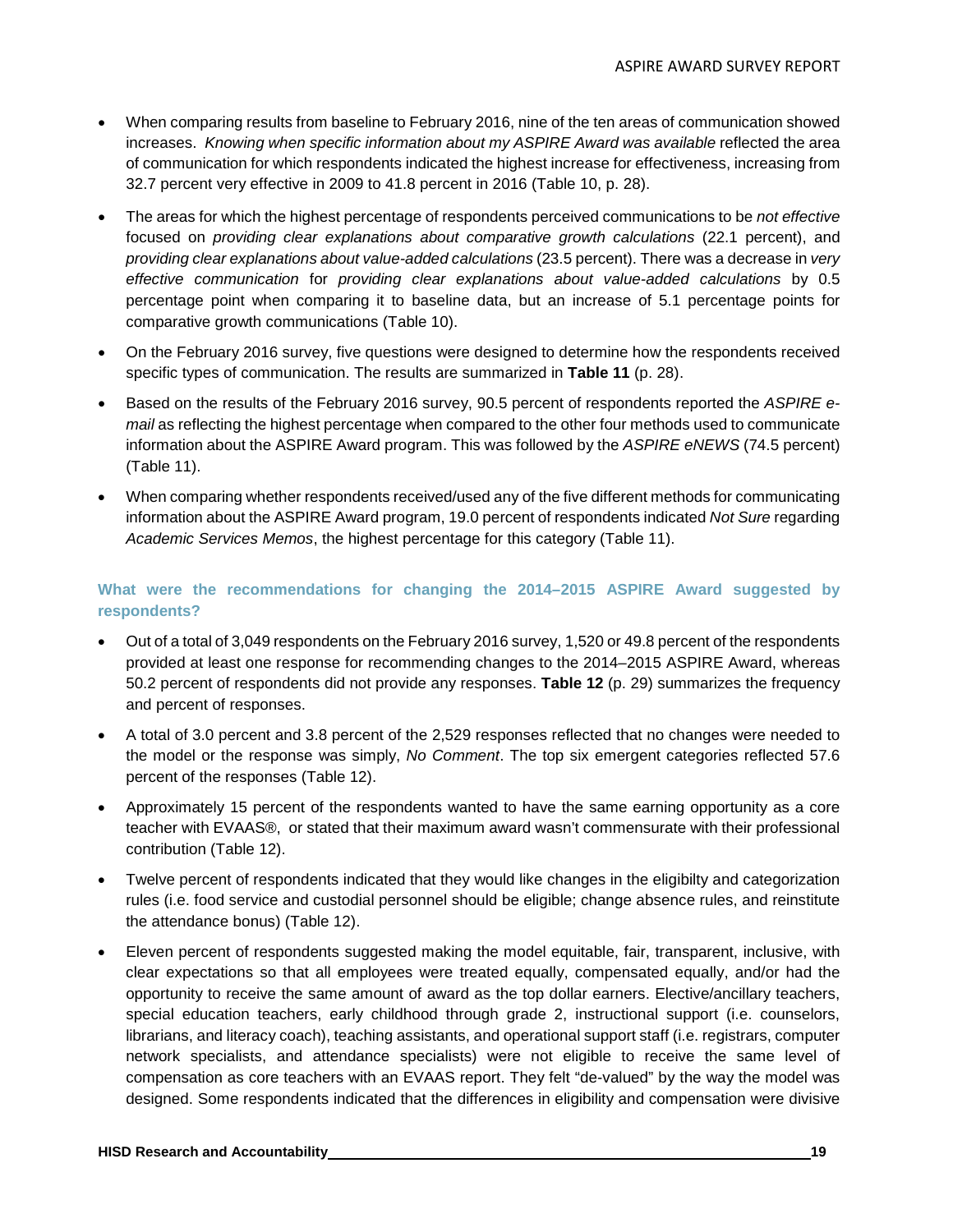for campuses. Moreover, respondents indicated that student success was a team effort, but the contribution of the team was not being equally valued for all members (Table 12, p. 29).

- Seven percent of respondents indicated how they wanted to measure growth or achievement for the award. For example, one respondent stated, "I would give grade level or schoolwide incentives rather than individual incentives (Table 12)."
- Approximantely seven percent of the responses focused on the allocation of money. Respondents indicated that the money should be reallocated for student scholarships, smaller classes, better equipment, more tutors, school materials for students, clothes for students, attendance incentives for students, and to increase the base pay. Some respondents indicated that STAAR teachers or teachers in tested grade levels, teachers working in hard-to-staff schools and teachers providing instruction to lowincome students and/or at-risk students should receive more money. Alternatively, respondents indicated that elective/ancillary teachers, special education teachers, Career and Technology teachers, librarians, nurses, early childhood teachers to grade 2 teachers (Group 2) should receive more money. Some respondents indicated that administrators should not receive any performance-pay money, their performance pay should be capped, or indicated that payouts for administrators were disproportionate in comparison to payouts for teachers. (Table 12).
- A total of 156 responses or 6.2 percent of respondents were concerned about using other performance measures or criteria. These included those teachers working in hard-to-staff buildings (state-rated Improvement Required), the number of highly effective teachers on a campus, home visits, working with sutdents with special needs, advanced degrees, and years of experience, time given for tutoring, and sponsoring a club (Table 12).

## **Discussion**

The purpose of the 2014–2015 ASPIRE Award Survey was to gain insight regarding the level of knowledge and perceptions of Houston Independent School District (HISD) teachers and staff after ten years of implementation of growth-based performance pay in HISD, as well as their perceptions regarding the overall concept of performance pay. Additionally, participants had the opportunity to provide recommendations for making changes to the current model. This annual survey serves as a mechanism to gather valuable feedback from program participants.

External factors, such as policy decisions, roll-out of a new model, or roll-out of any new model component, budget cuts, and changes in senior leadership, may have influenced perceptions of growth-based performance pay since its inception. Although survey administrations typically followed the ASPIRE Award payout with the exception of the December 2014 survey administration when it was concurrent with the inquiry period, and February 2016 when it was simultaneous with payout, it is important to understand that eleven months had elapsed from the time of payout until the first survey administration (December 2007). Changes were instituted in the pay for performance model, communication about the model was enhanced, and training on the new model had commenced. Therefore, perceptions about the 2005–2006 Teacher Performance-Pay Model (TPPM) may have been influenced by anticipating these positive changes.

On February 12, 2010 the Board of Education approved using value-added data as the 34th criterion to evaluate teacher effectiveness. Questions and uncertainties arose regarding the impact of this policy for teachers. When the 2008–2009 ASPIRE Award Survey was launched on February 23, 2010, amid this policy change, sufficient time had not elapsed to fully address questions or correct misconceptions. It is highly likely that the climate of concern that was evident among teachers during that time impacted their responses to the survey items. This is apparent in the decreases across the board in almost all items from 2009 to 2010.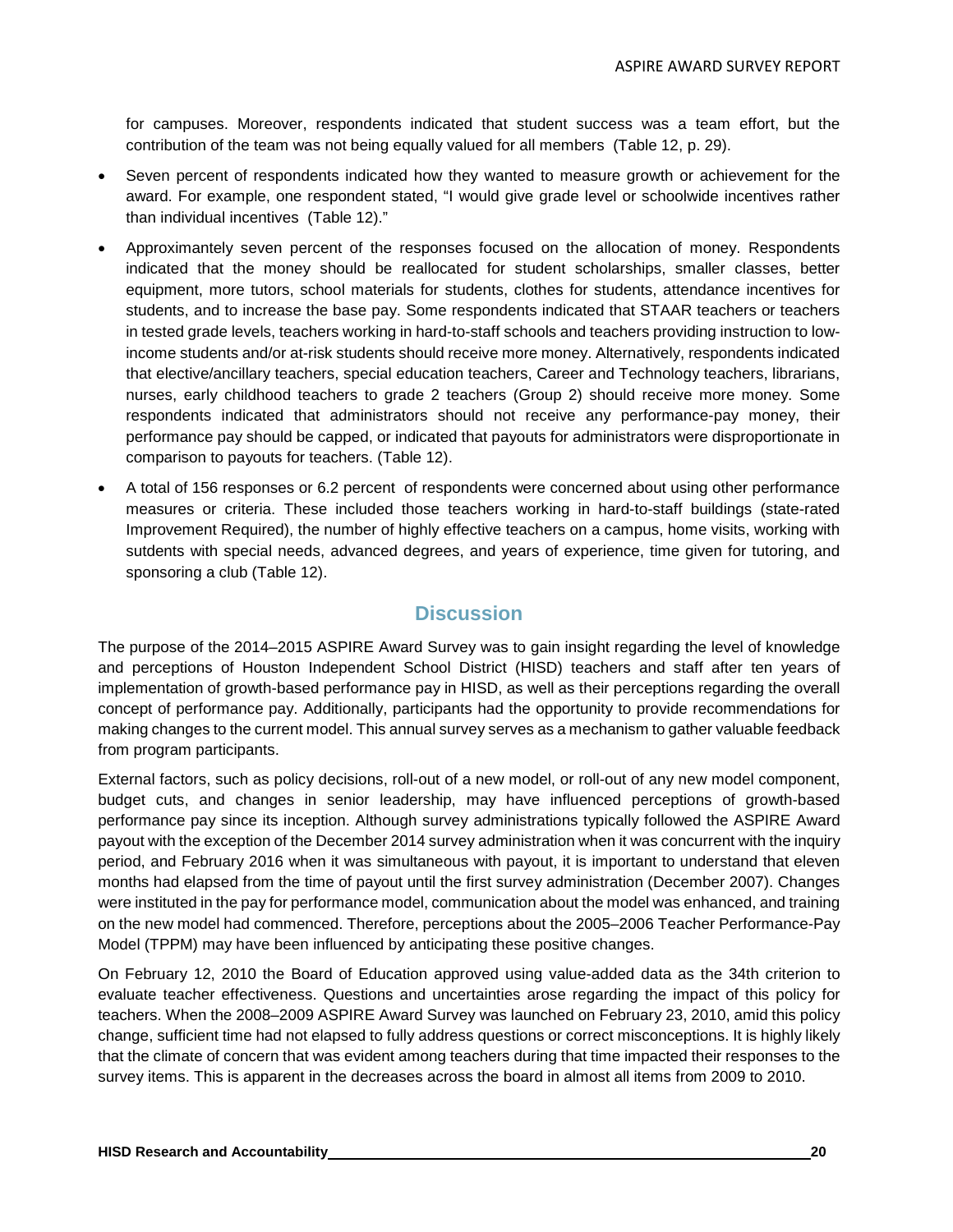During the spring of 2011, budgetary shortfalls at the state level may have impacted perceptions and response rates during survey administration. Campuses were required to develop different budgetary plans, depending on the estimated shortfall in state funding that would result in the reduction in campus staff. Although final announcements were not made until April, an environment of speculation and uncertainty developed throughout all levels of the district. Moreover, budget shortfalls have again occurred during the most current survey administration.

There have been four key areas that have shown mixed results over the past four to ten years. First, the response rates have varied over time, but over the past three years it has declined from 25.7 percent in January 2014 to 19.9 percent in February 2016. The response rate is low and caution is warranted in interpreting the data.

Another key area, support for the program, showed mixed results over the ten-year period. Although the majority of campus based staff indicated they were *in favor* or *somewhat in favor* of the concept of teacher performance pay overall, less than half of respondents have been *in favor* or *somewhat in favor* of the specific award model for that year when comparing results over the ten-year period.

A related measure, support for the concept of differentiated pay, showed mixed results. Baseline data were collected during the May 2009 survey administration. Approximately 56.0 percent of respondents indicated they were *in favor* or *somewhat in favor* of differentiated pay in 2009. This rate fluctuated from 47.2 percent to 53.0 percent and most recently at 51.9 percent.

The final key area centered on training sessions for value-added analysis. Historically, training courses have been offered on-line so that staff could complete the modules at their own pace. In addition, face-to-face training sessions were held around the district, and video tutorials were offered to help teachers avoid travel and to be archived for future use. For the 2014–2015 school year, 33.3 percent of respondents indicated that they watched at least one of the Learning Modules on the SAS EVAAS® site in the last twelve months.

Collecting feedback about effective communications was undertaken over the past seven years to identify areas for improvement as well as areas that were effective. Based on survey results from 2009 to 2016, there was an increase in effectiveness in nine of the ten areas for which data were available, including two of the three newly added items, *providing clear explanations about the award model*, and *providing clear explanations about comparative growth calculations*. As value-added data will now factor into all core teachers' appraisals, clear communication as well as effective training concerning them is a priority.

When looking at the respondents by eligibility category, differences exist regarding how the ASPIRE Award program is perceived and the level of knowledge concerning the program. Administrators, such as principals and assistant principals/deans of instruction, indicate favorable perceptions concerning performance pay and their level of knowledge.

Core foundation teachers have more positive perceptions than elective/ancillary teachers with two exceptions. Elective/ancillary teachers indicated that they had higher levels of knowledge regarding the ASPIRE Award program than core foundation teachers (Groups 1–3) and elective/ancillary teachers had more positive perceptions about their efforts to increase student progress than core foundation teachers, group 3. The differences in perceptions between core foundation teachers and non-core instructional staff have declined through time when looking at favorability in performance pay, student growth, and passing rates.

For a performance pay system to be sustainable, the incentive amount has to be meaningful to all participants. Participants were asked whether their maximum award amount was commensurate with their professional contribution and teaching assistants indicated the highest percent for any category at 53.8 percent. Of the nine eligibility categories, instructional support staff and elective/ancillary teachers had the lowest level of agreement with regard to their maximum award amounts being commensurate with their professional contribution at 16.6 percent and 14.1 percent, respectively. For those respondents that indicated they were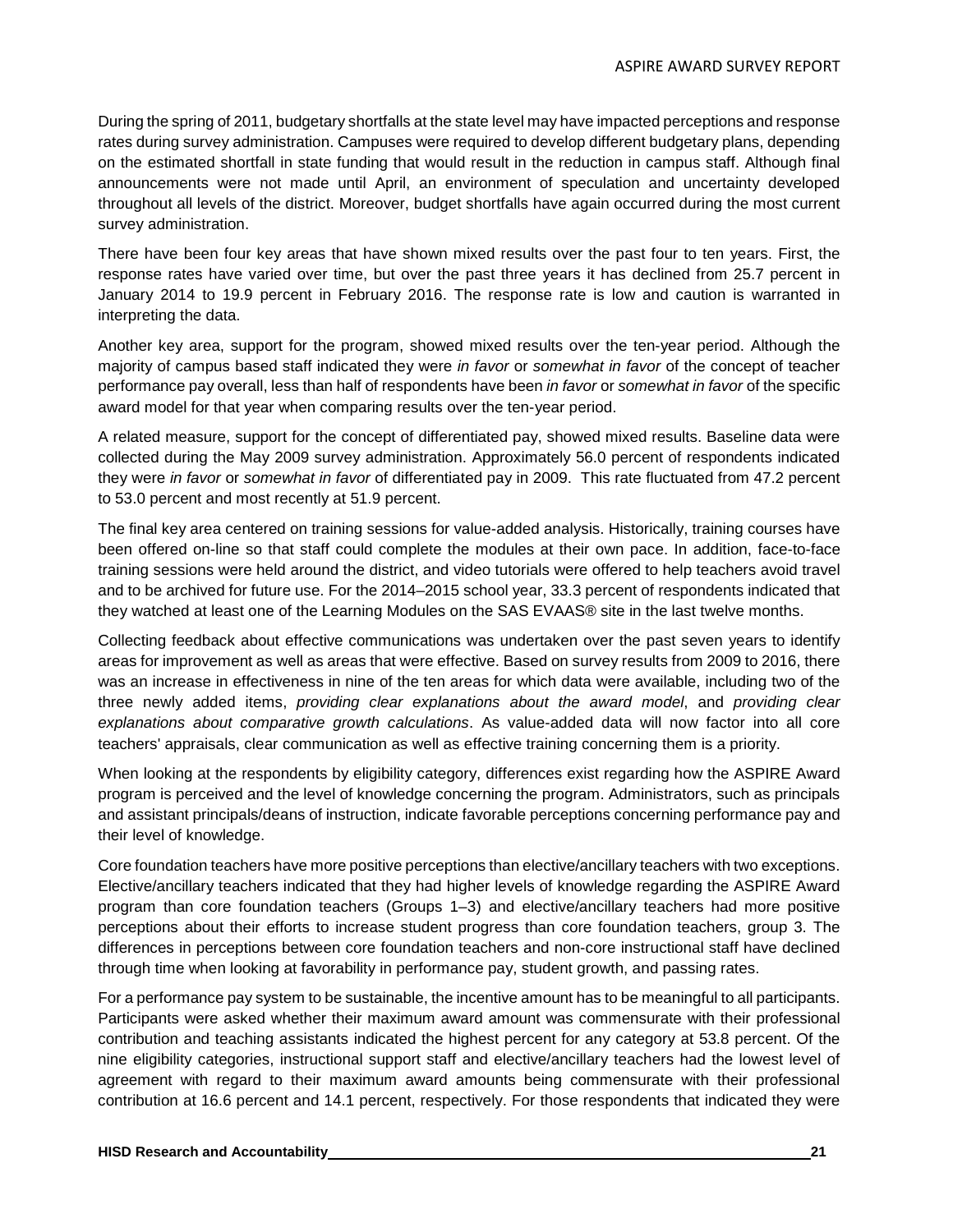not eligible to receive an award, only 22.4 percent *agreed* or *strongly agreed* that their maximum ASPIRE Award amount was commensurate with their professional contribution. On the 2016 survey, allocation of funding reflected one of the top emergent categories and one of the recommended changes to the ASPIRE Award model included responses about increasing the award amount.

The survey administered after each payout has served as a vehicle for respondents to recommend changes to the current model. Feedback is particularly valued to improve the ASPIRE Award program. Input varied from comments such as: "Get rid of EVAAS and value-added component of the program. It is confusing and unfair!" "Changes to the program: Distribute equally the same amount of award to all teachers at the same campus. One teacher cannot do this work alone in the time span of one school year." "Currently, I think the ASPIRE Award Program model is excellent. At this particular time, I would not change anything. However, I would like the maximum amount to be \$13,000 like it was initially."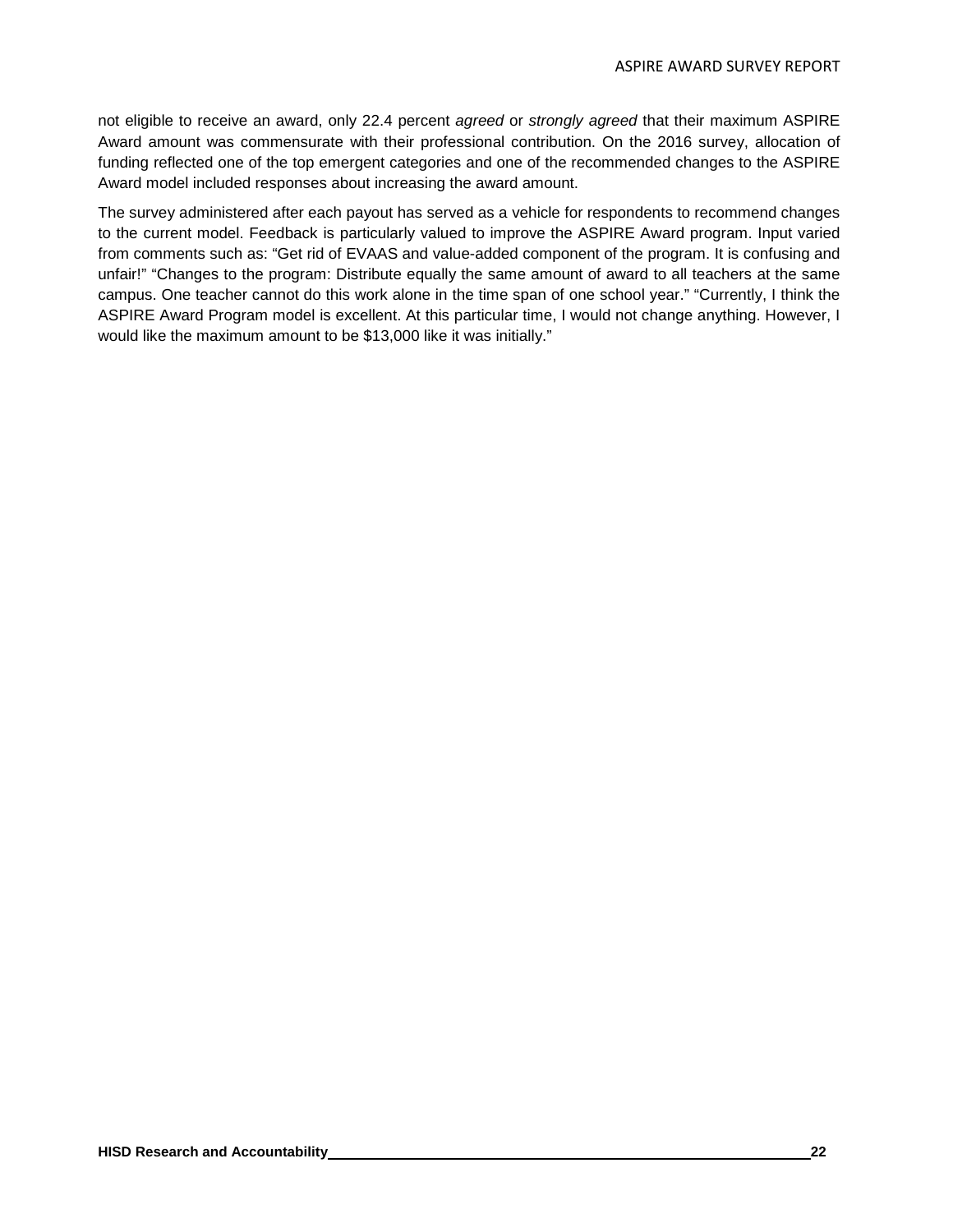# **References**

- Houston Independent School District. (2009). 2005–2006 Teacher Performance-Pay and 2006–2007 ASPIRE Award Survey. Houston, TX: HISD.
- Houston Independent School District. (2009b). 2007–2008 ASPIRE Award Survey, Spring, 2009. Houston, TX: HISD.
- Houston Independent School District. (2010). 2008–2009 ASPIRE Award Survey, Spring, 2010. Houston, TX: HISD.
- Houston Independent School District. (2011). 2009–2010 ASPIRE Award Survey, Spring, 2011. Houston, TX: HISD.
- Houston Independent School District. (2012). 2010–2011 ASPIRE Award Survey, Spring, 2012. Houston, TX: **HISD**
- Houston Independent School District. (2012). 2011–2012 ASPIRE Award Survey, Spring, 2013. Houston, TX: **HISD**
- Houston Independent School District. (2014). 2012–2013 ASPIRE Award Survey, Spring, 2014. Houston, TX: **HISD**
- Houston Independent School District. (2014). 2013–2014 ASPIRE Award Survey, Spring, 2015. Houston, TX: **HISD**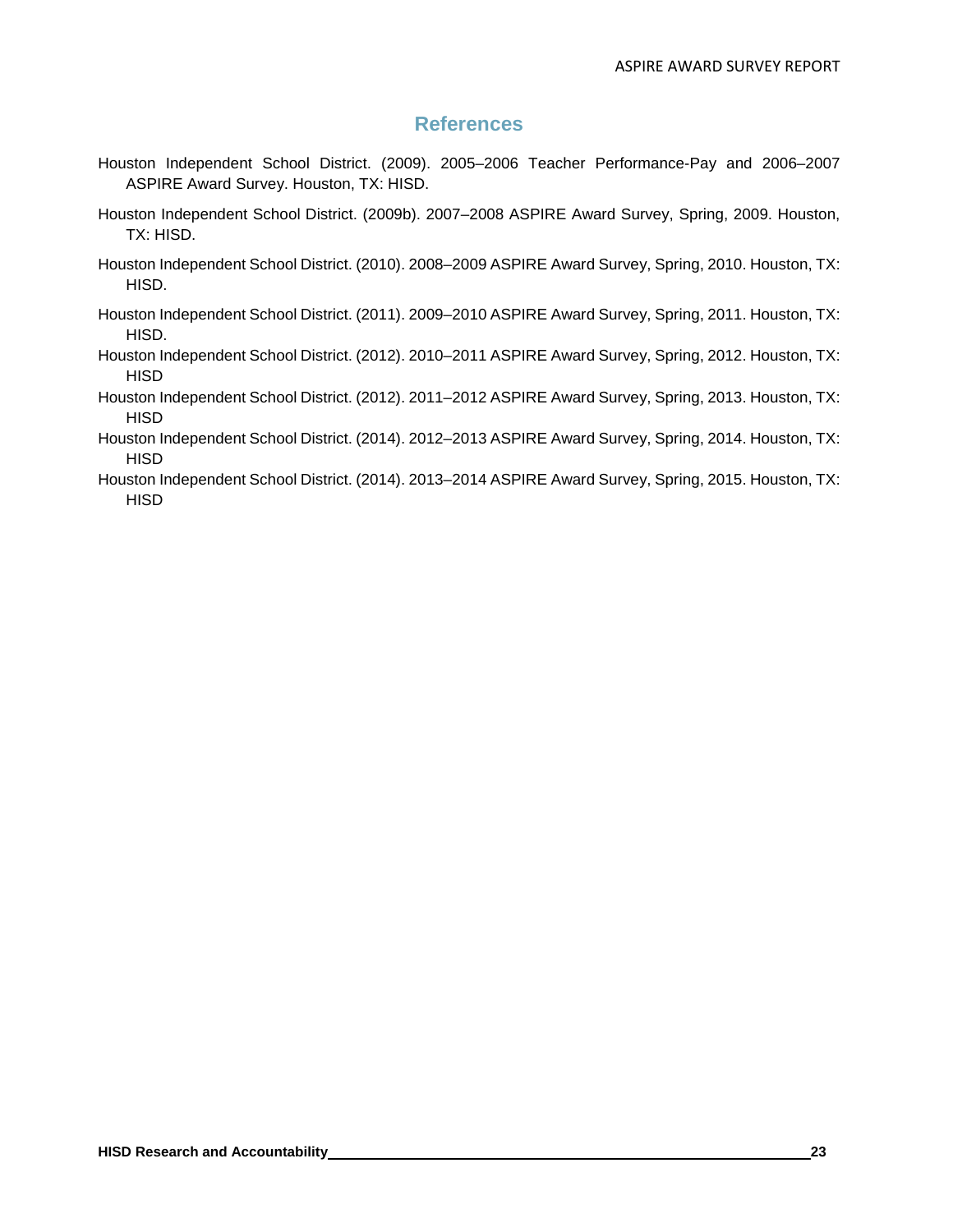| Table 1. Ten Year Summary of Survey Response Rates by Pay for Performance Model                           |                   |                   |               |                    |                 |  |  |  |  |
|-----------------------------------------------------------------------------------------------------------|-------------------|-------------------|---------------|--------------------|-----------------|--|--|--|--|
|                                                                                                           | Date of Survey    |                   |               | # of               | <b>Response</b> |  |  |  |  |
| <b>Model and Year</b>                                                                                     | Administration    | <b>Population</b> | <b>Sample</b> | <b>Respondents</b> | Rate            |  |  |  |  |
| 2005-2006 TPPM                                                                                            | December 2007     | 16,296            |               | 1,851              | 11.4            |  |  |  |  |
| 2006-2007 ASPIRE Award                                                                                    | May 2008          | 16,504            |               | 6,383              | 38.7            |  |  |  |  |
| 2007-2008 ASPIRE Award                                                                                    | May 2009          | 16.907            | 8,073         | 4,102              | 50.8            |  |  |  |  |
| 2008-2009 ASPIRE Award                                                                                    | March 2010        | 19.312            |               | 7,284              | 37.7            |  |  |  |  |
| 2009-2010 ASPIRE Award                                                                                    | March 2011        | 20,048            |               | 6,083              | 30.3            |  |  |  |  |
| 2010-2011 ASPIRE Award                                                                                    | March 2012        | 18.747            |               | 3,441              | 18.4            |  |  |  |  |
| 2011-2012 ASPIRE Award                                                                                    | <b>March 2013</b> | 19.072            |               | 3,603              | 18.9            |  |  |  |  |
| 2012-2013 ASPIRE Award                                                                                    | January 2014      | 18.269            |               | 4,689              | 25.7            |  |  |  |  |
| 2013-2014 ASPIRE Award                                                                                    | December 2014     | 18,364            |               | 4,031              | 22.0            |  |  |  |  |
| 2014–2015 ASPIRE Award                                                                                    | February 2016     | 17.109            |               | 3.409              | 19.9            |  |  |  |  |
| Source: Curvey Mapkey® Data File 2016: TRDM Beaulte 2005, 2006: ASDIDE Award Survey Beaulte 2006, 2007 to |                   |                   |               |                    |                 |  |  |  |  |

Source: SurveyMonkey® Data File, 2016; TPPM Results, 2005–2006; ASPIRE Award Survey Results, 2006–2007 to 2013–2014

#### **Table 2. Number and Percent of ASPIRE Award Survey Respondents by Categorization and Program Year**

| .                                                   |       |           |       |           |
|-----------------------------------------------------|-------|-----------|-------|-----------|
|                                                     |       | 2013-2014 |       | 2014-2015 |
| Category                                            | N     | $\%$      | N     | %         |
| Group 1, Core Teacher Grades 3-11 w/EVAAS           | 881   | 29.6      | 846   | 30.8      |
| Group 2, Core Teacher PK-2                          | 535   | 18.0      | 448   | 16.3      |
| Group 3, Core Teacher Grades 3-12 w/o EVAAS         | 312   | 10.5      | 225   | 8.2       |
| Group 4, Elective/Ancillary Teacher                 | 356   | 12.0      | 283   | 10.3      |
| Group 5, Instructional Support                      | 259   | 8.7       | 206   | 7.5       |
| Group 6, Teaching Assistant                         | 236   | 7.9       | 227   | 8.3       |
| Group 7, Operational Support                        | 249   | 8.4       | 204   | 7.4       |
| Group 1L, Principals                                | 74    | 2.5       | 62    | 2.3       |
| Group 2L, Assistant Principals/Deans of Instruction | 70    | 2.4       | 46    | 1.7       |
| Other                                               |       |           | 200   | 7.3       |
| <b>Total</b>                                        | 2.972 | 100.0     | 2,747 | 100.0     |

Source: SurveyMonkey® Data File, 2016; ASPIRE Award Survey Results, 2013–2014

| Table 3. Background Characteristics of 2014-2015 ASPIRE Award Survey Respondents |       |       |  |  |  |  |  |  |
|----------------------------------------------------------------------------------|-------|-------|--|--|--|--|--|--|
|                                                                                  | N     | %     |  |  |  |  |  |  |
| <b>Highest Degree Held</b>                                                       |       |       |  |  |  |  |  |  |
| <b>High School</b>                                                               | 149   | 4.4   |  |  |  |  |  |  |
| Some College                                                                     | 271   | 8.0   |  |  |  |  |  |  |
| Associate's Degree                                                               | 127   | 3.7   |  |  |  |  |  |  |
| <b>Bachelor's Degree</b>                                                         | 1,169 | 34.5  |  |  |  |  |  |  |
| Some Graduate School                                                             | 413   | 12.2  |  |  |  |  |  |  |
| Master's Degree                                                                  | 1.178 | 34.7  |  |  |  |  |  |  |
| Doctoral Degree                                                                  | 86    | 2.5   |  |  |  |  |  |  |
| <b>Total</b>                                                                     | 3,393 | 100.0 |  |  |  |  |  |  |
| Average experience in HISD                                                       |       | 12.1  |  |  |  |  |  |  |
| Average experience at current campus                                             |       | 8.2   |  |  |  |  |  |  |
| Source: Sunroy Monkov® Data File 2016                                            |       |       |  |  |  |  |  |  |

Source: SurveyMonkey® Data File, 2016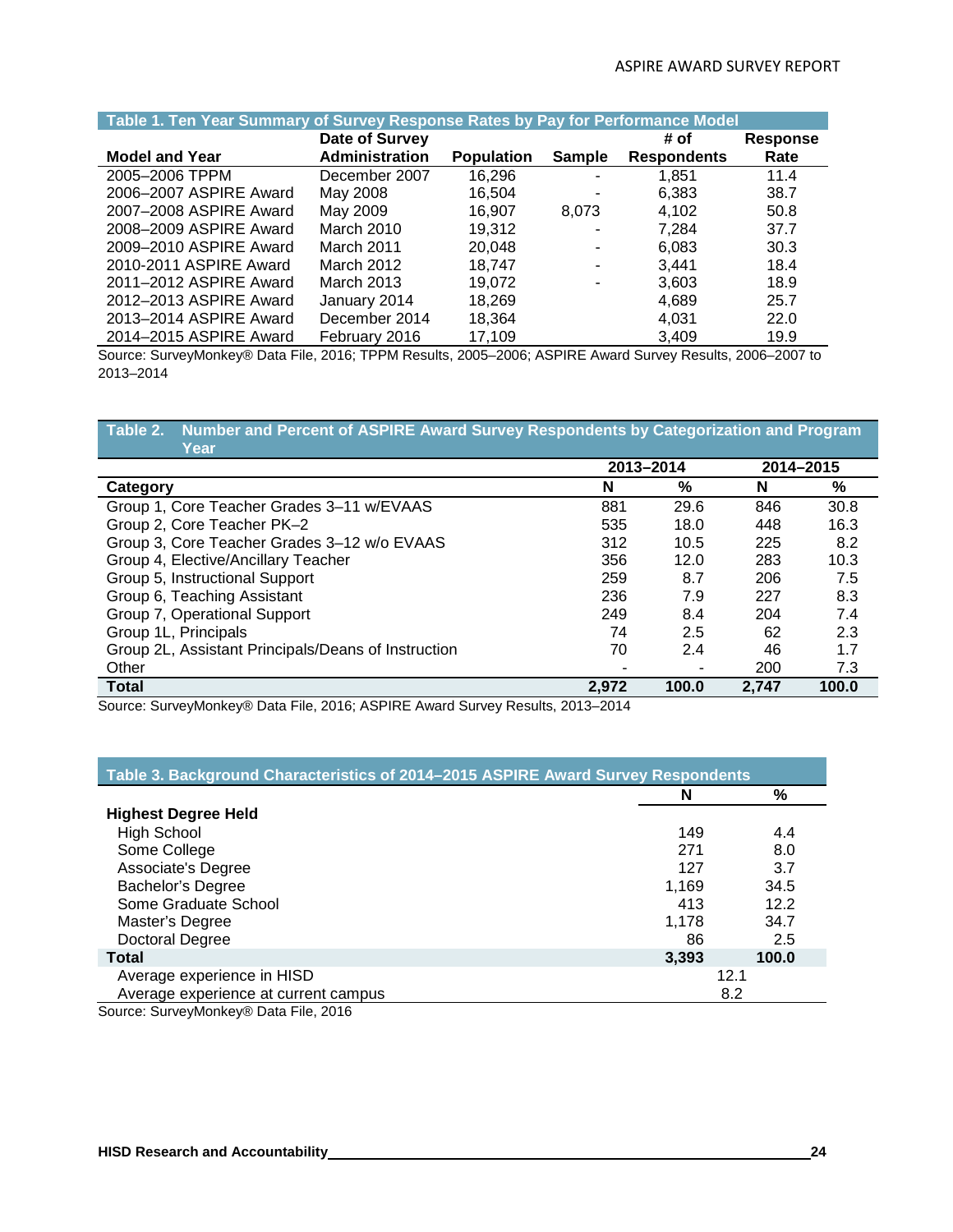#### **Table 4. Number and Percent of Respondents Employed in HISD, Eligibility Status, Award Status, and Individual (Group 1) Award Status**

|                                                                                                                                                                          |       |            |           | I am not a Group 1 |            |
|--------------------------------------------------------------------------------------------------------------------------------------------------------------------------|-------|------------|-----------|--------------------|------------|
| <b>Item</b>                                                                                                                                                              | N     | <b>Yes</b> | <b>No</b> | <b>Teacher</b>     | Don't Know |
| Were you employed in the<br>Houston Independent School<br>District during the 2014-2015<br>school year?                                                                  | 3,324 | 89.9       | 10.1      |                    |            |
| Were you eligible to receive<br>an ASPIRE Award for the<br>2014-2015 school year?                                                                                        | 2,851 | 75.2       | 14.8      |                    | 10.0       |
| Will you receive an ASPIRE<br>Award for the 2014-2015<br>school year (to be paid out in<br>February 2016)?                                                               | 2,861 | 61.5       | 38.5      |                    |            |
| If you were a core teacher<br>with an EVAAS <sup>®</sup> report, will<br>you receive an individual<br>performance ASPIRE Award?<br>Course: CuniouMentou® Data File, 2016 | 1,619 | 35.7       | 11.6      | 52.7               |            |

Source: SurveyMonkey® Data File, 2016

| Table 5. Teaching in a Critical Shortage Area: Response Count and Response Percentage,<br>February, 2016 |       |       |
|----------------------------------------------------------------------------------------------------------|-------|-------|
| <b>Critical Shortage Area</b>                                                                            | N     | %     |
| <b>Special Education</b>                                                                                 | 364   | 12.6  |
| <b>Bilingual Education</b>                                                                               | 367   | 12.7  |
| Mathematics (Grades 6-12)                                                                                | 191   | 6.6   |
| Science (Grades 6-12)                                                                                    | 152   | 5.3   |
| Spanish (Grades 6-12)                                                                                    | 43    | 1.5   |
| N/A                                                                                                      | 1,773 | 61.3  |
| <b>Total</b>                                                                                             | 2,890 | 100.0 |

Source: SurveyMonkey® Data File, 2016

#### **Table 6. Number and Percent of Survey Respondents Indicating Their Level of Agreement for which the ASPIRE Award Encouraged Specific Behaviors, May 2009 and February 2016**

|                                    |                       |       | <b>Strongly</b><br>Disagree/<br><b>Disagree</b> |      | <b>Neutral</b>        |      | <b>Strongly</b><br>Agree/Agree |      |
|------------------------------------|-----------------------|-------|-------------------------------------------------|------|-----------------------|------|--------------------------------|------|
|                                    |                       |       | %                                               |      | %                     |      | %                              |      |
| The ASPIRE Award encourages me to: | <b>Base-</b><br>line* | 2016  | Base-<br>line*                                  | 2016 | <b>Base-</b><br>line* | 2016 | Base-<br>line*                 | 2016 |
| Continue teaching in the classroom | 2,750                 | 1,734 | 26.3                                            | 37.7 | 25.7                  | 20.4 | 47.9                           | 42.0 |
| Remain working in HISD             | 1,829                 | 1,736 | 31.7                                            | 37.9 | 24.2                  | 20.0 | 44.0                           | 42.1 |
| Come to work on a daily basis      | 3,222                 | 1,716 | 27.3                                            | 37.2 | 25.7                  | 20.7 | 47.0                           | 42.1 |
| Innovate in the classroom          |                       | 1.721 |                                                 | 36.1 |                       | 19.9 |                                | 43.9 |

Source: SurveyMonkey® Data File, 2016; Source: SurveyMonkey® Data File, 2016; ASPIRE Award Survey Results, 2007–2008, 2010–2011, and 2012–2013

\*Baseline year for the items *Innovate in the classroom* was 2014 and *Remain working in HISD* was 2012; it was 2009 for all other items.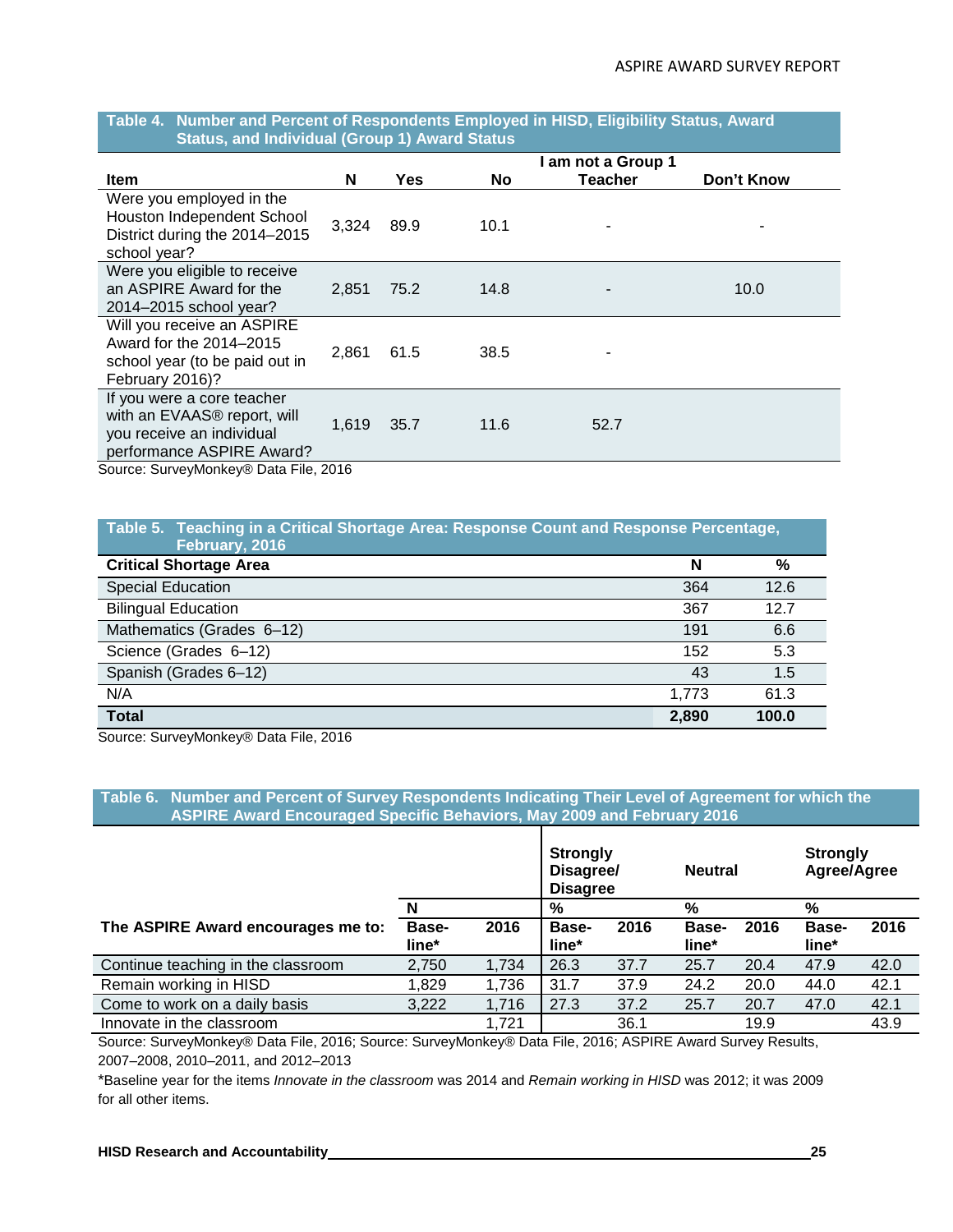| <b>Instructional Practices, February 2016</b>                                                                                         |       |              |        |                  |              |               |
|---------------------------------------------------------------------------------------------------------------------------------------|-------|--------------|--------|------------------|--------------|---------------|
| Over the past several years, I have                                                                                                   |       | <b>Never</b> | Rarely | <b>Sometimes</b> | <b>Often</b> | <b>Always</b> |
|                                                                                                                                       | N     | %            | %      | %                | %            | %             |
| Collaborated with my colleagues                                                                                                       | 1,769 | 0.1          | 0.8    | 3.7              | 22.5         | 72.9          |
| Used teacher-made assessments to<br>make instructional decisions                                                                      | 1,751 | 0.7          | 1.5    | 9.1              | 33.4         | 55.3          |
| Used data from district formative<br>assessments (e.g. Snapshots or District<br>Level Assessments) to make instructional<br>decisions | 1,684 | 3.9          | 4.5    | 12.1             | 23.2         | 56.3          |
| Used standardized testing data to make<br>instructional decisions                                                                     | 1,726 | 3.0          | 4.7    | 12.6             | 26.9         | 52.8          |
| Used value-added data to make<br>instructional decisions                                                                              | 1,635 | 7.3          | 9.7    | 15.3             | 26.4         | 41.3          |
|                                                                                                                                       |       |              |        |                  |              |               |

# **Table 7. Number and Percent of Survey Respondents Indicating the Frequency of Selected**

Source: SurveyMonkey® Data File, 2016

#### **Table 8. Number and Percent of Survey Respondents Indicating Their Level of Understanding for the ASPIRE Award Program and Its Components for the 2006–2007 and 2014–2015 ASPIRE Award, May 2008 and February 2016 Survey Administrations**

| Please rate your level of<br>understanding to the following                                          |       |       |      |                          |      | <b>Sufficient</b> |      | <b>Very</b>    |
|------------------------------------------------------------------------------------------------------|-------|-------|------|--------------------------|------|-------------------|------|----------------|
| items:                                                                                               |       | N     |      | <b>Very Low/Low</b><br>% |      | $\%$              |      | High/High<br>% |
|                                                                                                      | 2008  | 2016  | 2008 | 2016                     | 2008 | 2016              | 2008 | 2016           |
| My understanding of ASPIRE is:                                                                       | 5,882 | 2,693 | 17.4 | 19.6                     | 55.2 | 47.6              | 27.4 | 32.8           |
| My understanding of value-added<br>analysis is:                                                      | 5,844 | 2,659 | 21.3 | 25.5                     | 50.0 | 45.3              | 28.7 | 29.2           |
| My understanding of the difference<br>between student achievement and<br>academic progress is:       | 5,848 | 2,665 | 11.6 | 13.0                     | 43.9 | 43.5              | 44.5 | 43.6           |
| My understanding of how value-added<br>information can help me as an<br>educator is:                 | 5,832 | 2,573 | 18.3 | 23.1                     | 45.1 | 44.4              | 36.6 | 32.5           |
| My understanding of how to<br>read/interpret value-added reports is:                                 | 5,817 | 2,622 | 23.7 | 24.7                     | 47.0 | 45.0              | 29.3 | 30.2           |
| My understanding of the different<br>components of the 2014-2015<br><b>ASPIRE Award Program was:</b> | 5,835 | 2,636 | 23.2 | 29.4                     | 48.7 | 44.7              | 28.1 | 25.9           |
| My understanding of how the ASPIRE<br>Awards were calculated/determined is:                          | 5,852 | 2,626 | 33.9 | 40.3                     | 43.9 | 38.1              | 22.2 | 21.7           |

Source: SurveyMonkey® Data File, 2016; ASPIRE Award Survey Results, 2006–2007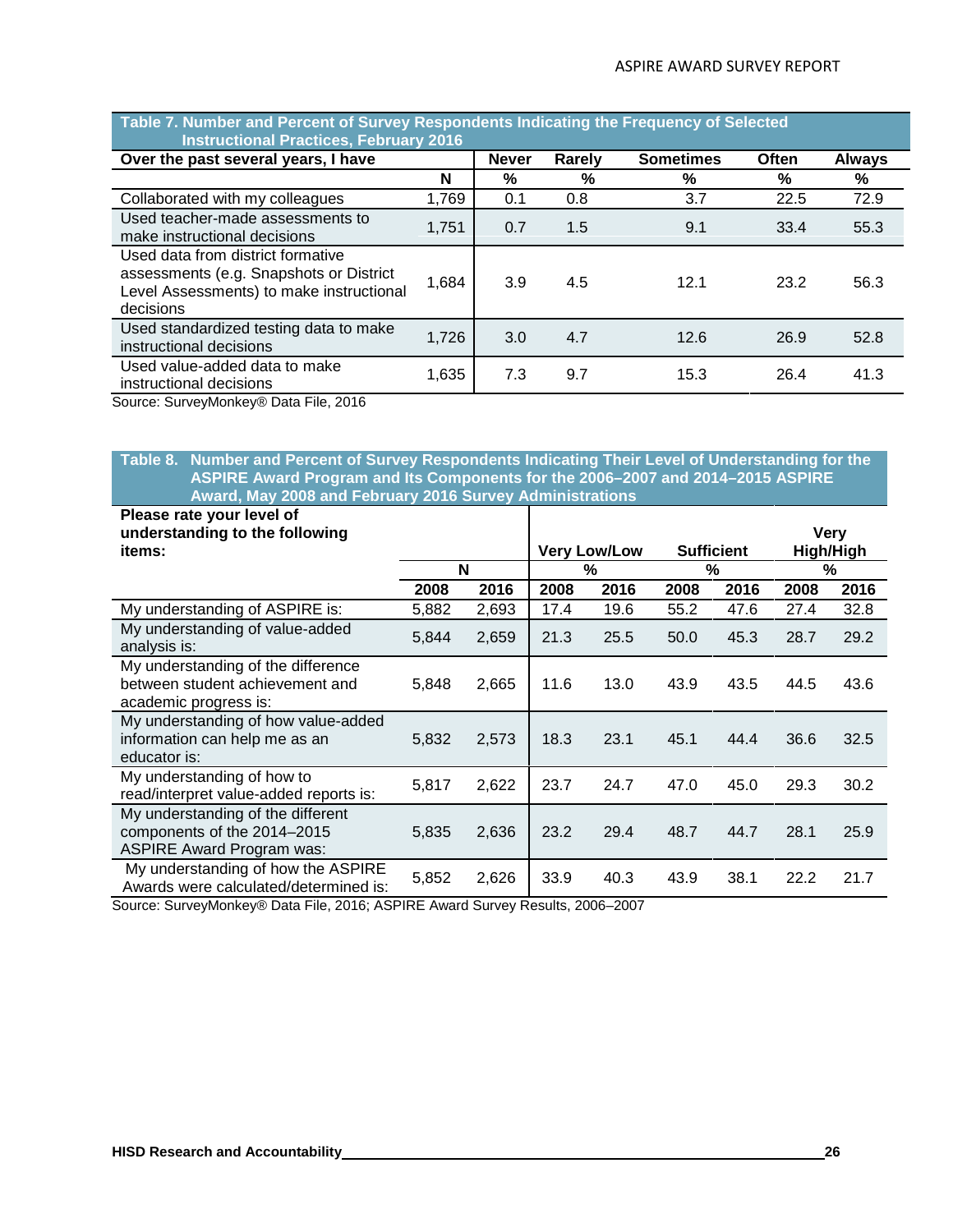|                                                                                                                                      | Amounts and the ASPIRE Award Model, March 2010 and February 2016 |       |                                    |           |      |                |      |                                 |
|--------------------------------------------------------------------------------------------------------------------------------------|------------------------------------------------------------------|-------|------------------------------------|-----------|------|----------------|------|---------------------------------|
|                                                                                                                                      |                                                                  |       | <b>Strongly</b><br><b>Disagree</b> | Disagree/ |      | <b>Neutral</b> |      | Agree/<br><b>Strongly Agree</b> |
|                                                                                                                                      | N                                                                |       | %                                  |           | %    |                | %    |                                 |
|                                                                                                                                      | 2010                                                             | 2016  | 2010                               | 2016      | 2010 | 2016           | 2010 | 2016                            |
| There is a connection between<br>classroom instruction and ASPIRE<br>Award results.                                                  | 5,428                                                            | 2,540 | 34.2                               | 41.5      | 27.6 | 19.1           | 38.3 | 39.4                            |
| The maximum award amount for my<br><b>ASPIRE Award category adequately</b><br>recognizes my efforts to increase<br>student progress. | 5,274                                                            | 2,490 | 44.4                               | 46.9      | 26.5 | 18.7           | 29.1 | 34.4                            |
| The maximum award amount for my<br><b>ASPIRE Award category encourages</b><br>me to remain in a campus-based<br>position.            | 5,319                                                            | 2,521 | 37.2                               | 41.4      | 32.4 | 23.6           | 30.3 | 35.1                            |
| The maximum award amount for my<br><b>ASPIRE Award category is</b><br>commensurate with my professional<br>contribution.             | 5,325                                                            | 2,511 | 44.9                               | 50.5      | 28.5 | 19.5           | 26.6 | 30.1                            |
| The ASPIRE Award is a fair way of<br>acknowledging a teacher's impact on<br>student growth.                                          | 5,417                                                            | 2,580 | 46.6                               | 45.0      | 26.6 | 19.1           | 26.7 | 35.9                            |
| The formal inquiry process allowed me<br>the opportunity to question the<br>accuracy of my award.                                    | 4,812                                                            | 2,185 | 22.8                               | 22.7      | 39.7 | 29.5           | 37.5 | 47.9                            |
| The ASPIRE Award should be<br>continued with modifications<br>incorporated on an annual basis.                                       | 5,367                                                            | 2,551 | 18.9                               | 23.2      | 32.4 | 20.0           | 48.7 | 56.8                            |

## **Table 9. Number and Percent of Survey Respondents Indicating Their Perceptions About Award Amounts and the ASPIRE Award Model, March 2010 and February 2016**

Source: SurveyMonkey® Data File, 2016; ASPIRE Award Survey Results, 2008–2009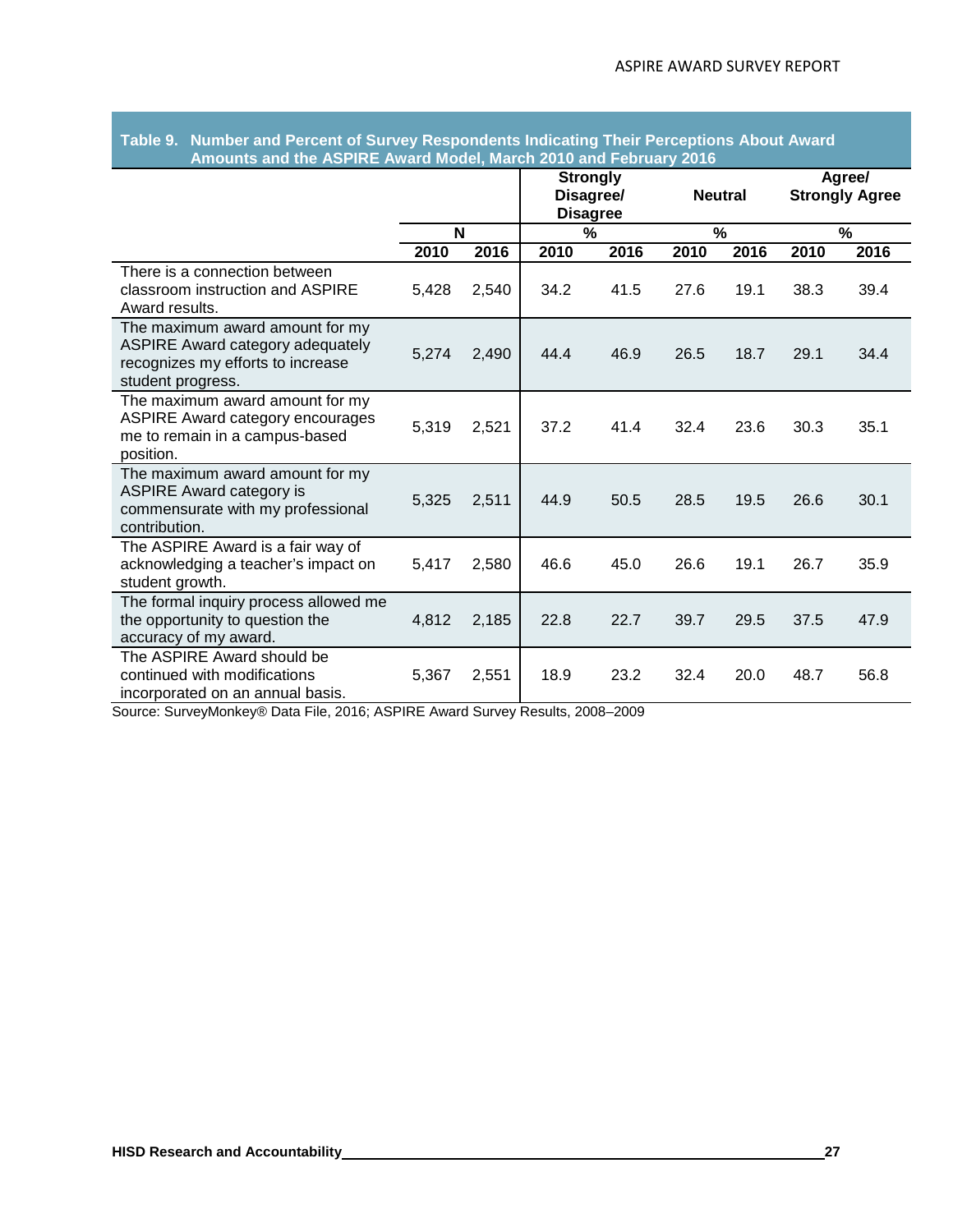#### **Table 10. Number and Percent of Survey Respondents Indicating Their Perceptions About Communicating Effectively, May 2009 and February 2016**

|                                                                                                                                           |                 |       |                      |      | Somewhat/<br><b>Moderately</b> |      |                       |      |
|-------------------------------------------------------------------------------------------------------------------------------------------|-----------------|-------|----------------------|------|--------------------------------|------|-----------------------|------|
|                                                                                                                                           | N               |       | <b>Not Effective</b> |      | <b>Effective</b>               |      | <b>Very Effective</b> |      |
|                                                                                                                                           | <b>Baseline</b> | 2016  | Base-<br>line        | 2016 | Base-<br>line                  | 2016 | Base-<br>line         | 2016 |
| Knowing where to find information<br>about the ASPIRE Award in general.                                                                   | 3,383           | 2,630 | 4.6                  | 7.9  | 63.8                           | 53.4 | 31.6                  | 38.7 |
| Knowing when specific information<br>about my ASPIRE Award was<br>available.                                                              | 3,371           | 2,631 | 5.7                  | 7.8  | 61.5                           | 50.4 | 32.7                  | 41.8 |
| Knowing where to find information<br>about my specific ASPIRE Award.                                                                      | 3,367           | 2,618 | 5.2                  | 8.7  | 61.1                           | 52.1 | 33.8                  | 39.2 |
| Knowing how to interpret and<br>understand my specific ASPIRE<br>Award Notice.                                                            | 3,368           | 2,619 | 8.5                  | 14.7 | 66.0                           | 57.2 | 25.5                  | 28.2 |
| Understanding the difference<br>between submitting a question by e-<br>mail versus submitting a formal<br>inquiry about your final award. | 3,362           | 2,615 | 8.2                  | 13.4 | 66.2                           | 58.6 | 25.6                  | 28.0 |
| Understanding where to find<br>information about the inquiry process<br>on the portal.                                                    | 3,364           | 2,615 | 6.6                  | 12.6 | 65.5                           | 57.2 | 28.0                  | 30.2 |
| Understanding that formal inquiries<br>were required to be submitted by a<br>specific deadline.                                           | 3,352           | 2,617 | 7.0                  | 10.4 | 62.8                           | 53.1 | 30.3                  | 36.5 |
| Providing clear explanations about<br>the award model.*                                                                                   | 2,828           | 2,603 | 11.6                 | 19.2 | 53.0                           | 56.0 | 23.8                  | 24.8 |
| Providing clear explanations about<br>value-added calculations.*                                                                          | 2,807           | 2,590 | 15.8                 | 23.5 | 62.6                           | 55.3 | 21.7                  | 21.2 |
| Providing clear explanations about<br>comparative growth calculations**                                                                   | 3,011           | 2,607 | 17.6                 | 22.1 | 65.8                           | 56.3 | 16.5                  | 21.6 |

Source: SurveyMonkey® Data File, 2016; ASPIRE Award Survey Results, 2007–2008, 2010–2011, and 2011–2012 \*Baseline year for the items *asterisked* was 2012, and \*\*Baseline year was 2013; it was 2009 for all other items.

| Table 11. Number and Percent of Survey Respondents Indicating Their Receipt for Different<br><b>Types of Communication, February 2016</b> |       |      |      |                 |  |  |  |  |  |
|-------------------------------------------------------------------------------------------------------------------------------------------|-------|------|------|-----------------|--|--|--|--|--|
|                                                                                                                                           | N     | Yes  | No   | <b>Not Sure</b> |  |  |  |  |  |
| School Messenger (automated phone system)                                                                                                 | 2,576 | 69.9 | 21.4 | 8.8             |  |  |  |  |  |
| <b>ASPIRE eNews</b>                                                                                                                       | 2,551 | 74.5 | 15.4 | 10.1            |  |  |  |  |  |
| Academic Services Memos (electronic format)                                                                                               | 2,504 | 57.5 | 23.5 | 19.0            |  |  |  |  |  |
| ASPIRE e-mail                                                                                                                             | 2,642 | 90.5 | 5.1  | 4.3             |  |  |  |  |  |
| <b>ASPIRE</b> portal                                                                                                                      | 2.498 | 69.5 | 17.4 | 13.1            |  |  |  |  |  |

Source: SurveyMonkey® Data File, 2016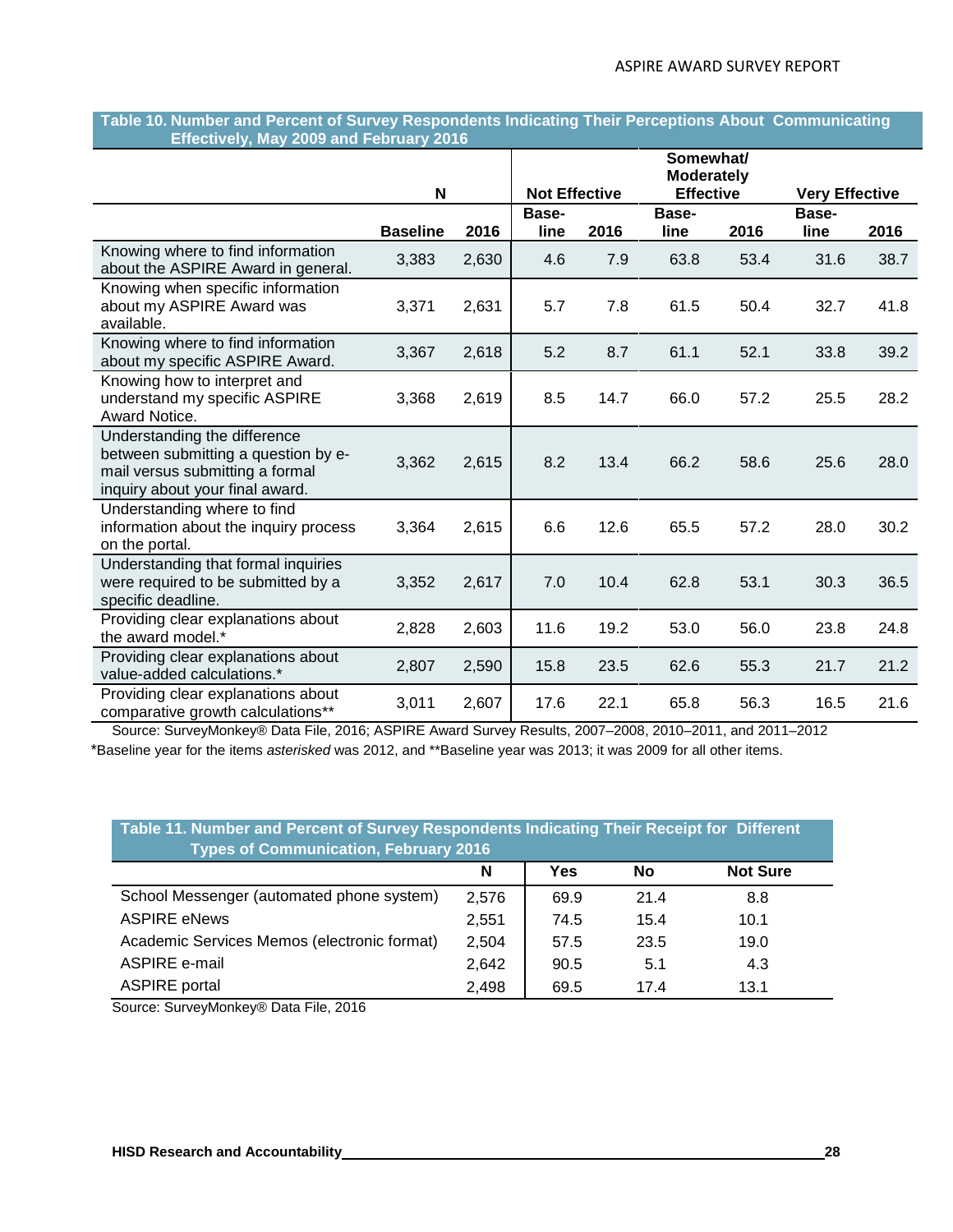| Table 12. Number and Percent of Responses for Recommended Changes and Educational<br>Impact to the 2014-2015 ASPIRE Award, February 2016                                                                                                                                                                                                                  |       |       |
|-----------------------------------------------------------------------------------------------------------------------------------------------------------------------------------------------------------------------------------------------------------------------------------------------------------------------------------------------------------|-------|-------|
|                                                                                                                                                                                                                                                                                                                                                           | N     | %     |
| Same earning opportunity as highest award category/award not commensurate<br>with professional contribution                                                                                                                                                                                                                                               | 369   | 14.6  |
| Change the Eligibility and Categorization Rules and make plant operators,<br>janitors, food service, hourly employees, and tutors eligible/Attendance Rule<br>(more days/eliminate)/Attendance bonus (reinstitute the bonus)/Don't include<br>Appraisal Ratings (Biased in some cases) especially Student Performance<br>Measures                         | 302   | 11.9  |
| Make the model fair, transparent, equitable, inclusive, with clear expectations                                                                                                                                                                                                                                                                           | 276   | 10.9  |
| Measuring growth/achievement (BOY/EOY/student growth/passing<br>rates/campus, department, grade, subject, and/or individual award)                                                                                                                                                                                                                        | 184   | 7.3   |
| Allocate more money for awards/allocate money for specified group(s)/reallocate<br>money so that particular groups benefit and designated groups receive no award<br>or their award is capped/allocate funds to buying resources, scholarships for<br>students, smaller classes, more tutors, clothes for students, attendance<br>incentives for students | 170   | 6.7   |
| Performance measures or criteria (e.g. position in hard-to-staff school, number of<br>highly effective teachers and retention of them, college readiness and college<br>acceptance, parent's role, working with students new to the district)                                                                                                             | 156   | 6.2   |
| Unintended Consequences (divisive, cheating, free-riding, highly<br>effective/effective teachers leaving the district, negative culture)                                                                                                                                                                                                                  | 147   | 5.8   |
| Discontinue the award                                                                                                                                                                                                                                                                                                                                     | 135   | 5.3   |
| Create a different model for non-core teachers/special education teachers                                                                                                                                                                                                                                                                                 | 123   | 4.9   |
| Calculation/Formula                                                                                                                                                                                                                                                                                                                                       | 111   | 4.4   |
| N/A or No Comment                                                                                                                                                                                                                                                                                                                                         | 95    | 3.8   |
| No Changes/Satisfied                                                                                                                                                                                                                                                                                                                                      | 77    | 3.0   |
| Don't Know/Not Sure                                                                                                                                                                                                                                                                                                                                       | 62    | 2.5   |
| Appraisal                                                                                                                                                                                                                                                                                                                                                 | 55    | 2.2   |
| Pay Raise                                                                                                                                                                                                                                                                                                                                                 | 53    | 2.1   |
| Training                                                                                                                                                                                                                                                                                                                                                  | 51    | 2.0   |
| Factors perceived as impacting growth or the calculation of growth                                                                                                                                                                                                                                                                                        | 49    | 1.9   |
| <b>Miscellaneous</b>                                                                                                                                                                                                                                                                                                                                      | 39    | 1.5   |
| Improve communications about the award/provide clearer explanations about the<br>model and value added calculations/provide feedback for teachers based on their<br>data/more timely communications about changes in the award model/teacher<br>input                                                                                                     | 34    | 1.3   |
| Years of Experience & Advanced Degrees                                                                                                                                                                                                                                                                                                                    | 20    | 0.8   |
| Payout Timeline/Value-Added Timeline                                                                                                                                                                                                                                                                                                                      | 16    | 0.6   |
| Linkage                                                                                                                                                                                                                                                                                                                                                   | 2     | 0.4   |
| <b>Inquiry Process</b>                                                                                                                                                                                                                                                                                                                                    | 3     | 0.2   |
| <b>Total</b>                                                                                                                                                                                                                                                                                                                                              | 2,529 | 100.0 |

Source: SurveyMonkey® Data File, 2016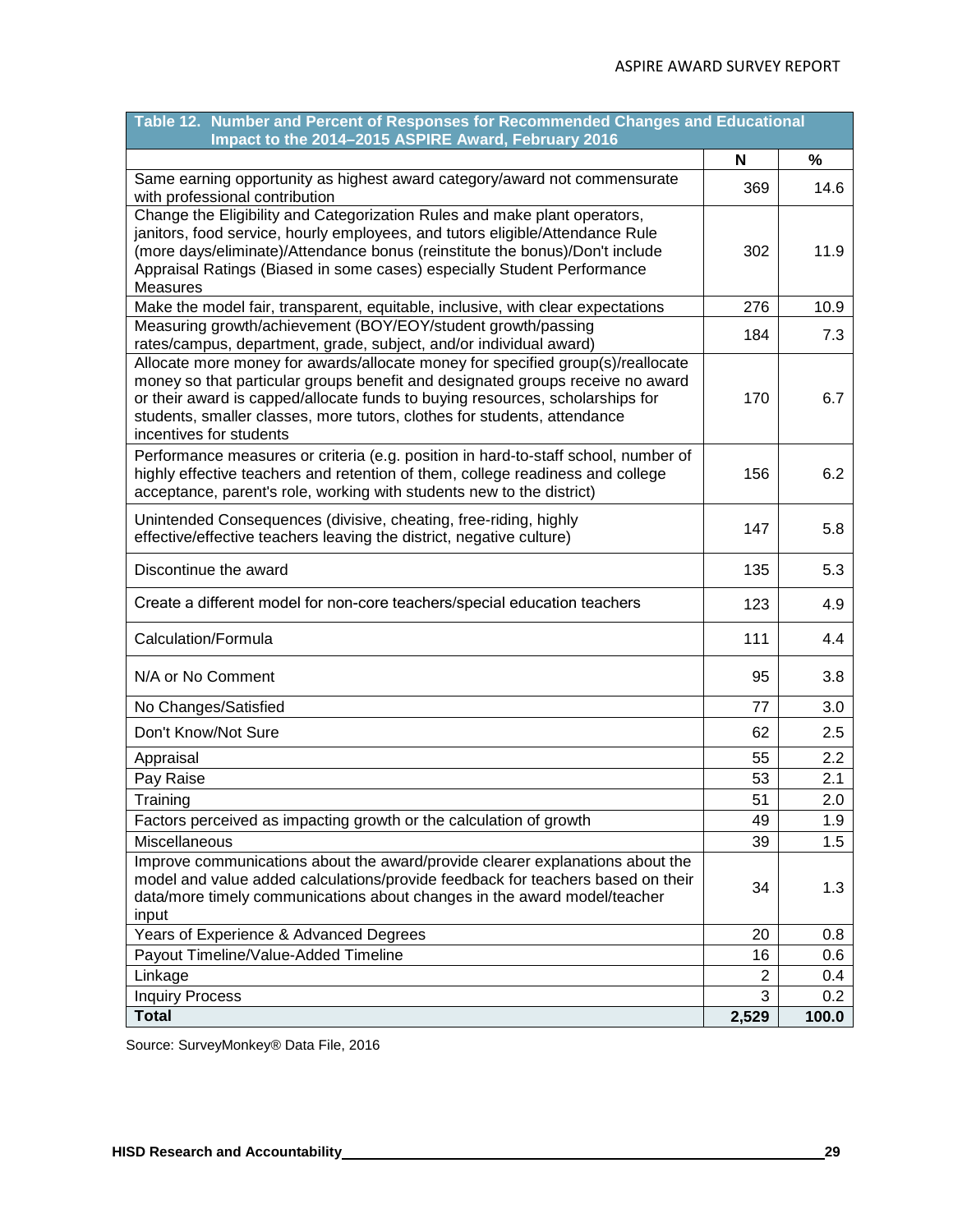

# **APPENDIX A**

CROSS TABULATION SUMMARIZING THE PERCENT OF SURVEY RESPONDENTS INDICATING THE MAXIMUM FAVORABILITY TOWARD THE CONCEPT OF TEACHER PERFORMANCE PAY BY ELIGIBILITY CATEGORY, FEBRUARY 2016

#### **Key:**

Group 1: Core Teacher Grades 3–11 w/EVAAS® Group 6: Teaching Assistant Group 6: Teaching Assistant Group 2: Core Teacher PK–2 Group 3: Core Teacher Grades 3–12 w/o EVAAS® Group 1L: Principal Croup 1L: Principal Croup 1. Croup 1. Croup 1<br>Group 4: Elective/Ancillary Teacher Group 2. Assistant Principal/Deans Group 4: Elective/Ancillary Teacher Group 2L: Assistant Principal Croup 2L: Assistant Principal Croup 2011<br>Group 5: Instructional Support Staff Group 2011 Group 5: Instructional Support Staff

Group 7: Operational Support Staff<br>Group 1L: Principal Not Eligible

Source: SurveyMonkey® Data File, 2016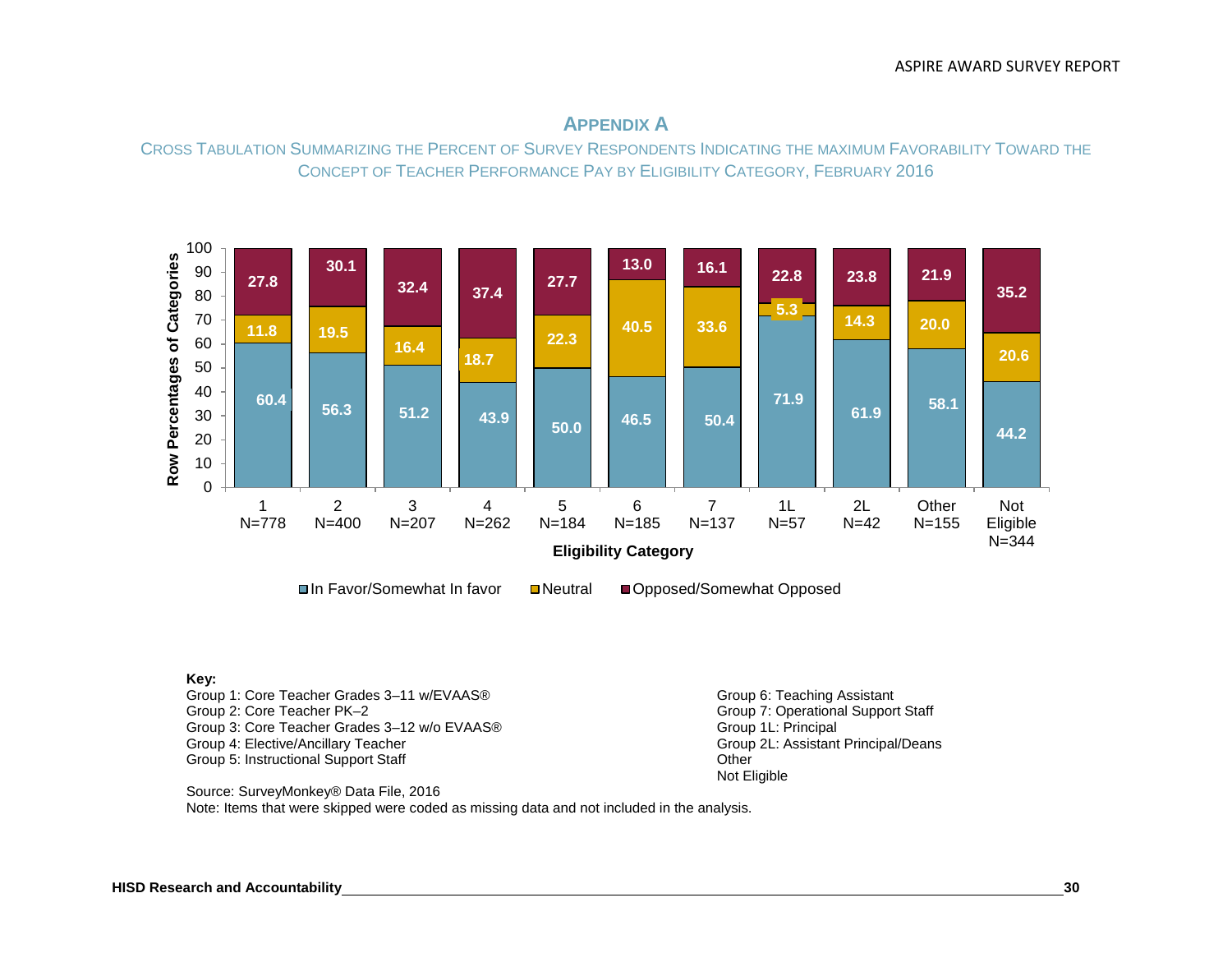

#### **Key:**

Group 1: Core Teacher Grades 3–11 w/EVAAS® Group 6: Teaching Assistant Group 6: Teaching Assistant Group 2: Core Teacher PK–2 Group 3: Core Teacher Grades 3–12 w/o EVAAS® Group 1L: Principal Group 1L: Principal<br>Group 4: Elective/Ancillary Teacher Group 20: Assistant Principal/Deans Group 4: Elective/Ancillary Teacher Group 2L: Assistant Principal Croup 2L: Assistant Principal Croup 2011<br>Group 5: Instructional Support Staff Group 2011 Group 5: Instructional Support Staff

Group 7: Operational Support Staff<br>Group 1L: Principal Not Eligible

Source: SurveyMonkey® Data File, 2016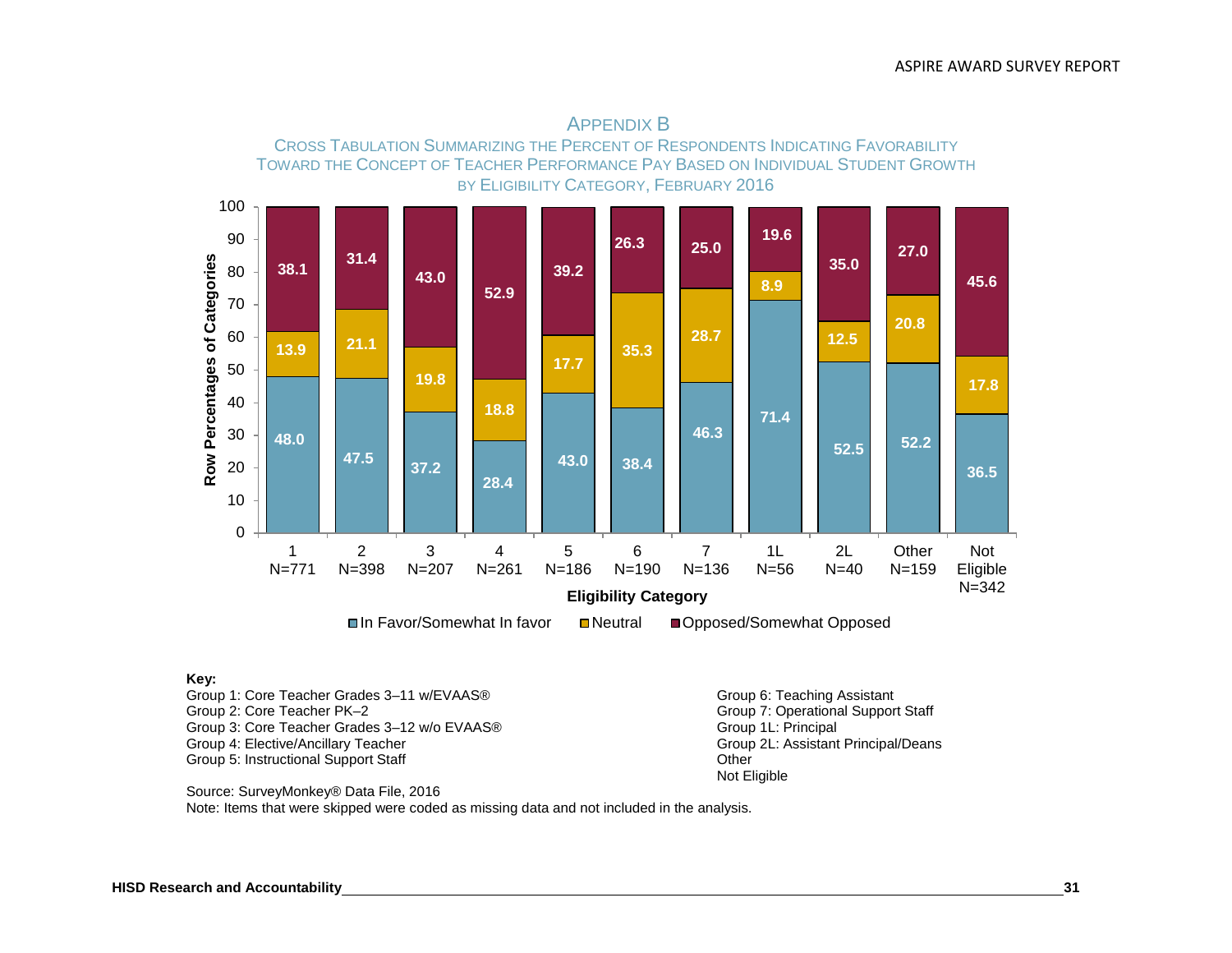# **APPENDIX C**

CROSS TABULATION SUMMARIZING THE PERCENT OF RESPONDENTS INDICATING FAVORABILITY TOWARD THE CONCEPT OF TEACHER PERFORMANCE PAY BASED ON PASSING RATES ONLY BY ELIGIBILITY CATEGORY, FEBRUARY 2016



#### **Key:**

Group 1: Core Teacher Grades 3–11 w/EVAAS® Group 6: Teaching Assistant Group 6: Teaching Assistant Group 2: Core Teacher PK–2 Group 3: Core Teacher Grades 3–12 w/o EVAAS® Group 1L: Principal Group 1L: Principal Group 1L: Principal/Deans<br>Group 4: Elective/Ancillary Teacher Group 4: Elective/Ancillary Teacher Group 2L: Assistant Principal Croup 2L: Assistant Principal Croup 2011<br>Group 5: Instructional Support Staff Group 2011 Group 5: Instructional Support Staff

Group 7: Operational Support Staff<br>Group 1L: Principal Not Eligible

Source: SurveyMonkey® Data File, 2016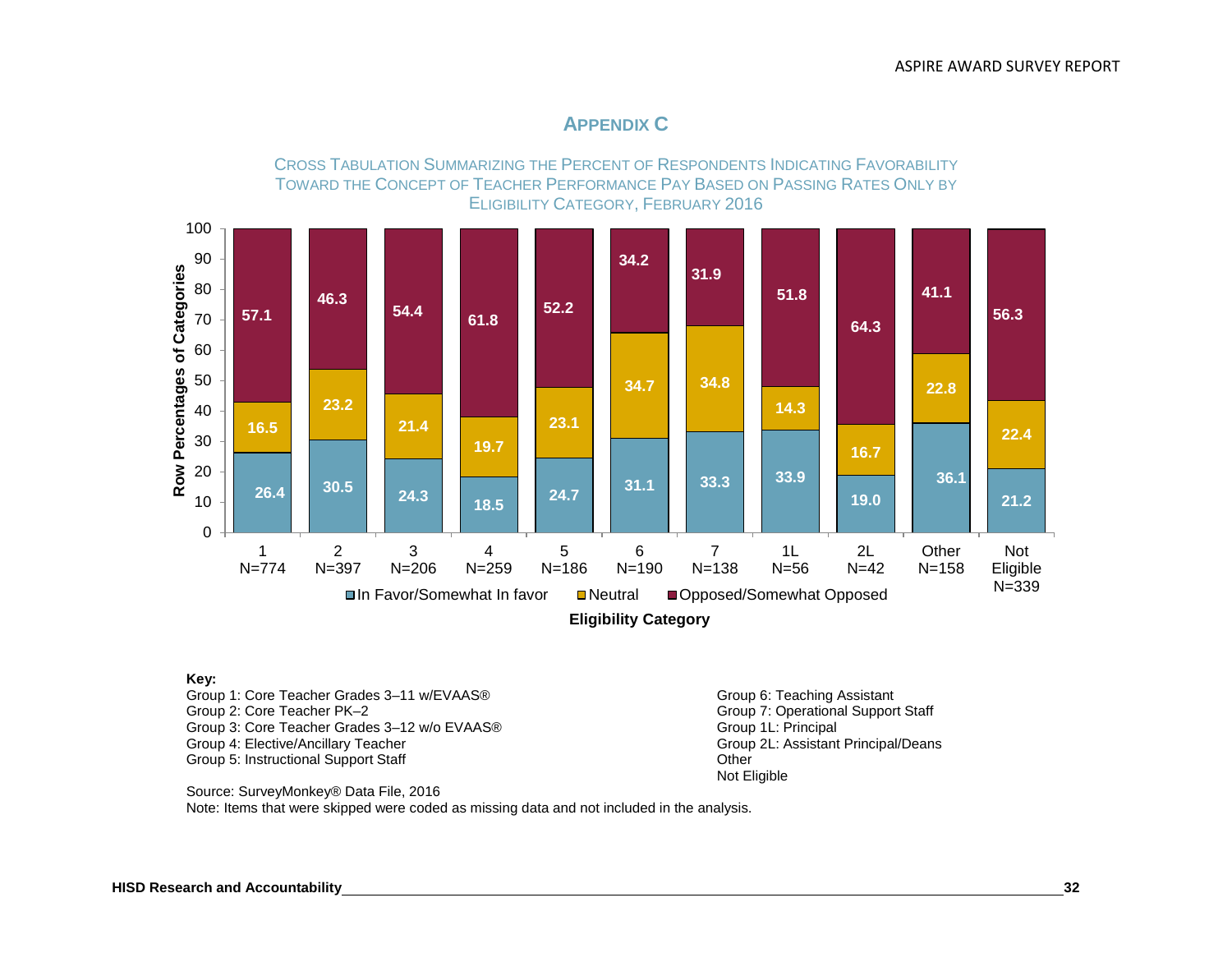

# **APPENDIX D**

CROSS TABULATION SUMMARIZING THE PERCENT OF RESPONDENTS INDICATING FAVORABILITY TOWARD THE CONCEPT OF DIFFERENTIATED PAY BY ELIGIBILITY CATEGORY, FEBRUARY 2016

#### **Key:**

Group 1: Core Teacher Grades 3–11 w/EVAAS® Group 6: Teaching Assistant Group 6: Teaching Assistant Group 2: Core Teacher PK–2 Group 3: Core Teacher Grades 3–12 w/o EVAAS® Group 1L: Principal Croup 1L: Principal Croup 1. Croup 1. Croup 1<br>Group 4: Elective/Ancillary Teacher Group 2. Assistant Principal/Deans Group 4: Elective/Ancillary Teacher Group 2L: Assistant Principal Croup 2L: Assistant Principal Croup 2011<br>Group 5: Instructional Support Staff Group 2011 Group 5: Instructional Support Staff

Group 7: Operational Support Staff<br>Group 1L: Principal Not Eligible

Source: SurveyMonkey® Data File, 2016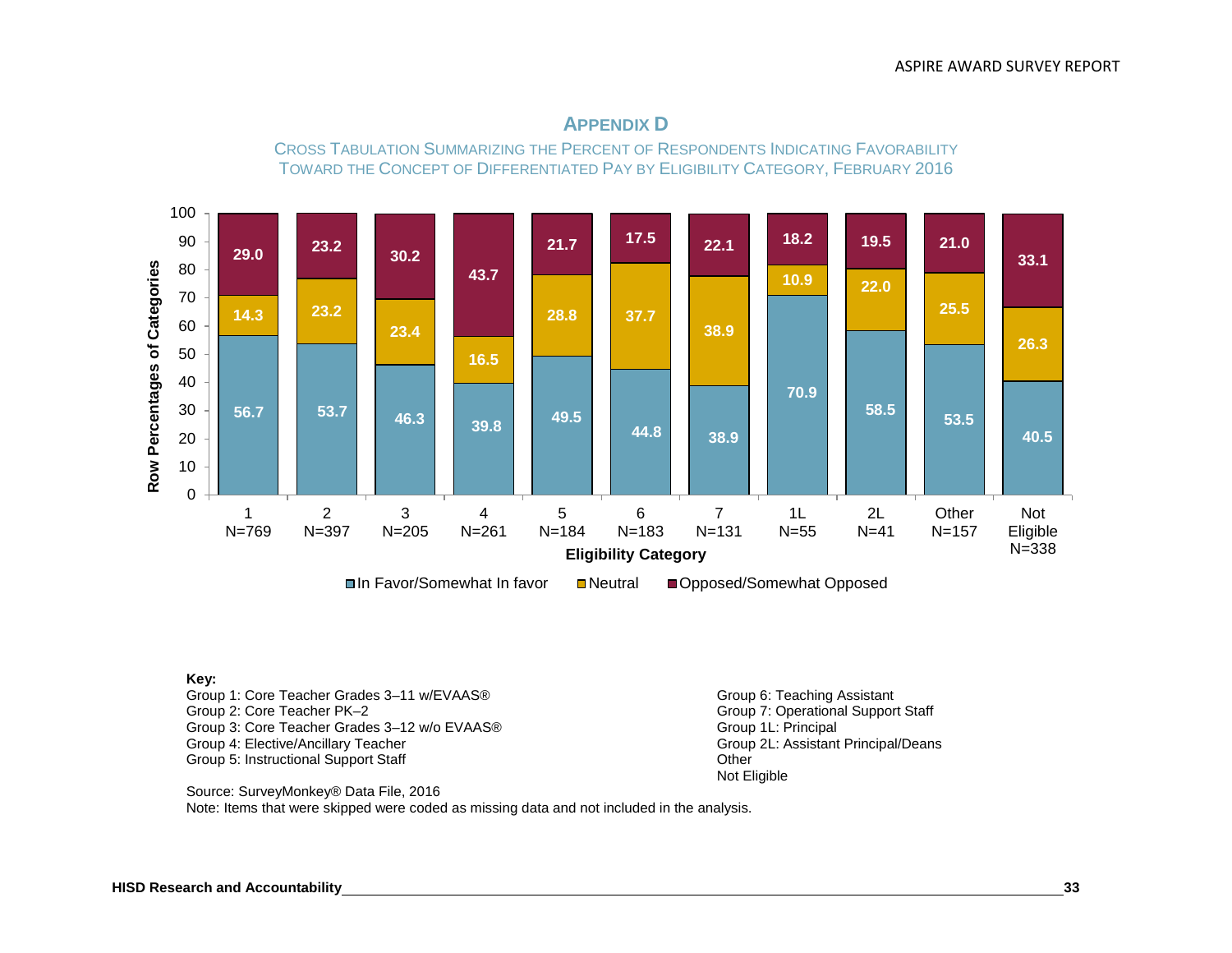# **APPENDIX E**

CROSS TABULATION SUMMARIZING THE PERCENT OF SURVEY RESPONDENTS' LEVEL OF UNDERSTANDING OF THE 2014–2015 ASPIRE AWARD PROGRAM, FEBRUARY 2016



■ Very High/High ■ Sufficient ■ Very Low/Low

#### **Key:**

Group 1: Core Teacher Grades 3–11 w/EVAAS® Group 6: Teaching Assistant Group 6: Teaching Assistant Group 2: Core Teacher PK–2 Group 3: Core Teacher Grades 3–12 w/o EVAAS® Group 1L: Principal Croup 1L: Principal Croup 1. Croup 1. Croup 1<br>Group 4: Elective/Ancillary Teacher Group 2. Assistant Principal/Deans Group 4: Elective/Ancillary Teacher Group 2L: Assistant Principal Croup 2L: Assistant Principal Croup 2011<br>Group 5: Instructional Support Staff Group 2011 Group 5: Instructional Support Staff

Group 7: Operational Support Staff<br>Group 1L: Principal Not Eligible

Source: SurveyMonkey® Data File, 2016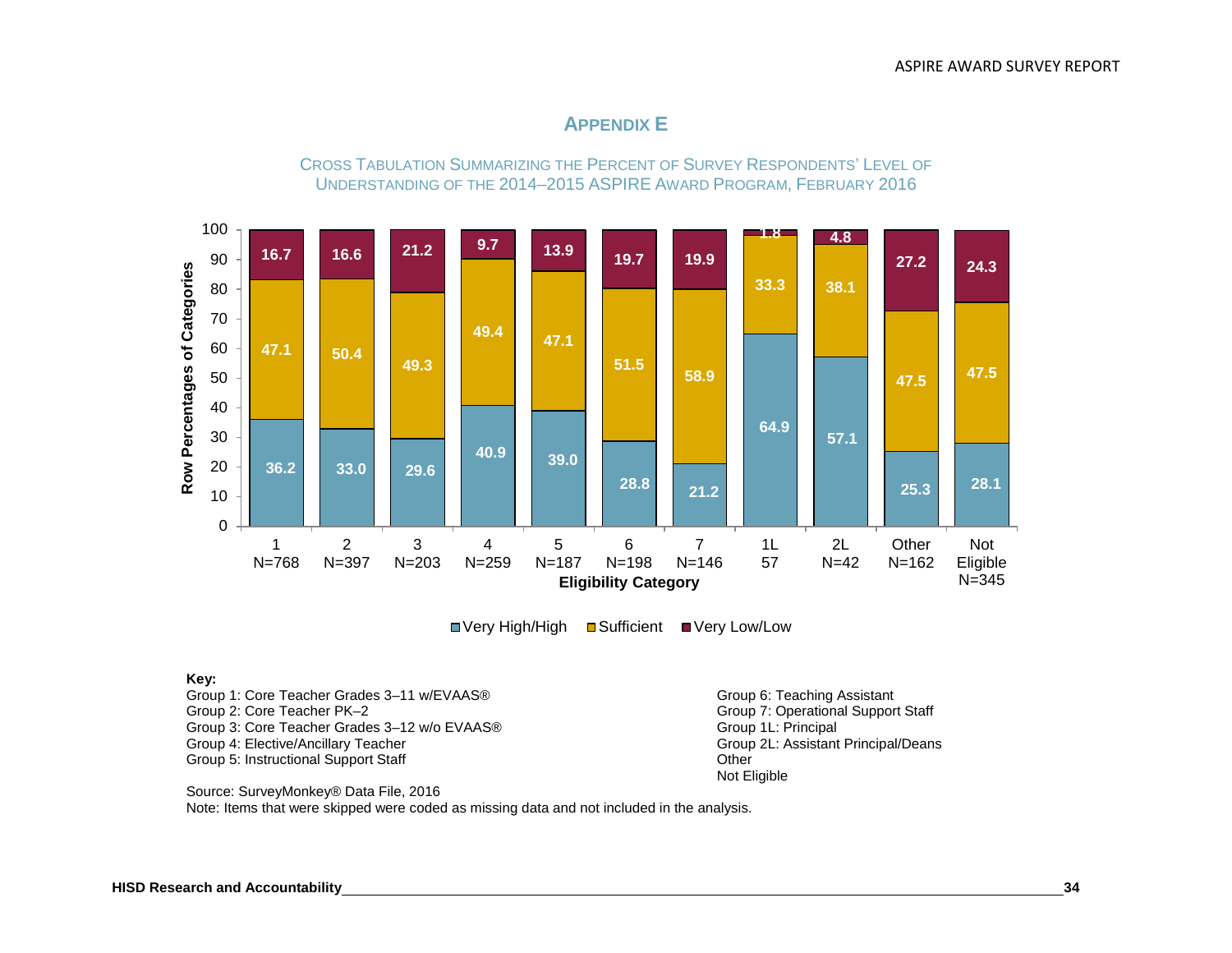# **APPENDIX F**

CROSS TABULATION SUMMARIZING THE PERCENT OF SURVEY RESPONDENTS' INDICATING A CONNECTION BETWEEN CLASSROOM INSTRUCTION AND PERFORMANCE PAY RESULTS BY ELIGIBILITY CATEGORY FOR THE 2014–2015 ASPIRE AWARD PROGRAM, FEBRUARY 2016



#### **Key:**

Group 1: Core Teacher Grades 3–11 w/EVAAS® Group 6: Teaching Assistant Group 6: Teaching Assistant Group 2: Core Teacher PK–2 Group 3: Core Teacher Grades 3–12 w/o EVAAS® Group 1L: Principal Croup 1L: Principal Croup 1. Croup 1. Croup 1<br>Group 4: Elective/Ancillary Teacher Group 2. Assistant Principal/Deans Group 4: Elective/Ancillary Teacher Group 2L: Assistant Principal Croup 2L: Assistant Principal Croup 2011<br>Group 5: Instructional Support Staff Group 2011 Group 5: Instructional Support Staff

Group 7: Operational Support Staff<br>Group 1L: Principal Not Eligible

Source: SurveyMonkey® Data File, 2016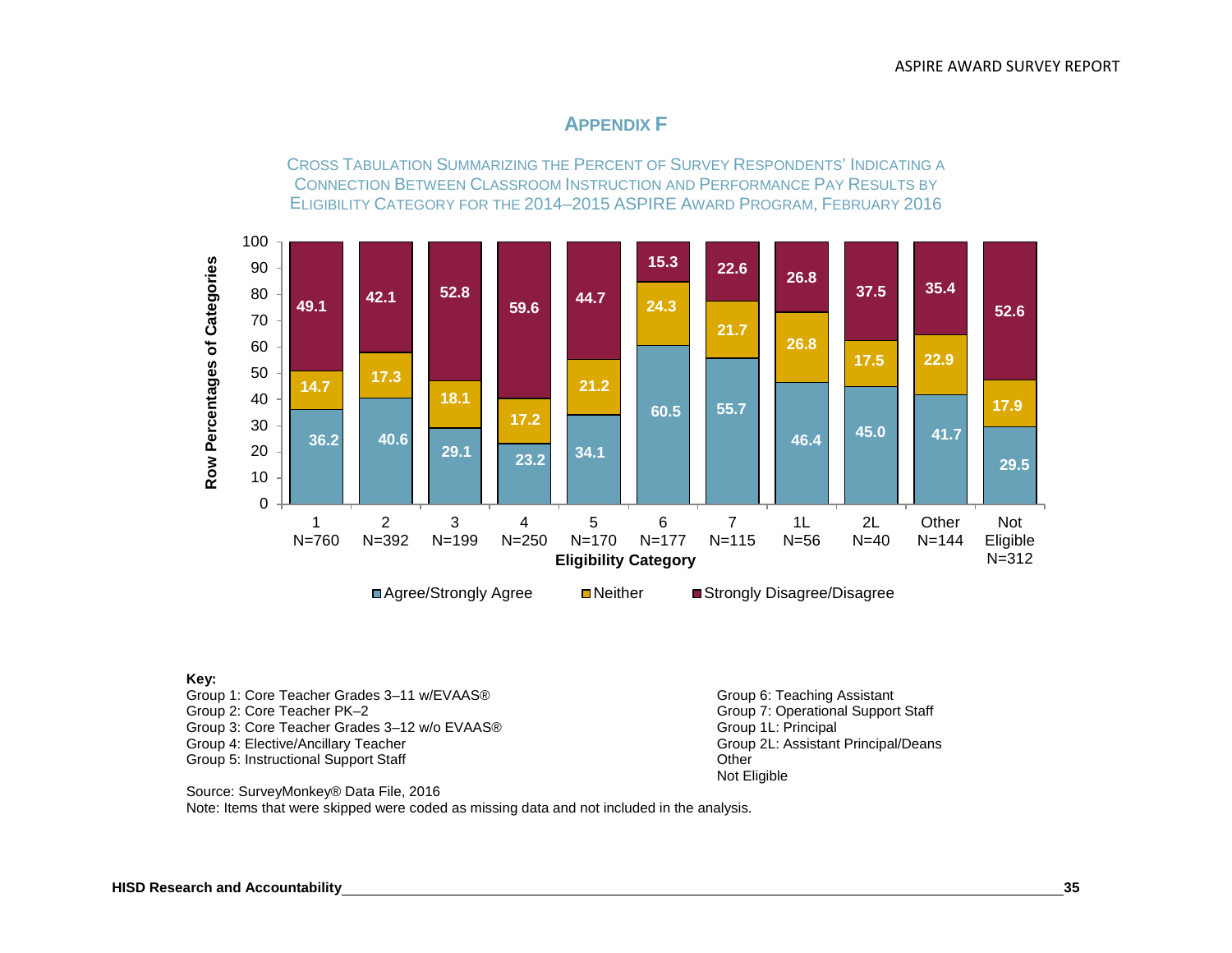

# **APPENDIX G**

CROSS TABULATION SUMMARIZING THE PERCENT OF SURVEY RESPONDENTS INDICATING THE MAXIMUM ASPIRE AWARD AMOUNT ADEQUATELY RECOGNIZED THEIR EFFORTS TO INCREASE STUDENT PROGRESS, FEBRUARY 2016

#### **Key:**

Group 1: Core Teacher Grades 3–11 w/EVAAS® Group 6: Teaching Assistant Group 6: Teaching Assistant Group 2: Core Teacher PK–2 Group 3: Core Teacher Grades 3–12 w/o EVAAS® Group 1L: Principal Croup 1L: Principal Croup 1. Croup 1. Croup 1<br>Group 4: Elective/Ancillary Teacher Group 2. Assistant Principal/Deans Group 4: Elective/Ancillary Teacher Group 2L: Assistant Principal Croup 2L: Assistant Principal Croup 2011<br>Group 5: Instructional Support Staff Group 2011 Group 5: Instructional Support Staff

Group 7: Operational Support Staff<br>Group 1L: Principal Not Eligible

Source: SurveyMonkey® Data File, 2016 Note: Items that were skipped were coded as missing data and not included in the analysis.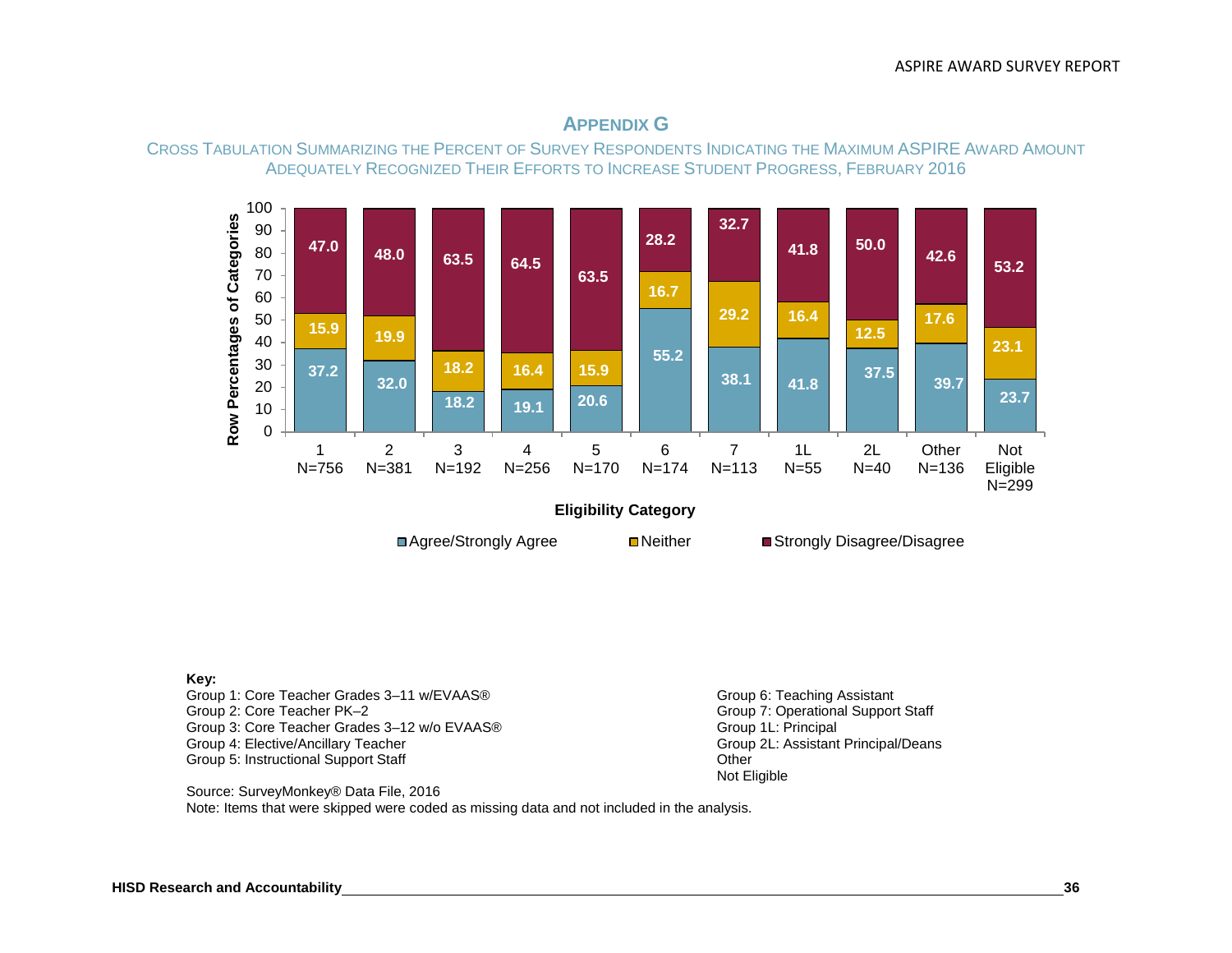

# **APPENDIX H**

CROSS TABULATION SUMMARIZING THE PERCENT OF SURVEY RESPONDENTS INDICATING THE MAXIMUM ASPIRE AWARD AMOUNT WAS COMMENSURATE WITH THEIR PROFESSIONAL CONTRIBUTION, FEBRUARY 2016

#### **Key:**

Group 1: Core Teacher Grades 3–11 w/EVAAS® Group 6: Teaching Assistant Group 6: Teaching Assistant Group 2: Core Teacher PK–2 Group 3: Core Teacher Grades 3–12 w/o EVAAS® Group 1L: Principal Croup 1L: Principal Croup 1. Croup 1. Croup 1<br>Group 4: Elective/Ancillary Teacher Group 2. Assistant Principal/Deans Group 4: Elective/Ancillary Teacher Group 2L: Assistant Principal Croup 2L: Assistant Principal Croup 2011<br>Group 5: Instructional Support Staff Group 2011 Group 5: Instructional Support Staff

Group 7: Operational Support Staff<br>Group 1L: Principal Not Eligible

Source: SurveyMonkey® Data File, 2016 Note: Items that were skipped were coded as missing data and not included in the analysis.